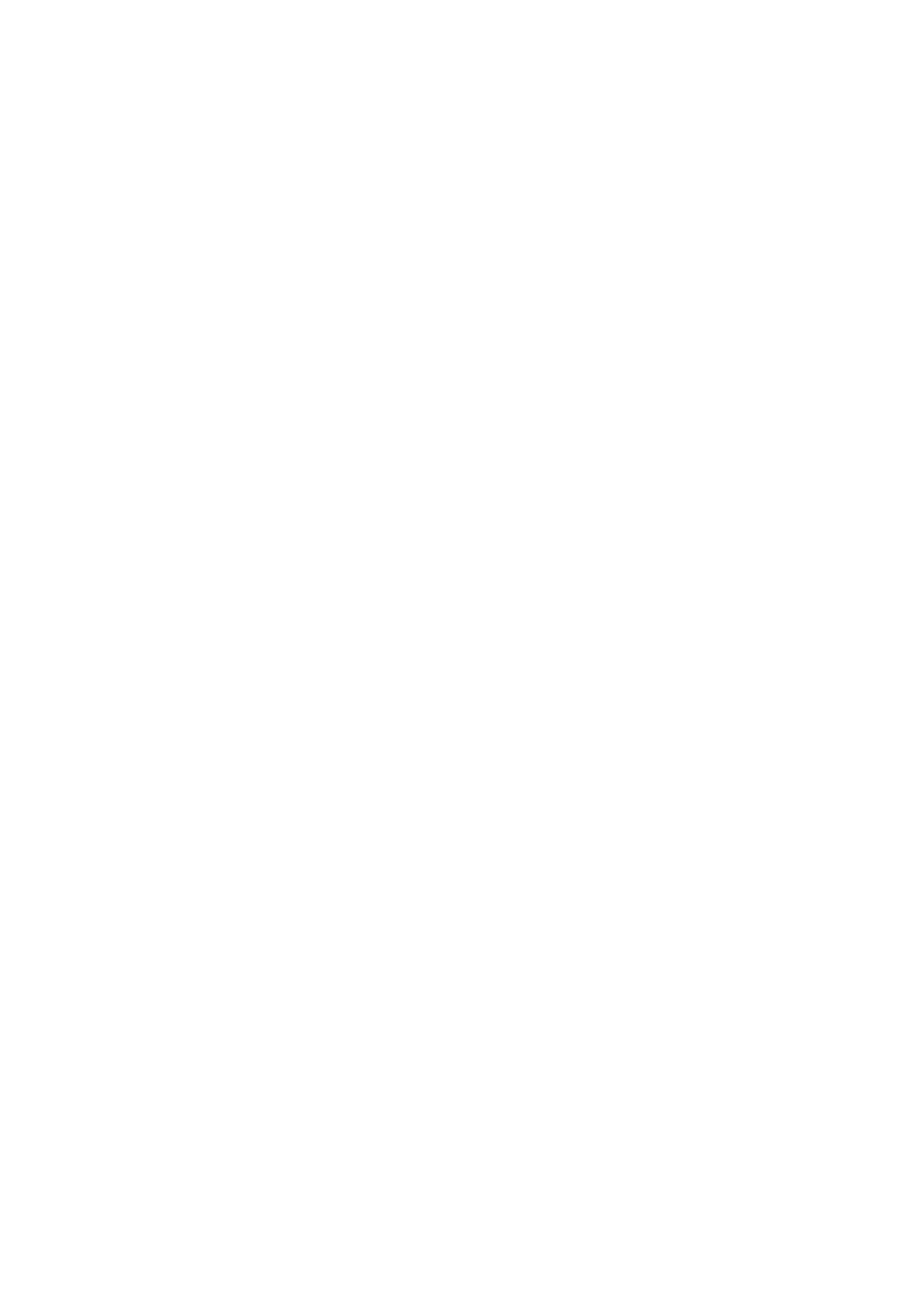## WELCOME TO RSA

| Index                                                          | <b>PAGE</b> |
|----------------------------------------------------------------|-------------|
| Customer Service                                               | $2 - 3$     |
| 123 Home Insurance Policy                                      | $4 - 5$     |
| Duty of Disclosure                                             | 6           |
| Making a Claim                                                 | 7-8         |
| Definitions                                                    | $9 - 13$    |
| <b>Buildings Section</b>                                       | $14 - 28$   |
| Contents Section                                               | 29-45       |
| All Risks Cover                                                | $46 - 51$   |
| - Unspecified Personal Possessions                             |             |
| - Specified Personal Possessions                               |             |
| Home Rescue Cover                                              | 52-58       |
| Conditions which apply to Your whole 123 Home Insurance Policy | 59-64       |
| Exclusions which apply to Your whole 123 Home Insurance Policy | $65 - 68$   |
| Hints and Tips                                                 | $69 - 71$   |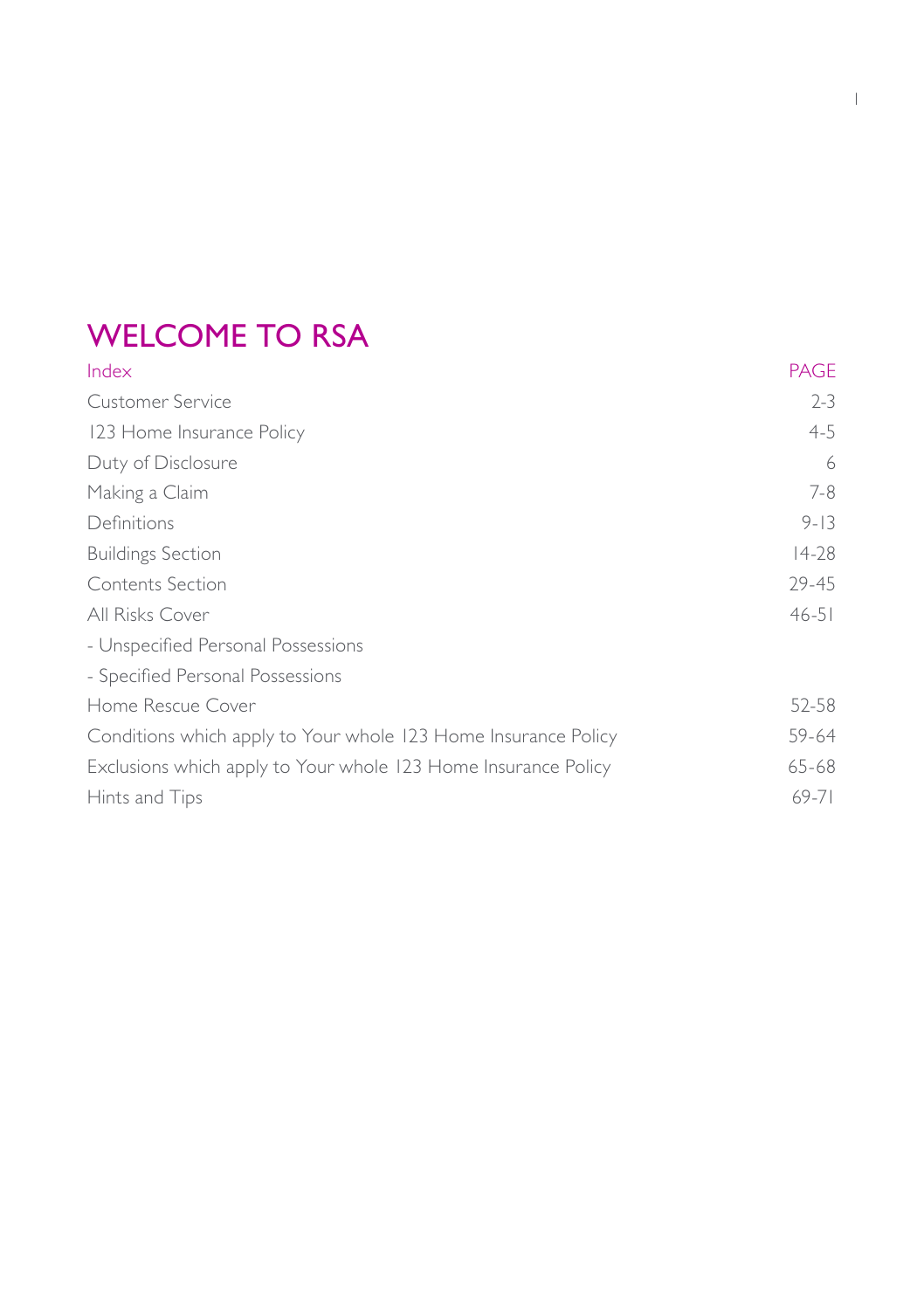## CUSTOMER SERVICE

We are committed to providing Our customers with a high standard of service at all times. If You have a complaint in connection with the services provided by 123.ie or in relation to Your Policy please contact:

The Complaints Manager, 123.ie, PO Box 12123, Dublin 18 Phone: 01 5246000, Outside Ireland 00353 1 5246000 Email: complaints@123.ie Web: www.123.ie. If You have a complaint in relation to the treatment of a claim please contact the Customer Service team at: RSA Insurance Ireland DAC RSA House Dundrum Town Centre Sandyford Road Dublin 16 Phone: 01 2901000, Outside Ireland 00353 1 2901000 Email complaints@ie.rsagroup.com In the event of the issue not being resolved You may contact: Insurance Ireland's Insurance Information Service 5 Harbourmaster Place IFSC Dublin 1 Eircode DO1E7E8 Tel: (01) 676 1820 Email: feedback@insuranceireland.eu

The service provided by Insurance Ireland can advise You on how to continue further, and may be able to help sort the problem out. Contacting Insurance Ireland will not affect Your right to refer Your complaint to the Financial Services and Pensions Ombudsman (''FSPO'').

You may be eligible to bring Your complaint to the Financial Services and Pensions Ombudsman. The details are below:

Financial Services and Pensions Ombudsman Lincoln House, Lincoln Place, Dublin 2 Eircode D02 VH29.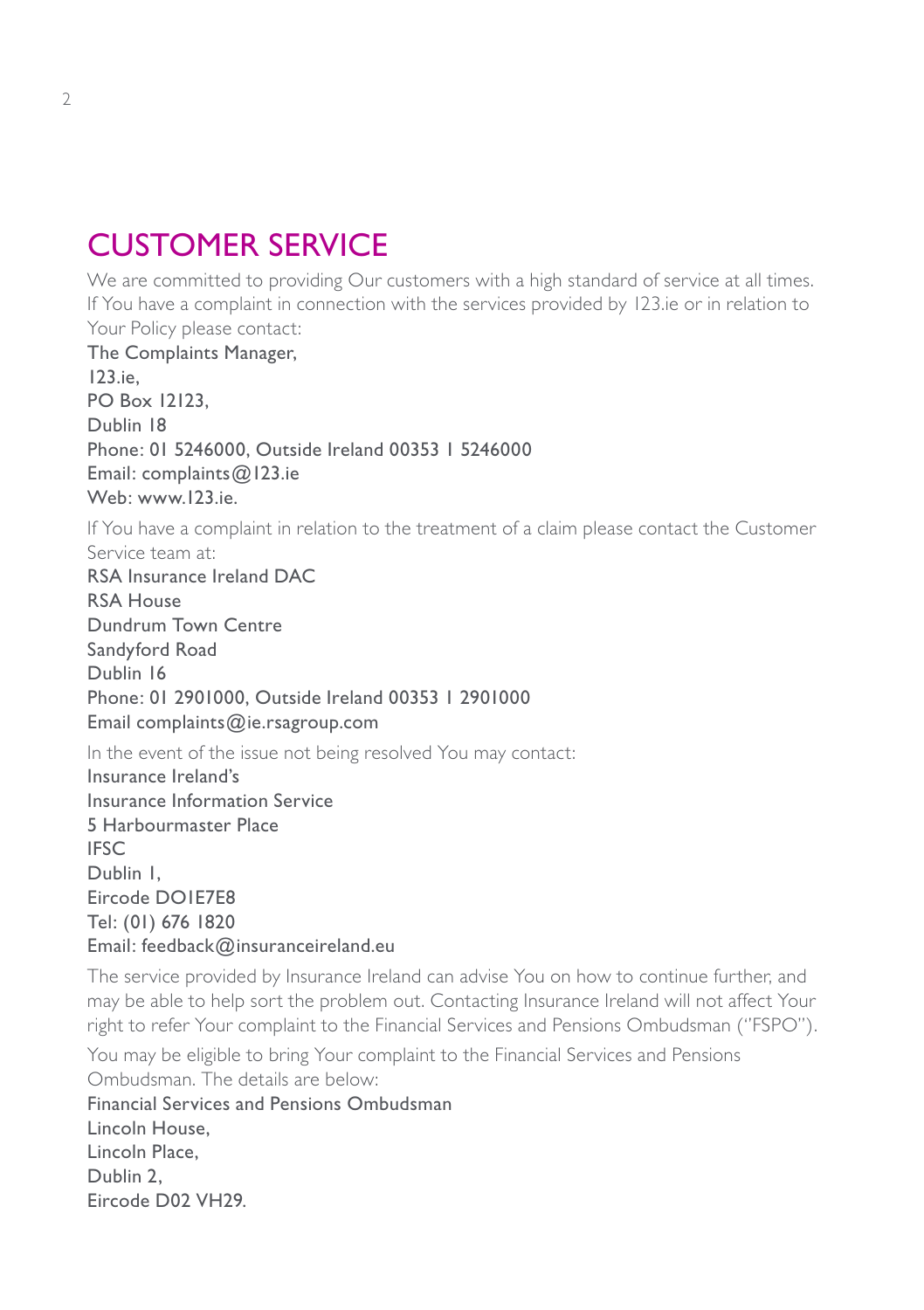### Telephone +353 1 567 7000 Email: info@fspo.ie

#### Conflicts of Interest

Occasions may arise where We or one of Our associated Companies or product providers will have a potential conflict of interest with business being transacted for You. If this happens and We become aware that a potential conflict exists We will take steps to ensure fair treatment.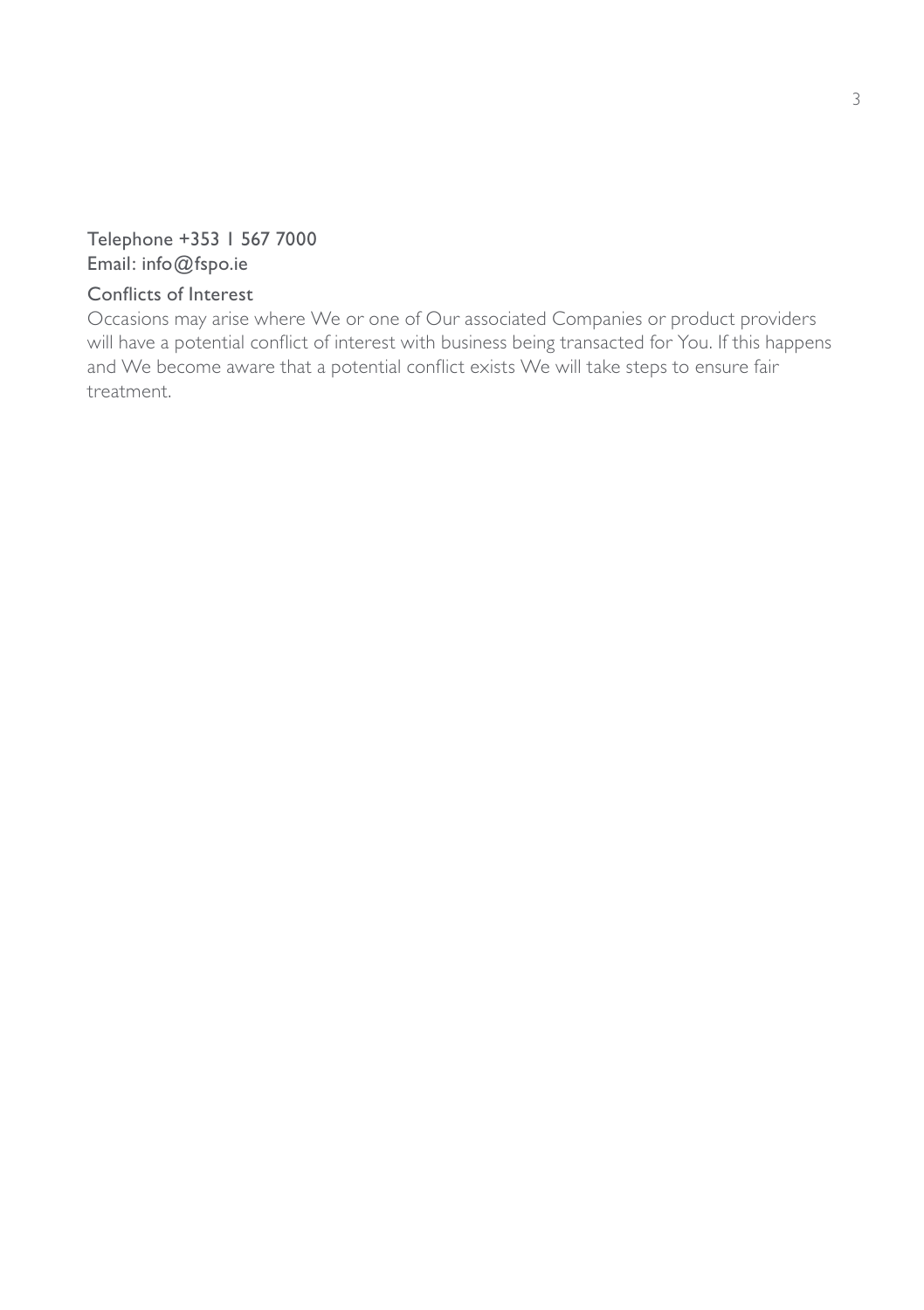## 123 Home Insurance Policy

This is Your 123 Home Insurance Policy. PLEASE READ IT CAREFULLY. This Policy, together with the Schedule and any Endorsements contained on the Schedule, shall be considered as one document. Please keep the Schedule and the Policy together as these set out the details of the legal contract between You and Us.

The contract is based on the information that was given to Us in Your Statement of Fact when You applied for the insurance. This information is incorporated in and forms part of this contract. We confirm that We will insure You as per the terms set out in this Policy for those Sections which are shown on Your Schedule (i.e. the Sections You have insured) for any period for which You offer Us Your premium and We accept it. The Period of Insurance is shown on Your Schedule.

You must comply with all the conditions set out in the Policy.

Please check Your Schedule to find out which Sections You have insured and read them along with Your Policy. You should also pay particular attention to the Conditions and Exclusions set out on Pages 59 to 68 as these apply to all Sections and also any Endorsements that appear on Your Schedule. Whilst Your 123 Home Insurance Policy insures You against a wide range of contingencies, it does not insure You against every possible loss, for example, it is not a maintenance contract, and if the only damage is due to wear, tear or deterioration there is no cover under Your Policy. If damage is caused by War Risks, Sonic Bangs, or Radioactive Contamination You should contact the appropriate Government Department or other Authority to recover Your loss as Your 123 Home Insurance Policy along with all other Household insurance policies does not insure You against these types of damage.

All monies which become or may become due under this Policy will in accordance with Section 93 of the Insurance Act 1936, as amended, be payable and paid in the Republic of Ireland in Euros unless We specifically say otherwise.

Premiums are subject to Government Levy and/or contribution where applicable.

Stamp Duty has been or will be paid in accordance with Section 5 of the Stamp Duties Consolidation Act 1999, as amended.

#### COOLING OFF PERIOD

Please read Your Policy thoroughly to make sure that it meets all Your requirements paying particular attention to Policy Definitions, Exclusions, Conditions and any Endorsements on Your Schedule. If it does not meet Your requirements, You can send it back to Us within 14 days of the commencement date of the cover and We will refund Your premium provided You have not made any claim during the 14 day period. Should You decide to return the Policy to Us, You will not be able to make a claim at a later date.

#### Governing Law and Jurisdiction

The parties to a contract of insurance covering a risk situated in the Republic of Ireland are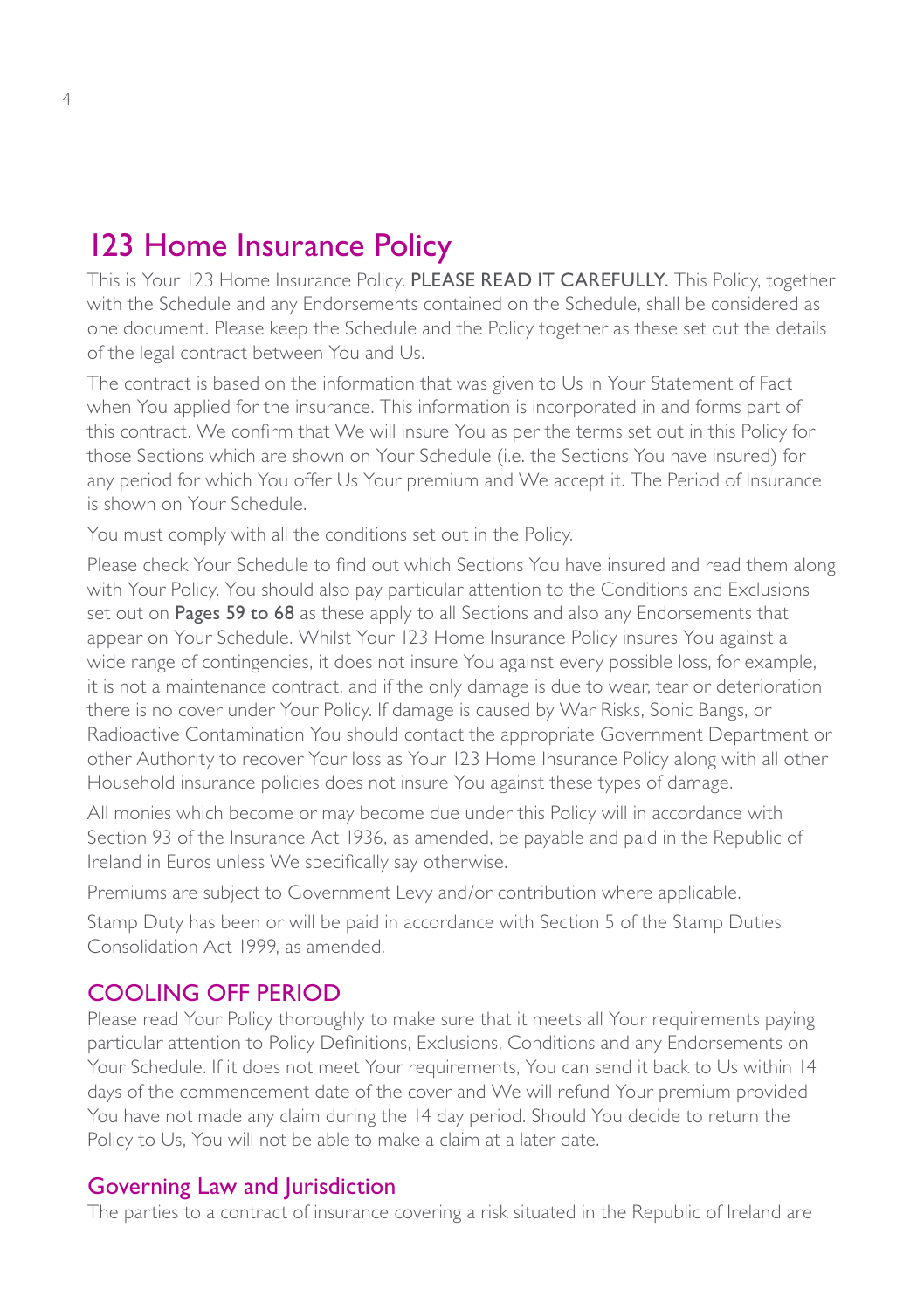permitted to choose the law applicable to the contract. We propose that this insurance contract will be governed by Irish Law. The parties submit all their disputes arising out of or in connection with the interpretation of the Policy to the exclusive jurisdiction of the Courts of the Republic of Ireland without prejudice to Our comments on Page 2 regarding the Financial Services and Pensions Ombudsman.

Communications between You and Us about this Policy will be in English.

The insurer that You have entered into a contract with is RSA Insurance Ireland DAC.

#### RSA is a registered business name of RSA Insurance Ireland DAC (the insurer).

The underwriter is RSA Insurance Ireland DAC which is part of Intact Financial Corporation. RSA Insurance Ireland DAC is regulated by the Central Bank of Ireland.

RSA Insurance Ireland DAC, RSA House, Dundrum Town Centre, Sandyford Road, Dundrum, Dublin 16. Eircode D16 FC92 Company number 148094. Telephone 01 2901000 Outside Ireland Tel:+ 353 1 290 1000 DAC = Designated Activity Company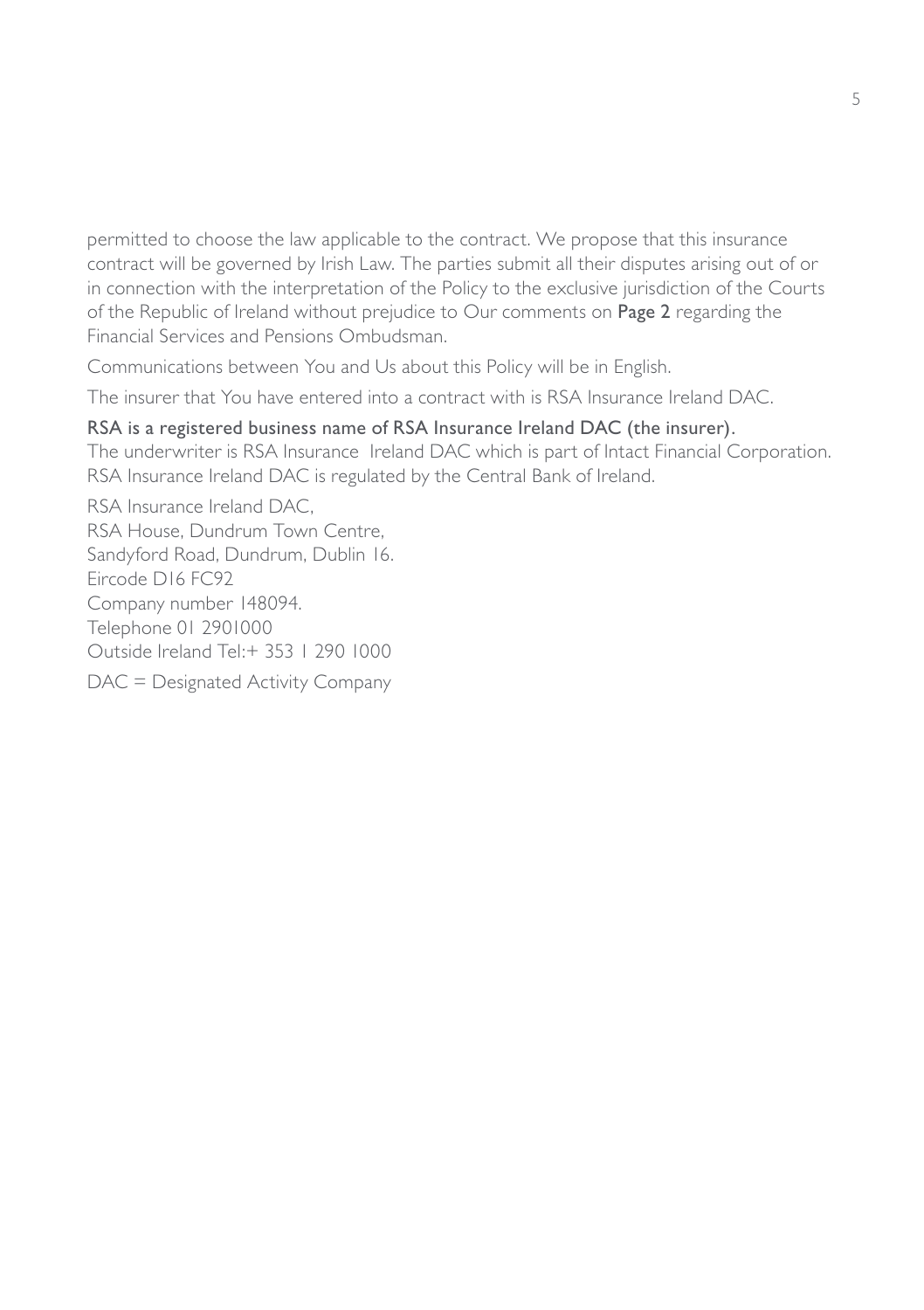## DUTY OF DISCLOSURE

You are under a duty to answer all the questions that have been asked, honestly and with reasonable care and attention. These questions are material in determining if We can accept this risk, what terms are applied and what premium is charged.

If You do not answer these questions honestly and with reasonable care and attention, We may use the remedies available to Us under the Consumer Insurance Contracts Act 2019 (and any subsequent amending legislation) including the remedy to cancel the contract, reject a claim or to limit the amount We pay in the event of a claim.

We are obliged to inform You that should We take any of these actions against You, You will be obliged to disclose this fact on any future request when seeking a quotation and / or cover. This is considered as the application of Terms and this enforced action by Us may affect Your ability to get insurance cover in the future. Failure to have property insurance in place could lead to a breach of the terms and conditions attaching to any loan secured on the property. You should check Your Statement of Fact, Your policy schedule and any other enclosures immediately and if any of the information is incorrect please contact Us on 01 518 1434.

Please note that you are obliged to notify Us immediately if any of the following occur:

- If the occupancy of the Property changes from what was last declared by You, for example: Your Main Private Dwelling becoming Unoccupied or becoming Your Residential Investment/Tenanted Property or a Holiday Home or if a Holiday Home has changed from family use only to being let during the Period of Insurance.
- If building work is to be done on Your Property which is not routine repair, maintenance or decoration for example: any structural alteration to the Property, extension of the Property or any works that require the Property to be vacated for any period of time.
- If You or any member of Your Household have been convicted of any offence or have any prosecutions pending other than for speeding or parking offences.
- If any part of Your Property will be used for trade, professional or business purposes or becomes a place of employment for any employee other than a domestic employee or a place where commercial goods are stored.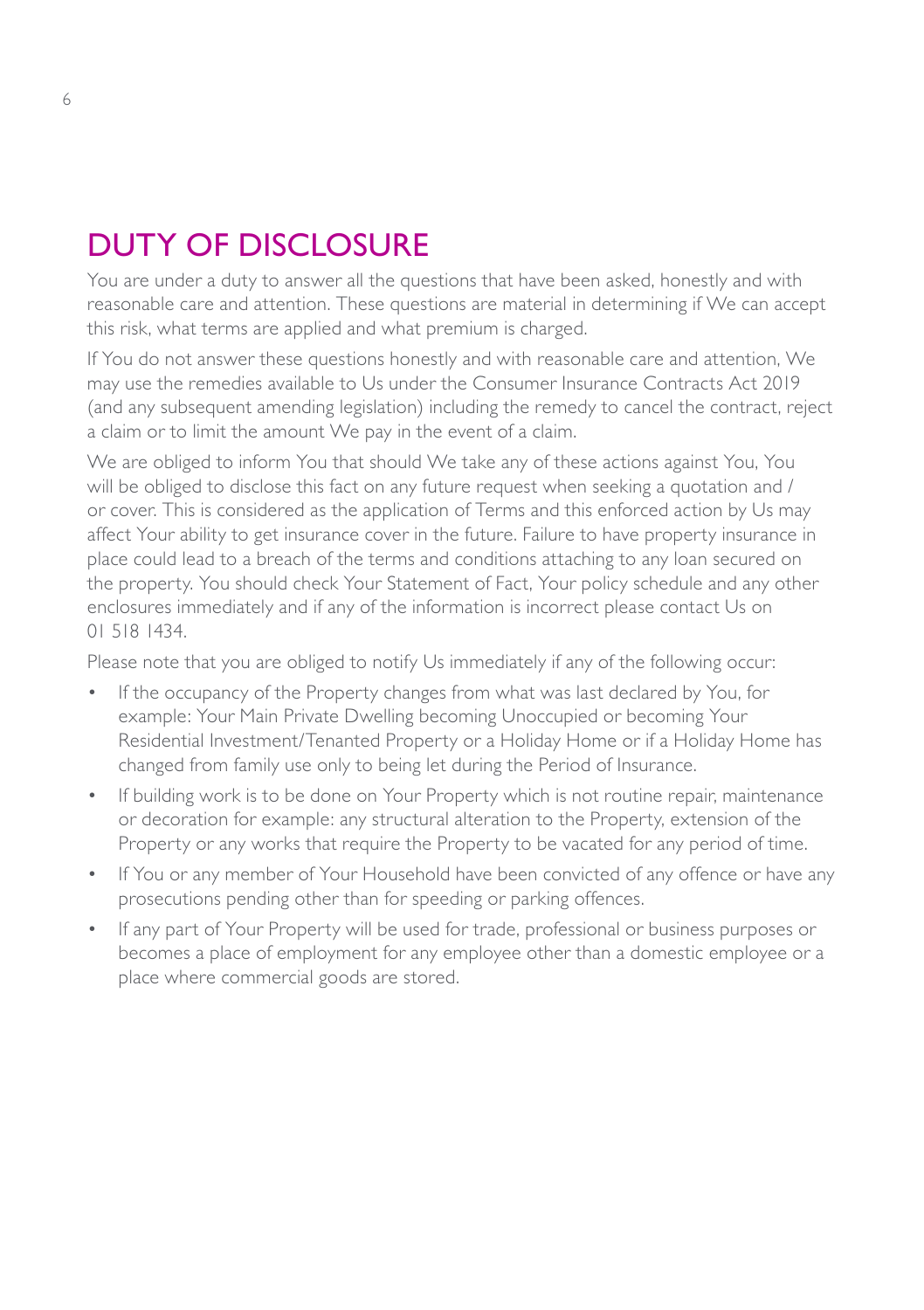## MAKING A CLAIM

### "WHAT DO I DO IF MY PROPERTY IS LOST OR DAMAGED?"

Naturally We hope You won't have any accidents or misfortune, but if You do, the following advice might be useful:

- Take any emergency action which may be necessary to protect Your property from further damage e.g. switch off the gas, electricity and water. If You have to arrange for a contractor to carry out emergency work, please keep the repair details and invoices which We will need to see.
- Telephone Us for advice on Policy cover and how to proceed with Your claim. We would be pleased to hear from You.
- Check Your Policy wording carefully, to see if the loss or damage is covered. Your Policy lists the events (e.g. Storm or stealing) which are covered and not covered and also any general exclusions or conditions which apply to Your whole Policy. Your Schedule lists the Sections of the Policy that You have chosen along with any Endorsements applying.
- Remember that Your Policy is not a maintenance contract and does not cover any loss or damage caused by normal wear and tear - no insurance policy does.
- We have arranged a nationwide 24 hour 365 days a year Emergency Helpline Service. The 24 hour Helpline will provide You with a contact number for an expert to assist You with Your emergency. All of the contractors are independent and are not specifically approved by Us. Please also note that We will not be liable for any work they carry out. The Emergency Helpline will arrange for Our claims team to call You back on the next working day if requested by You. You can call the Helpline Service on 01-832 8757.
- Please do not dispose of damaged items before We have had the opportunity to inspect them or carry out any repairs apart from any emergency action You need to take.
- Report any incident involving loss, stealing, malicious damage or hit and run damage to the Gardaí or local law enforcement agency.
- If a claim is being made against You or any of Your Household for any injury or damage to property, You must send Us full details, in writing, immediately. Any letters or legal documents You receive should be sent to Us, unanswered, without delay. It is most important that You leave Us to deal with the matter on Your behalf and do not get involved in any correspondence or conversation with the other person, company or entity.

### "HOW WILL RSA DEAL WITH MY CLAIM?"

Our aim is to deal with Your claim promptly, efficiently and fairly. At all times We will try to provide You with the highest standard of service. If You have any comment or complaint or if Our service has not met Your expectations please do let Us know.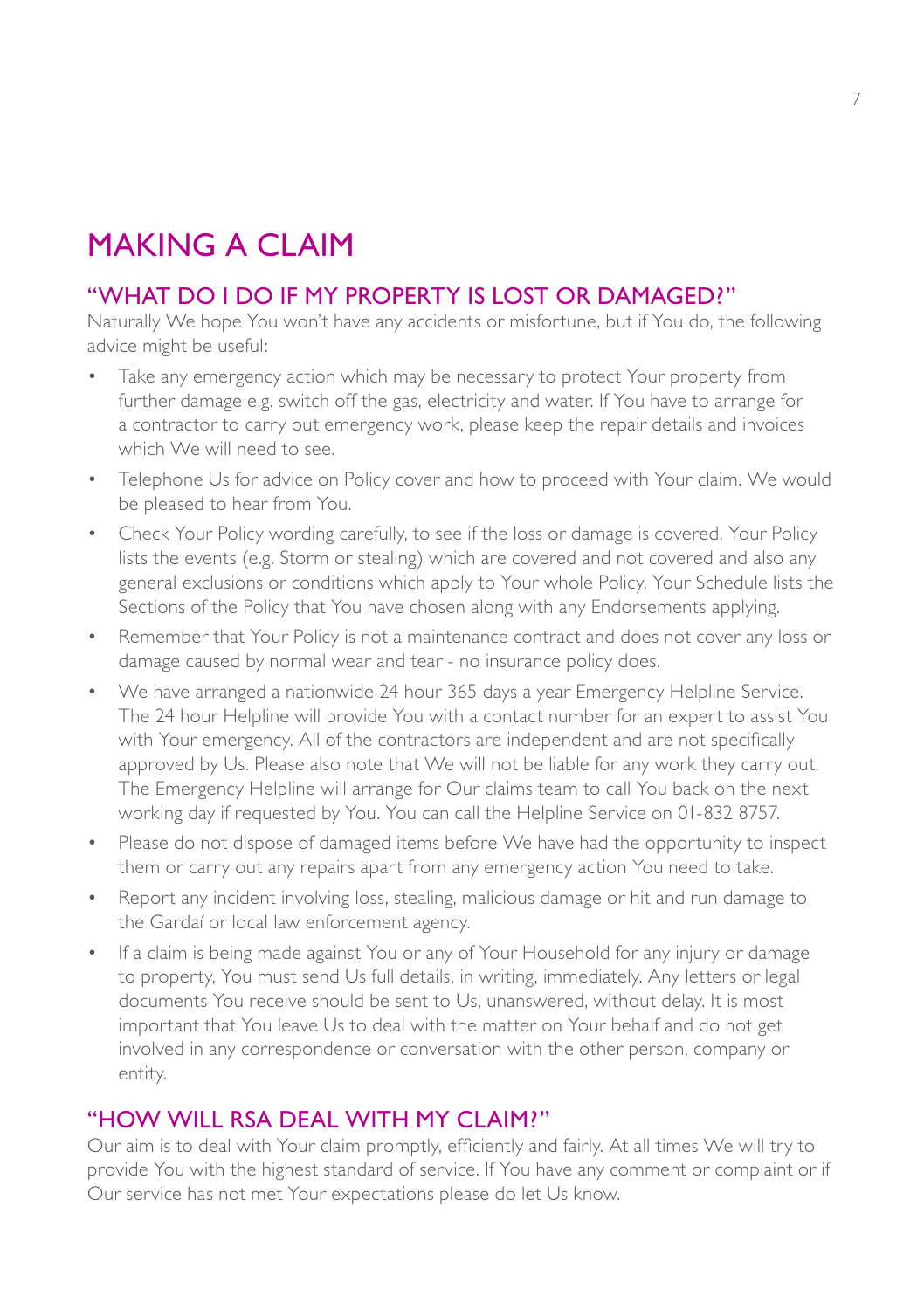Depending on the type of claim and value involved We may:

- Contact You by telephone, letter or email to progress Your claim.
- Arrange for one of Our claims team or loss adjusters to personally call on You.
- Appoint a loss adjuster to deal with Your claim on Our behalf.
- Appoint Our Managed Repair Network of Building Contractors to complete the works and We will take responsibility for the satisfactory completion of such works by them.

Please refer to the Claims Settlement paragraph at the end of each of the Sections for further details on how Your claim, where covered, will be settled.

For all queries in relation to Your claim please contact:

The RSA Household Claims Team Brooklawn House Galway West Business Park Western Distributor Road Knocknacarra Galway H91 CRN2 Tel: 01 2901999 Outside Ireland Tel: + 353 1 290 1999 Email: HomeClaims@ie.rsagroup.com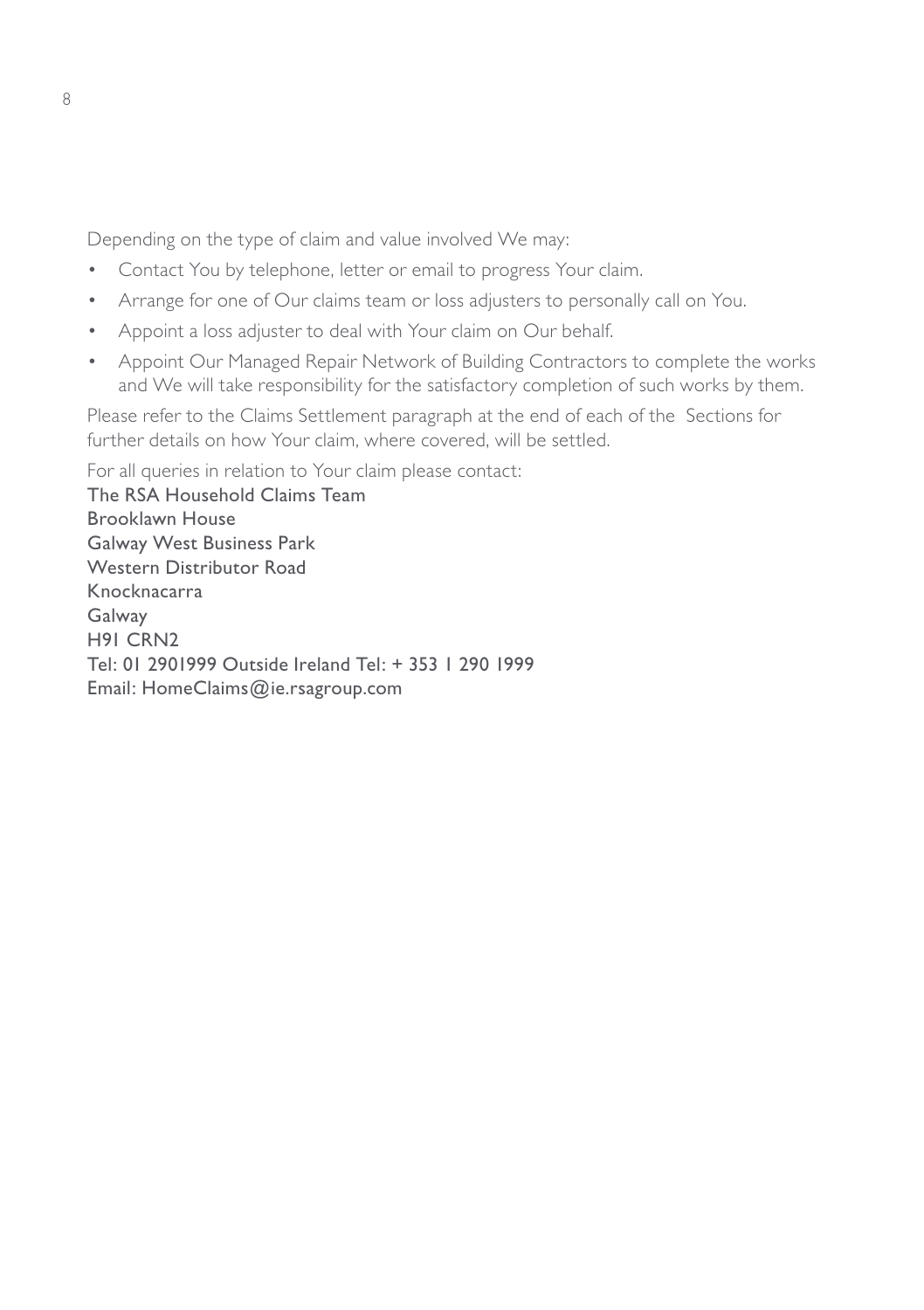## **DEFINITIONS**

Any word listed under 'Definitions' will start with a capital letter wherever it appears in Your Policy. These words will have the meaning set out below wherever they are used in the Policy, Schedule or Endorsements. DEFINITIONS are listed in Alphabetical Order

Accidental Damage: Sudden, unexpected and visible damage which has not been caused on purpose.

All Risks: Personal Possessions belonging to You or Your Household or for which You or Your Household are responsible.

Asbestos Containing Materials: Any material containing Asbestos or Asbestos Dust.

Asbestos Dust: Fibres or particles of Asbestos.

Betterment: Increase in value following repair or replacement.

Buildings: The Property including its garages, domestic outbuildings, greenhouses, sanitary fixtures, swimming pools, permanently sited hot tubs, tennis courts, polytunnels, garden ponds, statues and fountains permanently fixed into the ground, patios, terraces, drives, footpaths, fuel tanks, septic tanks and service tanks, walls, gates, fences, hedges under 2 metres high, aerials, satellites and their fittings and masts, solar panels and photovoltaic panels attached to the roof, heat exchange units, the fixtures and fittings permanently fixed to the Buildings, fitted wooden or laminated flooring, kitchen, bathroom or bedroom units and their integrated appliances, all on the same site within the boundaries of the address shown on the Schedule.

#### What is not covered:

Wind Turbines and their accessories.

Condition: Condition is a requirement which must be complied with or adhered to, by You.

Contents: All household goods stored within the Property owned by You or any member of Your Household or for which they are responsible including Home Office Equipment, Valuables, clothing, Personal Effects and Money. fixtures and fittings for which You are responsible as occupier of the Property including aerials, satellite aerials and their fittings and masts. Visitors and Domestic Employees Personal Effects not otherwise insured.

#### What is not covered:

- Buildings including fitted wooden or laminated flooring, kitchen, bathroom or bedroom units and their integrated appliances unless insured as part of apartment owners improvements cover;
- Contents in any shared domestic outbuilding in an apartment complex or residential complex;
- Caravans, boats, motor vehicles, trailers, vessels, aircraft and their respective accessories, keys or parts;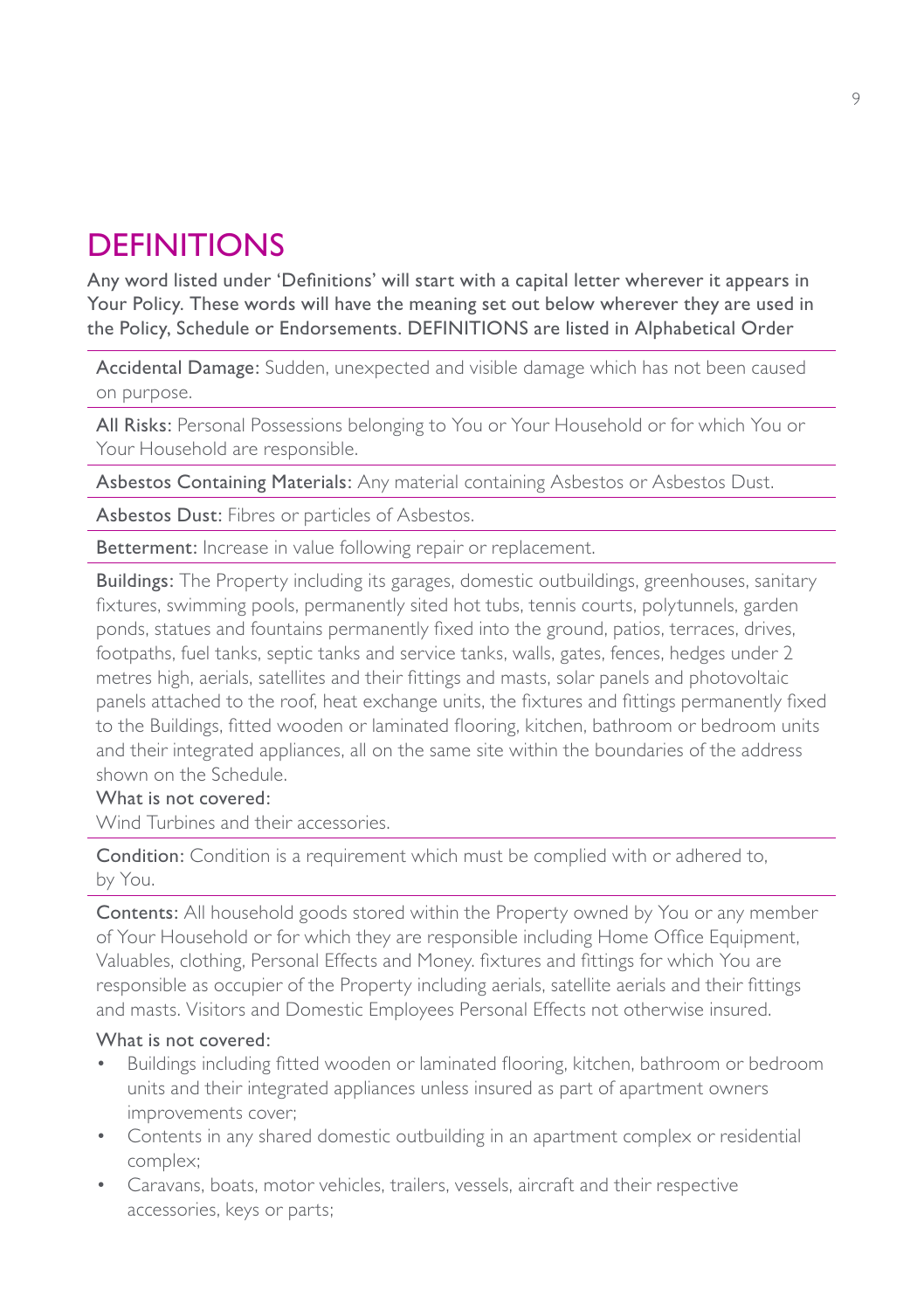- Plants, hedges, trees and shrubs in the garden;
- Polytunnels;
- Living creatures;
- Money belonging to resident Domestic Employees, Paying Guest(s) or Tenant(s);
- Any item(s) used or held for business or professional purposes other than Home Office Equipment;
- Any item(s) more specifically insured by another policy;
- Tenant(s) contents.
- Paying Guest(s) contents

Domestic Employee: Any person employed under a contract of service by You for private domestic duties including gardeners, groundskeepers, cleaners, window cleaners, babysitters, cooks, home help/carers, au pairs, dog walkers, housemaids, housekeepers, maids, nannies or persons carrying out routine maintenance work other than building contractors or persons engaged to make extensions or non-maintenance alterations to the Property.

Endorsement(s): Changes to the terms of Your Policy which if applicable are shown on Your Schedule.

Excess: The amount shown on Your Schedule which You pay for any one incident resulting in a claim. If a claim is made under two or more sections of the Policy for loss or damage resulting from the same cause at the same time, only one Excess (whichever is the higher Excess) will be deducted from the total amount of the claim payment.

Fees: Fees for architects, surveyors and other professionals registered in accordance with ''The Building Control Act 2007'', as amended, which You have to pay in connection with repairing or reinstating the Buildings at the Property following a valid claim.

#### Fees not covered:

- Those which You have to pay to prepare a claim.
- Those which You incur without Our permission.

Flood: Water escaping or being released from the normal confines of any lake, river, stream, canal, sea, turlough, dam or any other body of water or the extremely heavy or persistent downpour of rain that saturates a drainage system or the land surrounding the Property so that the excess water cannot be absorbed, causing the water to enter the Property at ground level causing damage.

Ground Heave: Upward movement or expansion of the site on which the Buildings stand due to the removal of load from the site or actions within the site itself.

High Risk Items: Personal computer, audio and video equipment, tablet computers, electronic games and consoles, Jewellery (including watches) and articles of precious metal, clocks, photographic equipment, mobile phones, furs, pictures, works of art, curios and collections.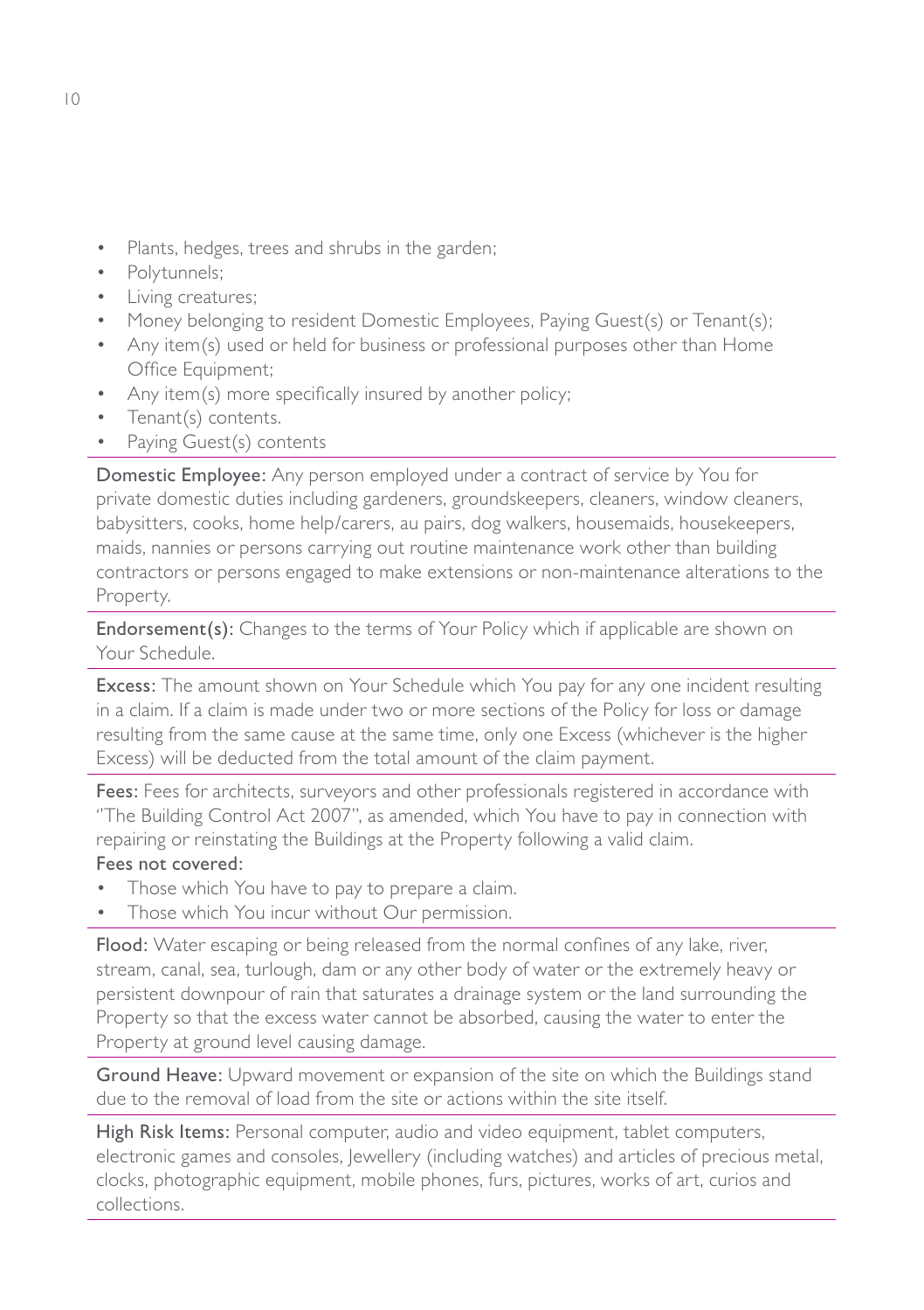Holiday Home: The house or (self-contained purpose built) apartment at the insured address shown on the Schedule which is not used as Your Main Private Dwelling and is used solely for recreational private living accommodation purposes.

Home Office Equipment: Any computers, laptops, printers, scanners, word processing equipment, desktop publishing units, multi-user small business computers, facsimile machines, photocopiers, typewriters, computer aided design equipment, telecommunication equipment and office furniture owned by You or any member of Your Household but excluding business or Home Office Equipment otherwise insured.

Jewellery: Objects that are worn about the person such as bracelets, rings, necklaces, watches, earrings, cuff links, precious stones or valuable metals.

Landslip: The sliding of a mass of loosened rocks or earth down a hillside or slope or the downward movement of sloping ground resulting from the action of self-weight stresses and imposed loadings exceeding the available strength of the ground.

Lived In: A Property that is furnished, habitable and occupied by at least one person sleeping overnight and carrying out normal living activities on a day to day basis.

Local Authority Requirements: The additional costs You have to pay to meet Local Authority Requirements when repairing or reinstating damage to the Buildings following a valid claim.

Costs not covered: Any cost for complying with requirements or regulations of which You were aware before the loss or damage occurred.

Main Private Dwelling: Your main residence for private living accommodation

Managed Repair Network of Building Contractors: This is a panel of building contractors approved by RSA.

Money: Current bank notes and coins, cheques, Money and postal orders, current postage stamps (not part of a collection), savings stamps and savings certificates, premium bonds, luncheon vouchers, travellers cheques, telephone cards, season travel tickets and gift tokens.

#### What is not covered:

- Securities and certificates (other than savings certificates and documents).
- Bitcoins, virtual currencies or crypto currencies.
- Promotional vouchers, lottery and raffle tickets.
- Money belonging to Domestic Employee(s), Tenant(s) or Paying Guest(s).
- Money held for business or professional purposes.

#### Paying Guest(s):

Person(s) occupying Your Main Private Dwelling with You as guests, for which payment is being received by You, where You operate a registered and approved B&B by Failte Ireland and which can accommodate no greater than 6 guests at any one time.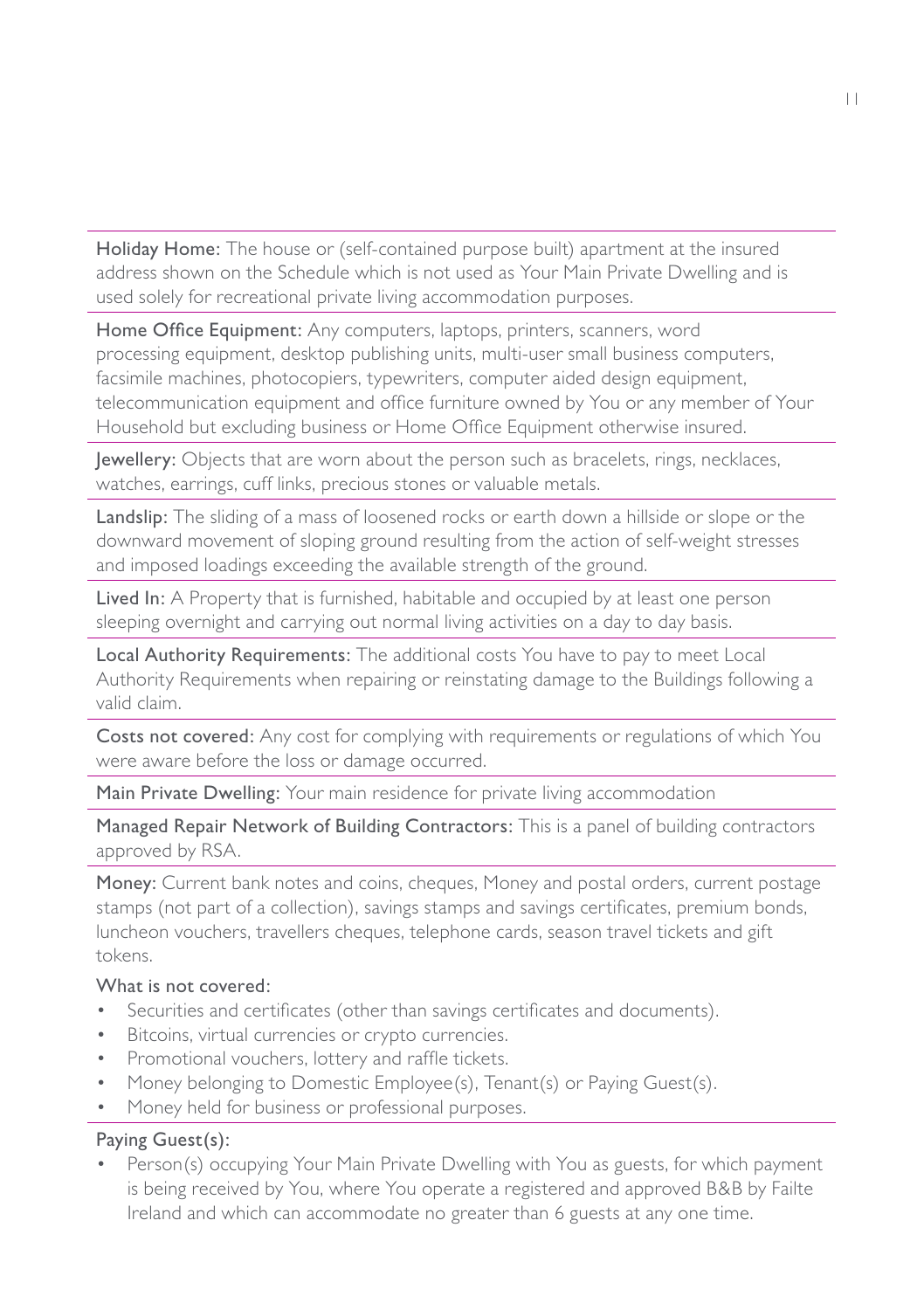- Person(s) who are renting bedroom(s) in Your Main Private Dwelling with You, for which payment is being received by You under a letting arrangement/licensee agreement which has a minimum duration of 3 months.
- International student(s) and/or Gaeltacht students occupying Your Main Private Dwelling with You as guests, for which payment is being received by You, for a period less than 3 months where You are a host family approved to house such students.

The number of Paying Guest(s) permitted in Your Main Private Dwelling at any one time is limited to 6 in total. Cover in respect of Paying Guest(s) only applies where notified to Us and accepted by Us and on the basis that the Property is occupied by You as Your Main Private Dwelling.

Period of Insurance: The period starting and ending on those dates shown on Your Schedule and for any following period but only if We accept Your renewal premium.

Personal Effects: Articles normally worn, carried or used about the person in everyday life.

Personal Possessions: Valuables, Personal Effects, sports equipment and clothing belonging to You or Your Household or for which You or Your Household are responsible.

Policy: All documents issued to You including Your Statement of Fact, this Policy booklet, Your Schedule and any Endorsements contained on Your Schedule.

Property: The house or (self-contained purpose built) apartment at the insured address shown on the Schedule and used for private living accommodation purposes only.

Reasonable: Using sound or moderate judgement without making unfair demand.

Removal of Debris: Any amount We agree to pay for removing debris, demolishing, propping or shoring up parts of the Buildings which have been damaged.

Residential Investment/ Tenanted Property: The house or (self-contained purpose built) apartment at the insured address shown on the Schedule which is rented to Tenant(s) for private living accommodation only and is not used as Your Main Private Dwelling.

Schedule: The document which sets out Your details, the Period of Insurance, the insured address, the Sections of the Policy that are operative i.e. the Sections You have insured (along with any Endorsements applying) and the levels of cover applying.

Settlement: The downward movement of the site on which the Buildings stands due to the application of loading from the Building.

Statement of Fact: A record of information provided by You which describes You and any details specific to You or the Property. It contains the most up to date record we have of your risk details, your previous responses to specific questions, and or statements that you previously confirmed were true. We rely on these details when deciding to provide cover, calculating the premium and applying terms and conditions to your Policy.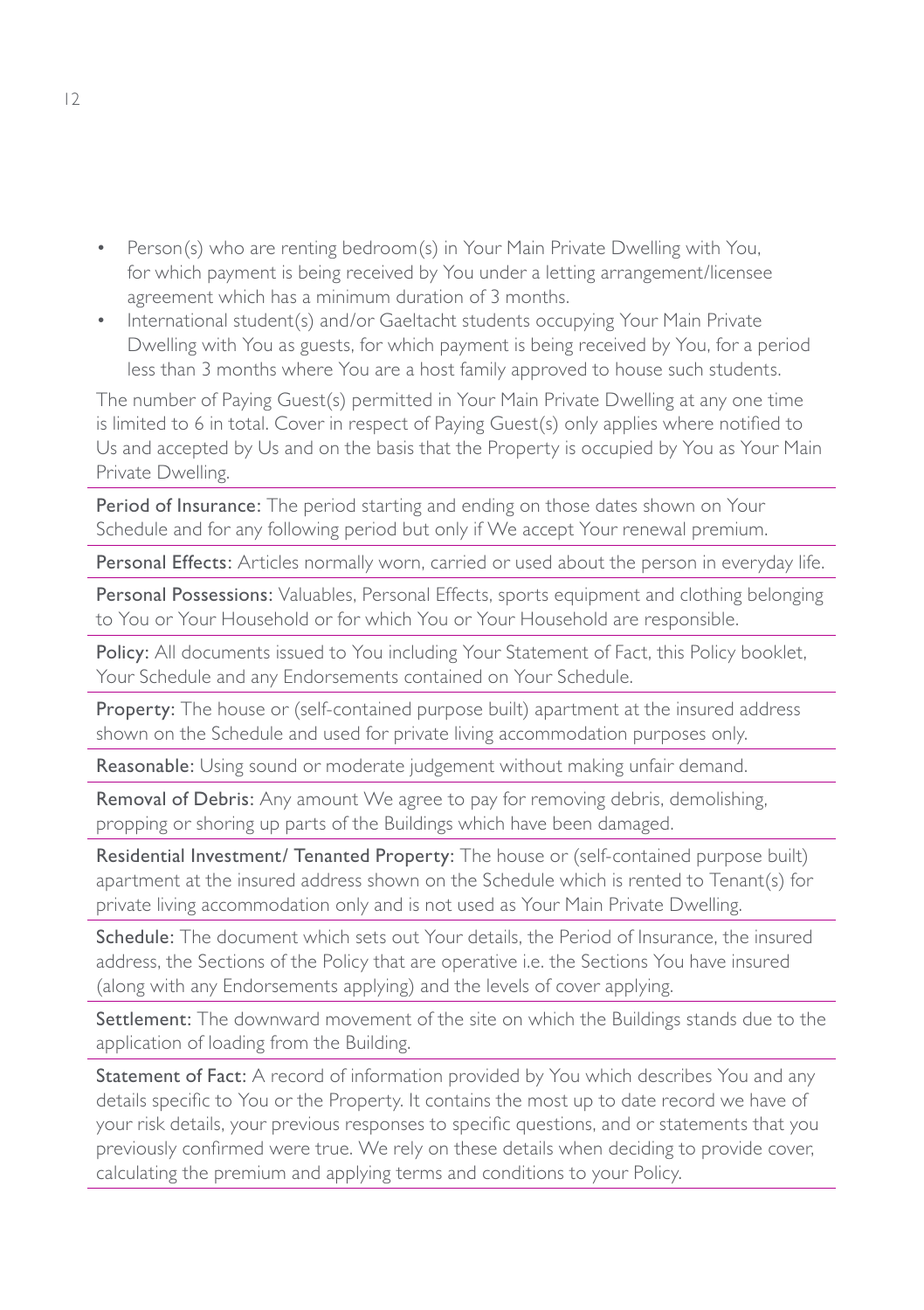Storm: An extreme weather condition with strong winds in excess of 48 knots that may be accompanied by heavy rain and which is capable of causing damage to the Buildings which are in sound condition and good repair.

Subsidence: Downward movement of the site on which Your Buildings stand by a cause other than the weight of the Buildings themselves.

Sum Insured: The limit shown on the Schedule for each operative section.

Tenant(s): Any person(s) living in Your Residential Investment/Tenanted Property, for which payment is being received by You, under a letting or tenancy agreement with You for a period of not less than 6 months.

Unfurnished: Not adequately furnished or equipped for normal living purposes.

Unoccupied: A Property not Lived In by You, a member of Your Household, anyone who has Your permission or Tenant(s), for more than 45 consecutive days.

Valuables: Jewellery, furs, pictures, clocks, collections of coins, medals or stamps and any articles made of precious metal.

We/Us/Our/The Company: RSA Insurance Ireland DAC.

Wheelchairs: Any Wheelchair or similar mobility scooter specifically designed for the disabled or infirm and which does not legally require to be licensed for road use and/or not capable of travelling at more than 4 miles per hour (or equivalent in kilometres per hour).

You/Your/Policyholder: Whoever is named on the Schedule as the Policyholder(s).

Your Household: You, and any person who normally live with You and also including Your Domestic Employee(s) who normally live with You.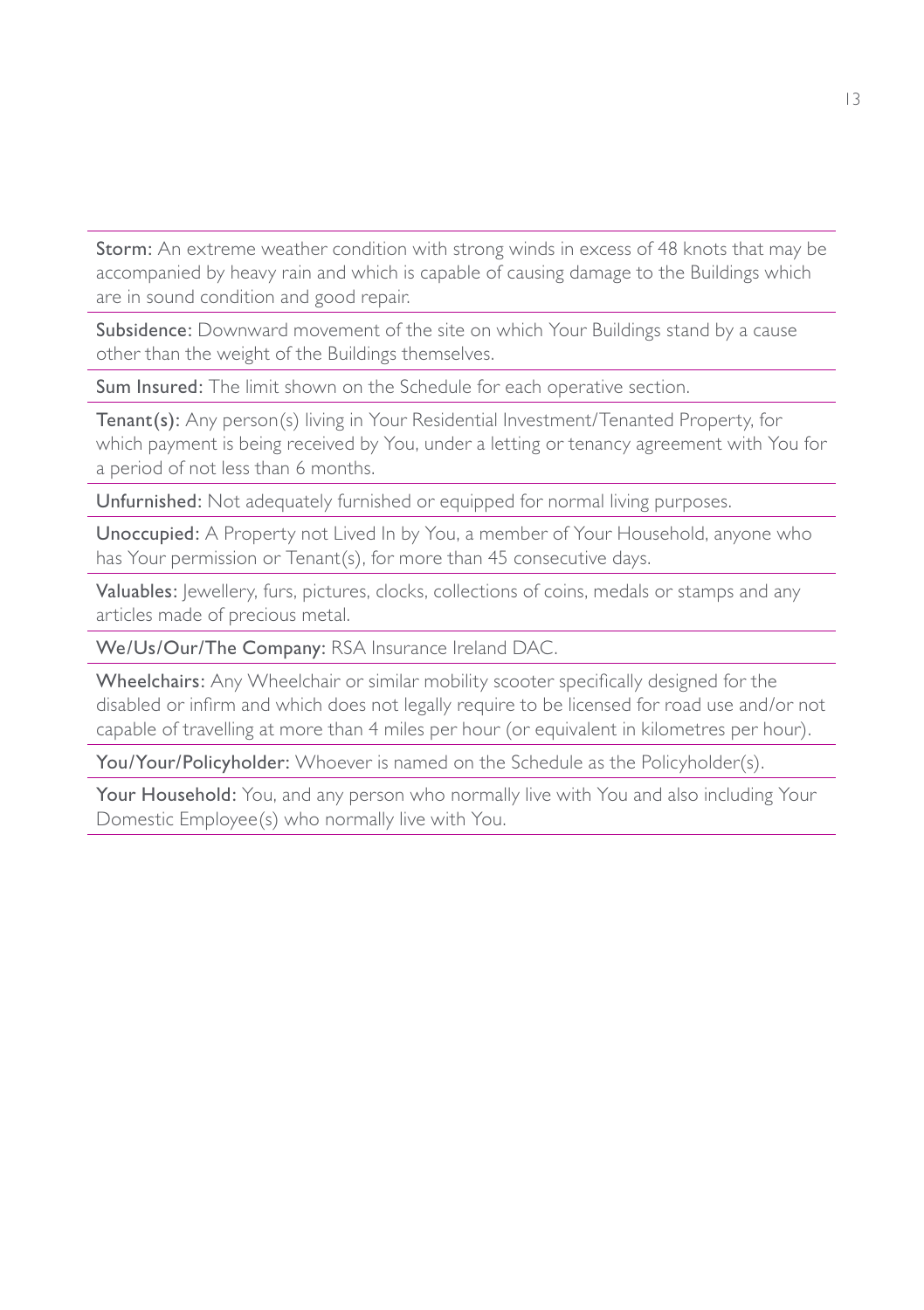## BUILDINGS SECTION

This Section sets out the cover We provide for Your Buildings (subject to the Sum Insured limit shown on Your Schedule).

The cover in this Buildings Section only applies if shown on Your Schedule

|   | <b>WHAT IS COVERED</b>                                                                                                                 | <b>WHAT IS NOT COVERED</b>                                                                                                                                                                                                                                                                                                                                                                                                                                                                                                                                                                                                                                                                                                                                                                                                                                                                                               |
|---|----------------------------------------------------------------------------------------------------------------------------------------|--------------------------------------------------------------------------------------------------------------------------------------------------------------------------------------------------------------------------------------------------------------------------------------------------------------------------------------------------------------------------------------------------------------------------------------------------------------------------------------------------------------------------------------------------------------------------------------------------------------------------------------------------------------------------------------------------------------------------------------------------------------------------------------------------------------------------------------------------------------------------------------------------------------------------|
|   | Damage to Your Buildings caused by the following:                                                                                      |                                                                                                                                                                                                                                                                                                                                                                                                                                                                                                                                                                                                                                                                                                                                                                                                                                                                                                                          |
| a | Fire, explosion, lightning,<br>earthquake or smoke                                                                                     | The Excess on Your Schedule<br>$\bullet$<br>Damage by smoke from air pollution<br>٠<br>Damage by smoke from fireplaces<br>٠                                                                                                                                                                                                                                                                                                                                                                                                                                                                                                                                                                                                                                                                                                                                                                                              |
| b | Escape of water from<br>any washing machine,<br>dishwasher, fish tank, fixed<br>water or heating installation<br>or domestic appliance | The Excess of €750 or any higher escape of<br>$\bullet$<br>water excess included in any Endorsement on the<br>Schedule<br>Damage by water escaping which results in any one<br>$\bullet$<br>of the following:<br>Subsidence or Ground Heave of the site<br>beneath the Buildings;<br>ii.<br>Movement, Settlement or shrinkage of any part<br>of the Buildings or of the land belonging to the<br>Buildings;<br>Landslip<br>iii.<br>Damage caused by Flood<br>٠<br>Damage to the component or appliance from which<br>$\bullet$<br>the water escapes<br>Loss or damage caused by the slow, gradual escape<br>$\bullet$<br>of water through seals or grouting<br>Damage caused by remediation to a standard which<br>$\bullet$<br>will pose a risk to health or property<br>Damage occurring after the Property has been<br>$\bullet$<br>Unoccupied for more than 45 consecutive days or if<br>the Property is Unfurnished |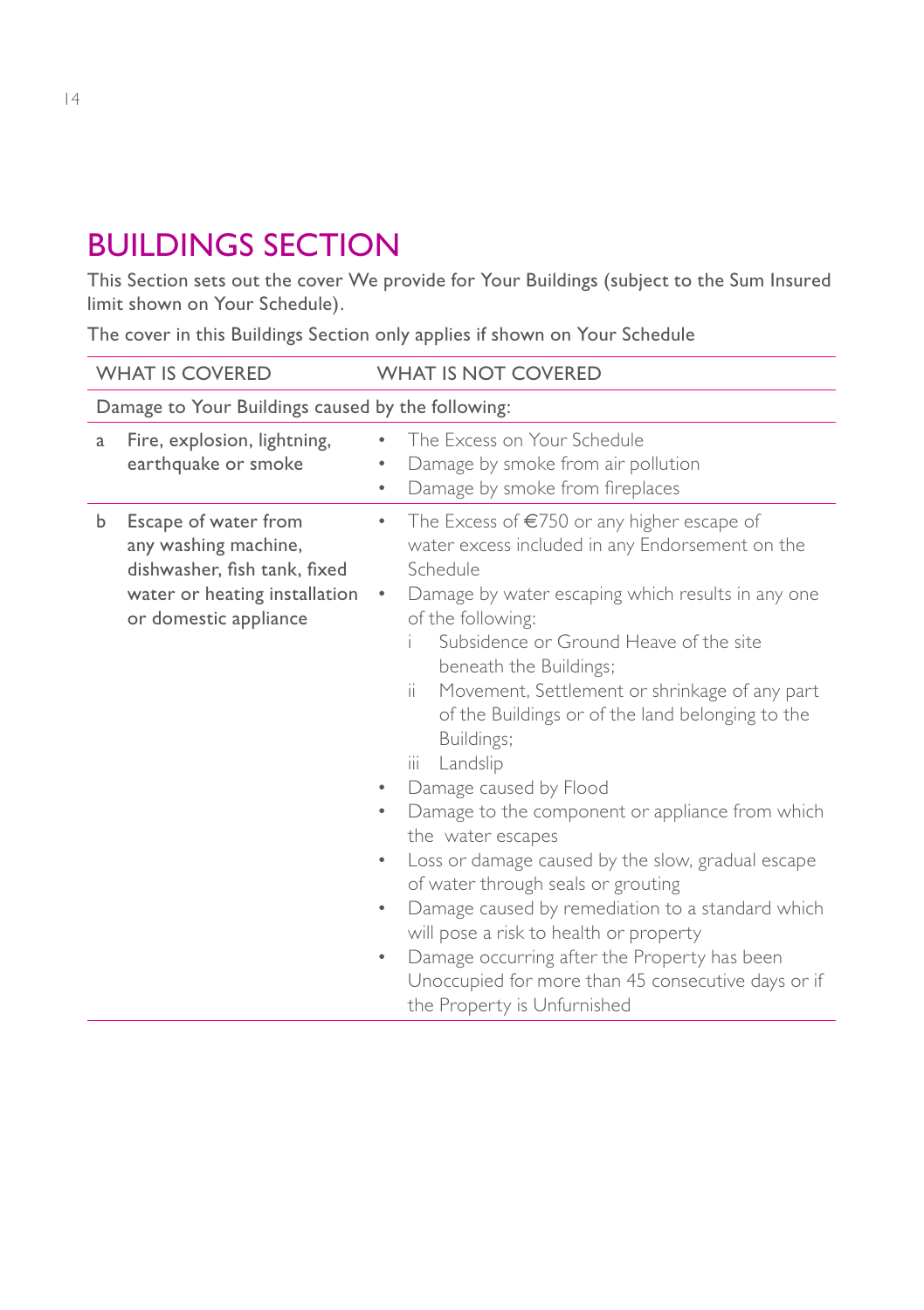| <b>WHAT IS COVERED</b>                                                                                                                    | <b>WHAT IS NOT COVERED</b>                                                                                                                                                                                                                                                                                                                                                                                                                                                                                                                                      |  |
|-------------------------------------------------------------------------------------------------------------------------------------------|-----------------------------------------------------------------------------------------------------------------------------------------------------------------------------------------------------------------------------------------------------------------------------------------------------------------------------------------------------------------------------------------------------------------------------------------------------------------------------------------------------------------------------------------------------------------|--|
| Damage to Your Buildings caused by the following:                                                                                         |                                                                                                                                                                                                                                                                                                                                                                                                                                                                                                                                                                 |  |
| Escape of oil from any<br>C<br>fixed domestic heating<br>installation                                                                     | The Excess of €750 or any higher escape of<br>oil excess included in any Endorsement on the<br>Schedule<br>Damage to the component or appliance from which<br>$\bullet$<br>the oil escapes<br>Damage caused by remediation to a standard which<br>$\bullet$<br>will pose a risk to health or property, or works<br>carried out by a contractor unless prior approval or<br>agreement has been reached with Us<br>Damage occurring after the Property has been<br>$\bullet$<br>Unoccupied for more than 45 consecutive days or if<br>the Property is Unfurnished |  |
| Impact involving animals,<br>d<br>vehicles, trains, aircraft, or<br>any other flying object o<br>anything dropped or falling<br>from them | The Excess on Your Schedule<br>$\bullet$<br>Damage caused by animals owned by or in the care,<br>custody or control of You or members of Your<br>Household                                                                                                                                                                                                                                                                                                                                                                                                      |  |
| Falling trees or branches<br>е                                                                                                            | The Excess on Your Schedule<br>$\bullet$<br>Loss or damage to gates, fences or hedges<br>$\bullet$<br>Damage caused by cutting, felling or lopping of trees<br>$\bullet$<br>or branches<br>The cost of removing a tree or branch unless the<br>$\bullet$<br>Buildings are damaged at the same time                                                                                                                                                                                                                                                              |  |
| f<br>Falling aerials, masts,<br>satellite dishes or security<br>cameras                                                                   | The Excess on Your Schedule<br>$\bullet$<br>Damage caused by aerials or masts over 15 metres<br>$\bullet$<br>high (unless prior agreement has been reached with<br>Us)<br>Any amount exceeding €700 in respect of any one<br>$\bullet$<br>claim under the Policy<br>Any loss where We make a payment under the<br>$\bullet$<br>Contents Section of the Policy                                                                                                                                                                                                   |  |
| Riot, civil unrest, striking<br>g<br>workers, labour disturbance<br>or political disturbance                                              | The Excess on Your Schedule                                                                                                                                                                                                                                                                                                                                                                                                                                                                                                                                     |  |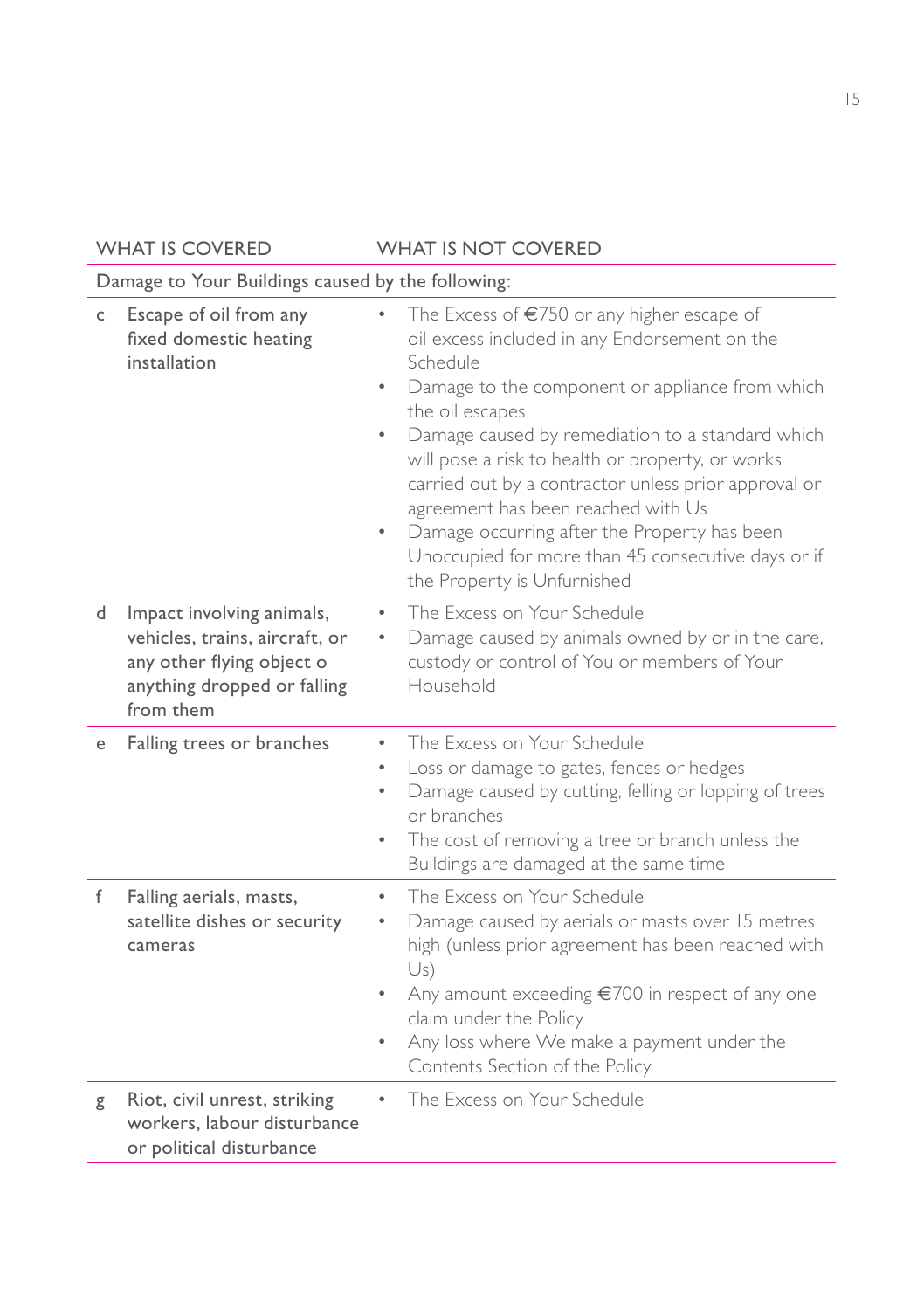|    | <b>WHAT IS COVERED</b>                            | <b>WHAT IS NOT COVERED</b>                                                                                                                                                                                                                                                                                                                                                                                                                                                                                                                                                                                             |  |
|----|---------------------------------------------------|------------------------------------------------------------------------------------------------------------------------------------------------------------------------------------------------------------------------------------------------------------------------------------------------------------------------------------------------------------------------------------------------------------------------------------------------------------------------------------------------------------------------------------------------------------------------------------------------------------------------|--|
|    | Damage to Your Buildings caused by the following: |                                                                                                                                                                                                                                                                                                                                                                                                                                                                                                                                                                                                                        |  |
| h. | Malicious acts or vandalism                       | The Excess on Your Schedule<br>Damage caused by any one of the following:<br>You or Your Household:<br>Any person lawfully in the Buildings;<br>ïi<br>Tenant(s) who act or have acted unlawfully or<br>iii -<br>who have been issued with an eviction notice<br>iv Paying Guest(s) who act or have acted<br>unlawfully or are unlawfully in the Property<br>Loss or damage occurring after the Property has<br>$\bullet$<br>been Unoccupied for more than 45 consecutive<br>days or if the Property is Unfurnished                                                                                                     |  |
| Ť  | Storm                                             | The Excess on Your Schedule<br>$\bullet$<br>Damage caused by frost<br>۰<br>Damage to gates, hedges, fences or tennis courts<br>$\bullet$<br>Loss or damage to roofs constructed with torch-on<br>$\bullet$<br>felt or mineral felt exceeding 10 years of age                                                                                                                                                                                                                                                                                                                                                           |  |
| Ť  | Flood                                             | The Excess on Your Schedule.<br>$\bullet$<br>Damage to gates, fences, or tennis courts unless the<br>$\bullet$<br>Property is damaged at the same time by the Flood<br>Damage caused by frost<br>$\bullet$<br>Damage where cover for Flood has been excluded<br>$\bullet$<br>from the Policy as set out on Your Schedule<br>Damage by Flood which results in any one of the<br>$\bullet$<br>following:<br>Subsidence or Ground Heave of the site<br>beneath the Buildings;<br>ii.<br>Movement, Settlement or shrinkage of any part<br>of the Buildings or of the land belonging to the<br>Buildings;<br>ïй<br>Landslip |  |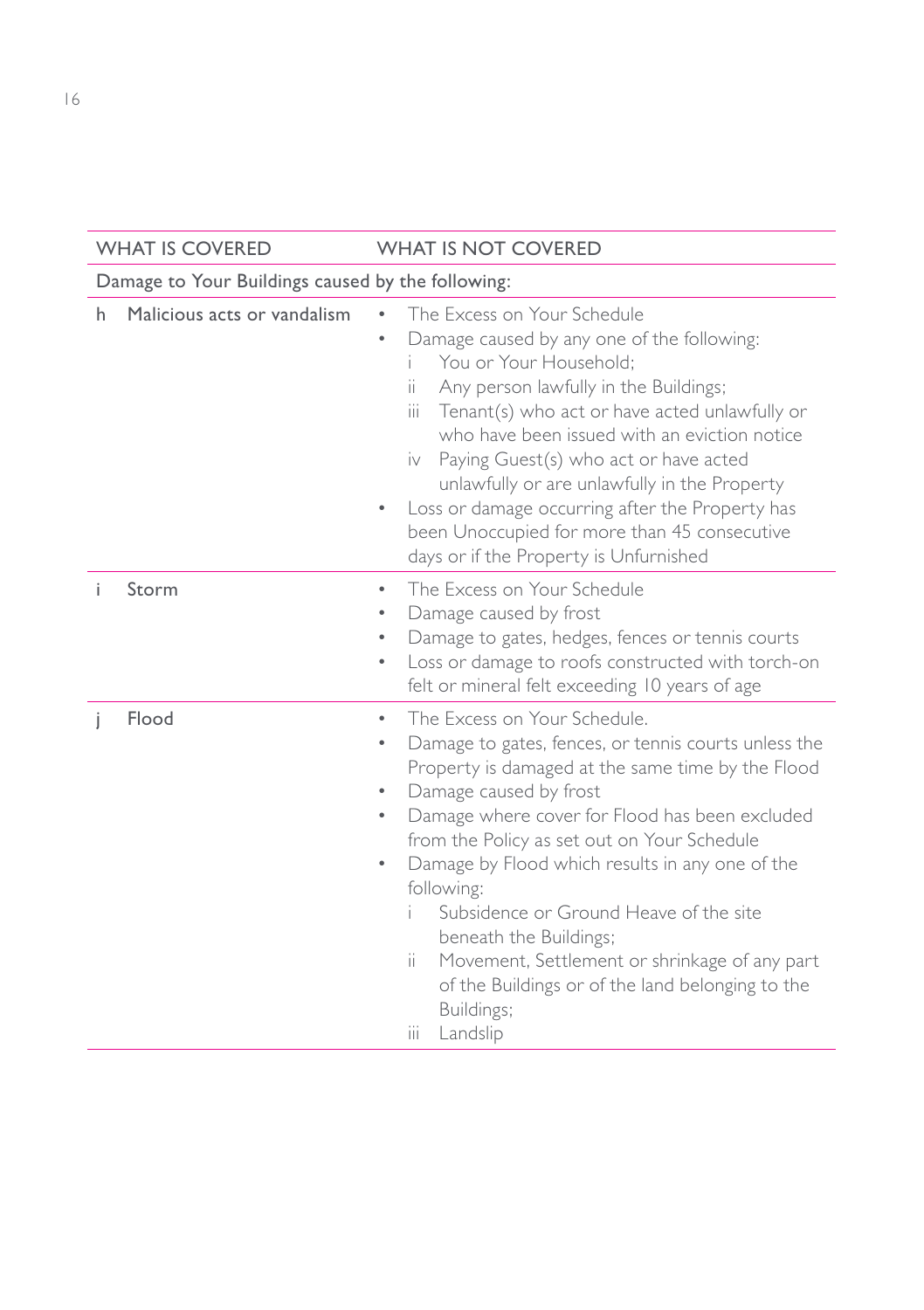| <b>WHAT IS COVERED</b>                                                              | <b>WHAT IS NOT COVERED</b>                                                                                                                                                                                                                                                                                                                                                                                                                                                                                                                                                                                                                                                                                                                                                                                                                                                                                                                                                                                                                                                                                                                                                                                                                                                                                                                                                                                         |
|-------------------------------------------------------------------------------------|--------------------------------------------------------------------------------------------------------------------------------------------------------------------------------------------------------------------------------------------------------------------------------------------------------------------------------------------------------------------------------------------------------------------------------------------------------------------------------------------------------------------------------------------------------------------------------------------------------------------------------------------------------------------------------------------------------------------------------------------------------------------------------------------------------------------------------------------------------------------------------------------------------------------------------------------------------------------------------------------------------------------------------------------------------------------------------------------------------------------------------------------------------------------------------------------------------------------------------------------------------------------------------------------------------------------------------------------------------------------------------------------------------------------|
| Damage to Your Buildings caused by the following:                                   |                                                                                                                                                                                                                                                                                                                                                                                                                                                                                                                                                                                                                                                                                                                                                                                                                                                                                                                                                                                                                                                                                                                                                                                                                                                                                                                                                                                                                    |
| Subsidence or Ground<br>k<br>Heave of the site beneath<br>the Buildings or Landslip | The Subsidence Excess of $\epsilon$ 1,500 or any higher<br>Subsidence Excess included in any Endorsement on<br>the Schedule<br>Damage where cover for Subsidence has been<br>$\bullet$<br>excluded from the Policy as set out on Your<br>Schedule<br>Damage to patios, permanently sited hot tubs,<br>$\bullet$<br>paved terraces, footpaths, tennis courts, swimming<br>pools, garden ponds, statues and fountains<br>permanently fixed into the ground, drives, walls,<br>fences, hedges, and gates unless the Property is<br>damaged at the same time by this Subsidence or<br>Ground Heave of the site beneath the Buildings or<br>Landslip<br>Damage caused by bedding down of structures or<br>Settlement<br>Damage to solid floor slabs or damage resulting<br>$\bullet$<br>from their movement unless the foundations<br>beneath the external walls of the Property are<br>damaged at the same time by this Subsidence or<br>Ground Heave of the site beneath the Buildings or<br>Landslip<br>Damage caused by a coastline, lakeshore or<br>٠<br>riverbank being worn away<br>Damage resulting from any one of the following:<br>$\bullet$<br>demolition or structural repairs or alterations to<br>i.<br>the Buildings;<br>inadequate foundations or faulty workmanship<br>ii.<br>or the use of defective materials in the Buildings.<br>Damage arising directly or indirectly from pyrite or<br>sulphate |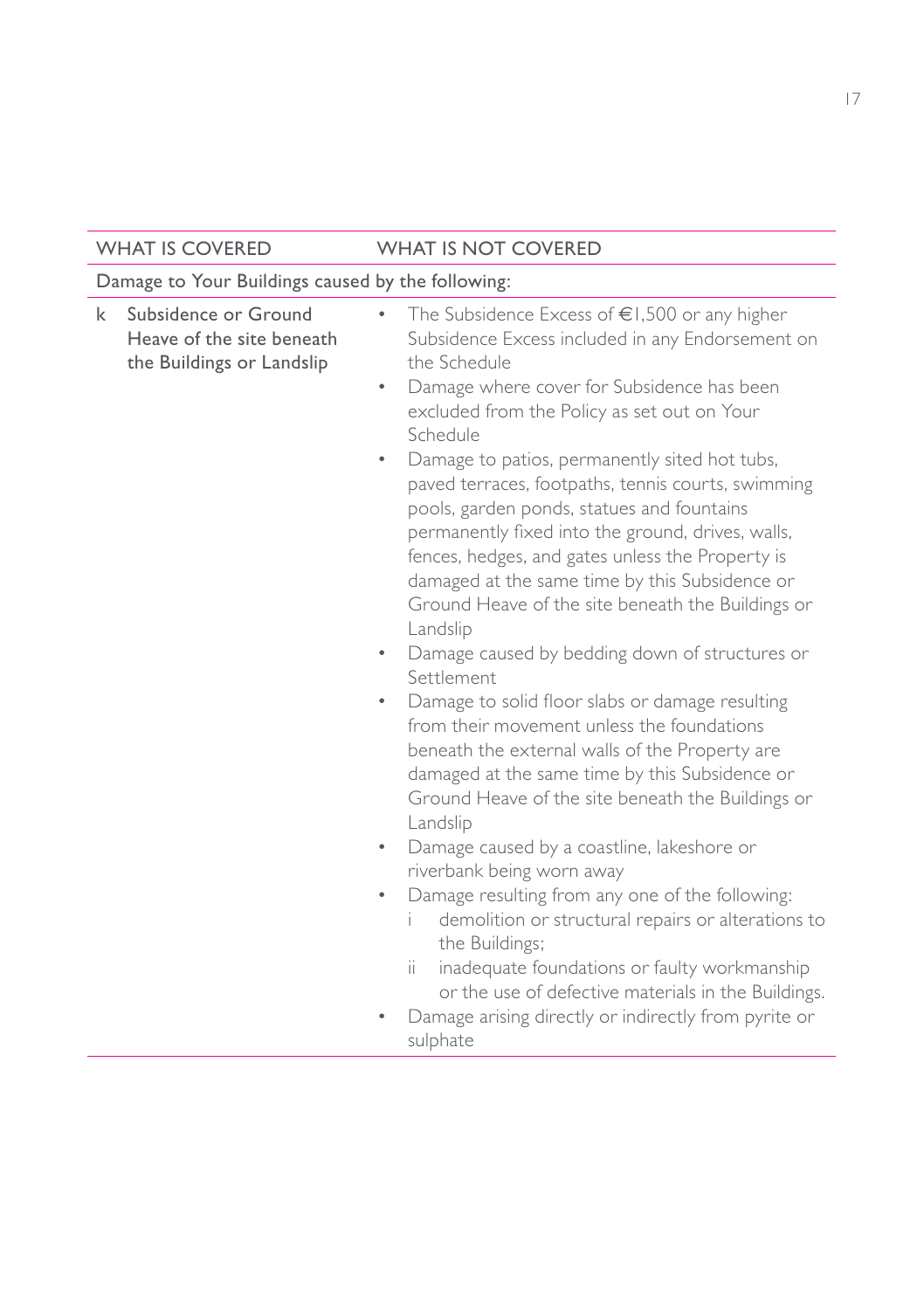| <b>WHAT IS COVERED</b>                            | <b>WHAT IS NOT COVERED</b>                                                                                                                                                                                                                                                                                                                                                                                                                                                                                                                                                                                                                                                                                                                                                |
|---------------------------------------------------|---------------------------------------------------------------------------------------------------------------------------------------------------------------------------------------------------------------------------------------------------------------------------------------------------------------------------------------------------------------------------------------------------------------------------------------------------------------------------------------------------------------------------------------------------------------------------------------------------------------------------------------------------------------------------------------------------------------------------------------------------------------------------|
| Damage to Your Buildings caused by the following: |                                                                                                                                                                                                                                                                                                                                                                                                                                                                                                                                                                                                                                                                                                                                                                           |
| Stealing or attempted<br>stealing                 | The Excess on Your Schedule<br>٠<br>Loss or damage caused by any one of the following:<br>٠<br>You or Your Household:<br>any persons lawfully in the Buildings;<br>$\mathbf{H}$<br>Tenant(s) who do not vacate the Buildings after<br>$\mathbf{III}$<br>any eviction notice has expired<br>iv Paying Guest(s) who act or have acted<br>unlawfully or are unlawfully in the Property<br>Loss or damage occurring after the Property has<br>$\bullet$<br>been unoccupied for more than 45 consecutive<br>Days or if the Property is Unfurnished<br>Loss or damage unless entry has been gained using<br>$\bullet$ .<br>threatening behaviour to the person or physical<br>damage to the Buildings<br>Damage not reported to the Gardaí within 24 hours<br>٠<br>of discovery |
|                                                   | THIS SECTION SETS OUT THE ADDITIONAL COVER WE PROVIDE FOR YOUR                                                                                                                                                                                                                                                                                                                                                                                                                                                                                                                                                                                                                                                                                                            |

## BUILDINGS

| <b>WHAT IS COVERED</b>                                                                           | <b>WHAT IS NOT COVERED</b>                                                                                                                                                                                                                                                    |
|--------------------------------------------------------------------------------------------------|-------------------------------------------------------------------------------------------------------------------------------------------------------------------------------------------------------------------------------------------------------------------------------|
| m Damage caused by the<br>weight of snow or the<br>sudden shifting of an<br>accumulation of snow | • The Excess on Your Schedule<br>• Loss or damage to roofs constructed with torch-on<br>felt or mineral felt exceeding 10 years of age<br>• Damage to gates, hedges, fences or tennis courts<br>• Any amount exceeding €2,000 in respect of any<br>one claim under the Policy |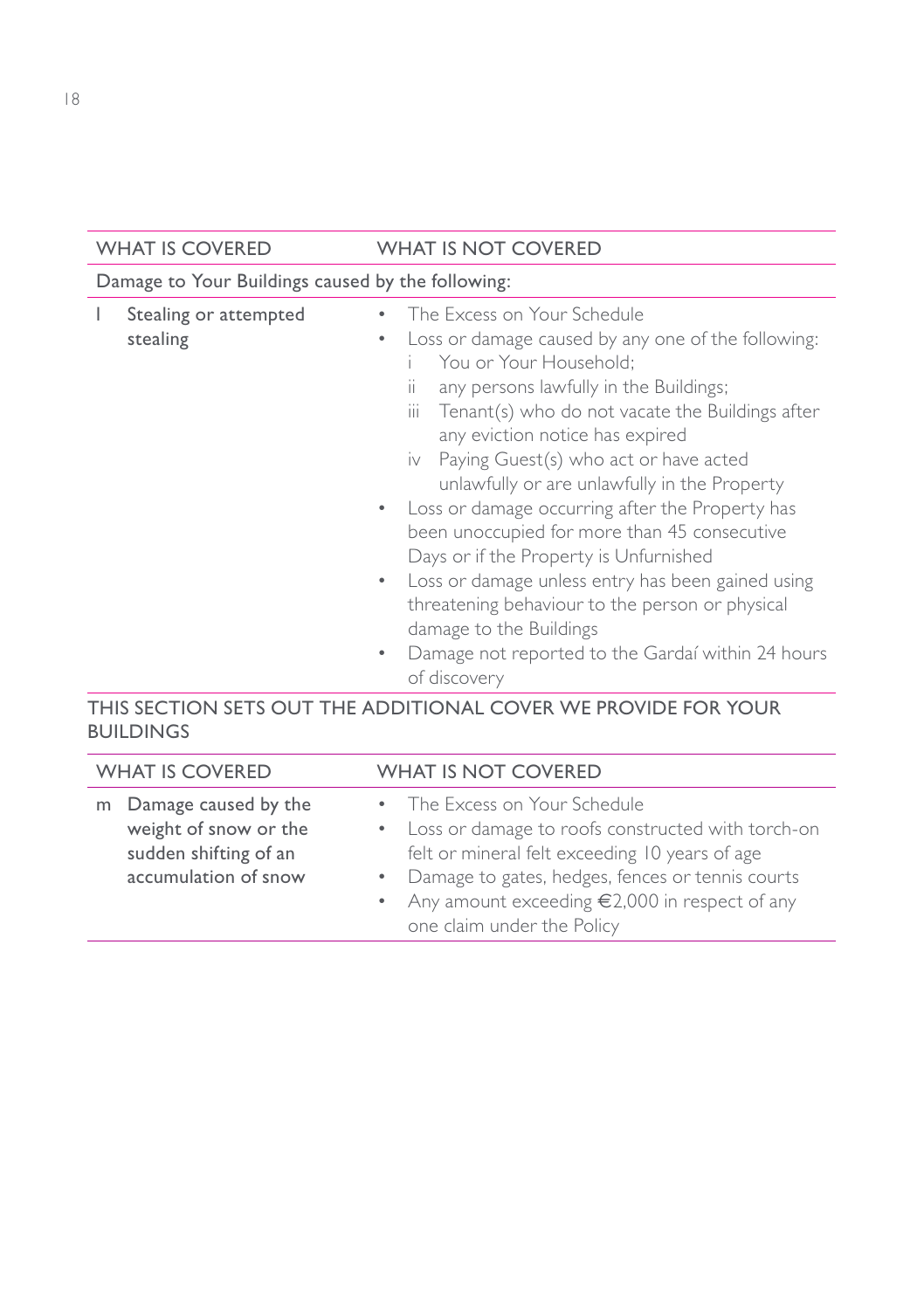| n       | Damage to underground<br>services Accidental Damage<br>to drains, pipes, cables and<br>underground tanks, which<br>are located within the<br>boundaries of the Property<br>and used to supply the<br><b>Buildings</b> | The Excess on Your Schedule<br>Resulting damage following Accidental Damage to<br>cables or underground services that are located<br>within the boundaries of the Property and supplying<br>the Buildings<br>Loss or damage by any one of the following:<br>by gradual deterioration which has caused an<br>installation to reach the end of its serviceable<br>life:<br>ii.<br>caused by or from demolition, alteration or<br>repair of the Buildings other than by You or<br>Your Domestic Employees;<br>caused by or from poor or faulty design,<br>ïй<br>workmanship or materials;<br>iv Damage arising directly or indirectly from pyrite<br>or sulphate<br>Damage which You are not legally responsible to<br>۰<br>repair;<br>Any amount exceeding $\epsilon$ 1,000 in respect of any |
|---------|-----------------------------------------------------------------------------------------------------------------------------------------------------------------------------------------------------------------------|---------------------------------------------------------------------------------------------------------------------------------------------------------------------------------------------------------------------------------------------------------------------------------------------------------------------------------------------------------------------------------------------------------------------------------------------------------------------------------------------------------------------------------------------------------------------------------------------------------------------------------------------------------------------------------------------------------------------------------------------------------------------------------------------|
| $\circ$ | Damage to any fixed<br>domestic water or heating<br>installation caused by<br>freezing                                                                                                                                | one claim under the Policy<br>The Escape of Water Excess of €750, where the<br>$\bullet$<br>damage is caused by the escape of water from<br>any fixed domestic water or heating installation or<br>domestic appliance<br>Damage occurring after the Property has been<br>$\bullet$<br>Unoccupied for more than 45 consecutive days or if<br>the Property is Unfurnished                                                                                                                                                                                                                                                                                                                                                                                                                     |
| P       | Accidental breakage to<br>glass, ceramic hobs or<br>sanitary ware fixed to<br>and forming part of the<br><b>Buildings</b>                                                                                             | The Excess on Your Schedule<br>$\bullet$<br>Breakage occurring after the Property has been<br>٠<br>Unoccupied for more than 45 consecutive days or if<br>the Property is Unfurnished<br>The replacement cost of any part of the item other<br>$\bullet$<br>than the broken glass, ceramic hob or sanitary ware                                                                                                                                                                                                                                                                                                                                                                                                                                                                              |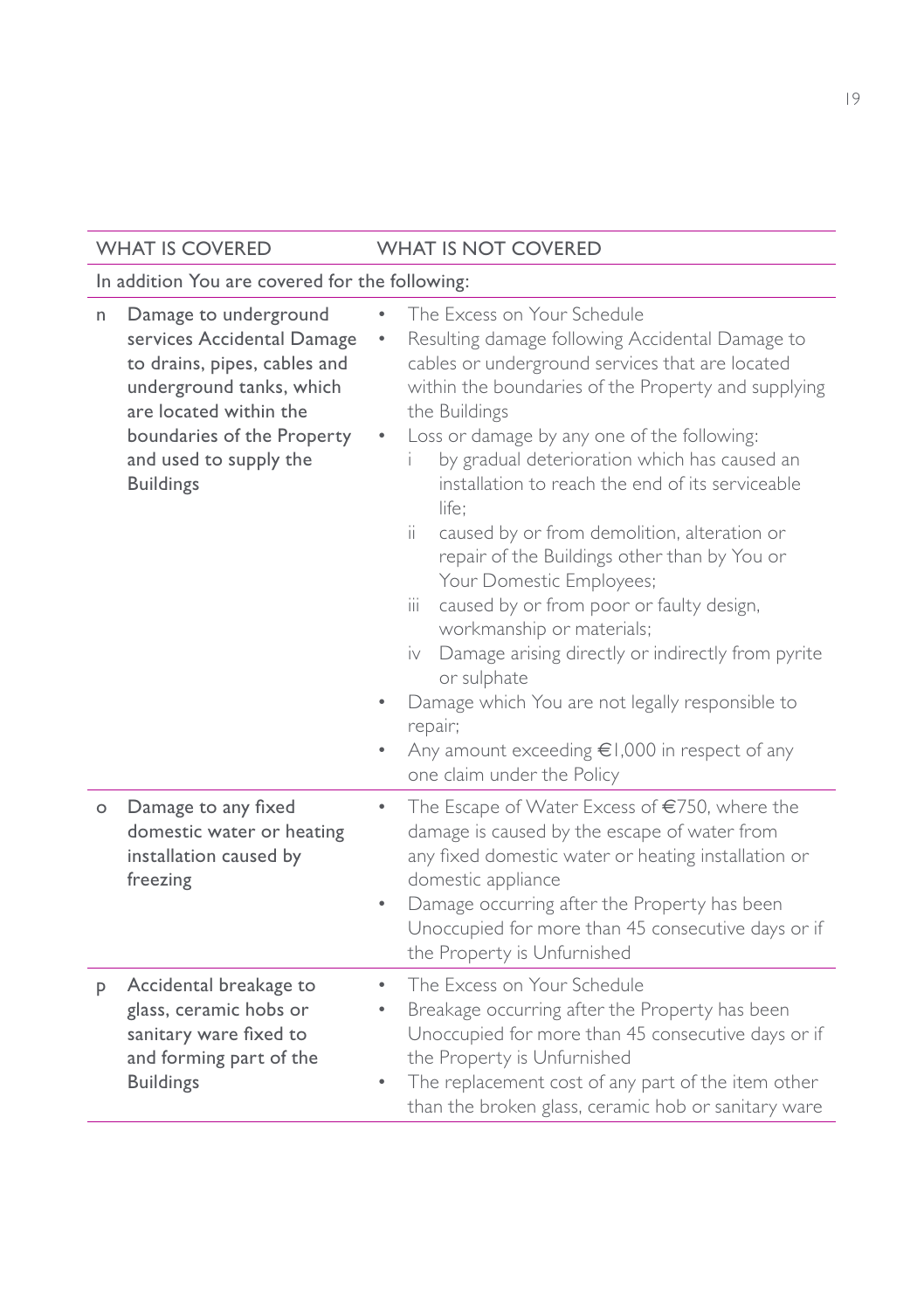| q | Cover while You are selling<br>the Buildings<br>If between the date the<br>contracts for sale have been<br>signed and exchanged by<br>both parties to the date<br>the sale is completed, Your<br>Buildings are damaged by<br>anything covered under<br>the Buildings Section of the<br>Policy, the buyer shall be<br>entitled to the benefit of this<br>cover during this period | $\bullet$ | The Excess on Your Schedule<br>This cover does not apply if insurance on the<br>Buildings at the insured address on the Schedule has<br>been arranged by or for the buyer<br>Damage by any cover listed elsewhere in the<br>Buildings section and which is specifically excluded<br>under the Policy |
|---|----------------------------------------------------------------------------------------------------------------------------------------------------------------------------------------------------------------------------------------------------------------------------------------------------------------------------------------------------------------------------------|-----------|------------------------------------------------------------------------------------------------------------------------------------------------------------------------------------------------------------------------------------------------------------------------------------------------------|
| r | Fire Brigade Charges<br>The cost of charges<br>levied on You by a Local<br>Authority in accordance<br>with the provisions of the<br>Fire Services Act 1981, as<br>amended, for Fire Brigade<br>attendance as a result of<br>any incident involving fire<br>affecting the Buildings. The<br>Policy Excess does not apply                                                          | $\bullet$ | Any amount which We are required to pay under<br>the Contents Section<br>Any amount exceeding $\epsilon$ 2,000 in respect of any<br>one claim under the Policy                                                                                                                                       |
| s | <b>Emergency Access to the</b><br><b>Buildings</b><br>Damage caused to the<br>Buildings, including costs<br>to reinstate Your garden<br>within the boundaries of the<br>Buildings, by the Fire Brigade<br>or Ambulance Services for<br>the purposes of gaining<br>entry to the Buildings. The<br>Policy Excess does not apply                                                    | $\bullet$ | Any amount exceeding $\epsilon$ 700 in respect of any one<br>claim under the Policy                                                                                                                                                                                                                  |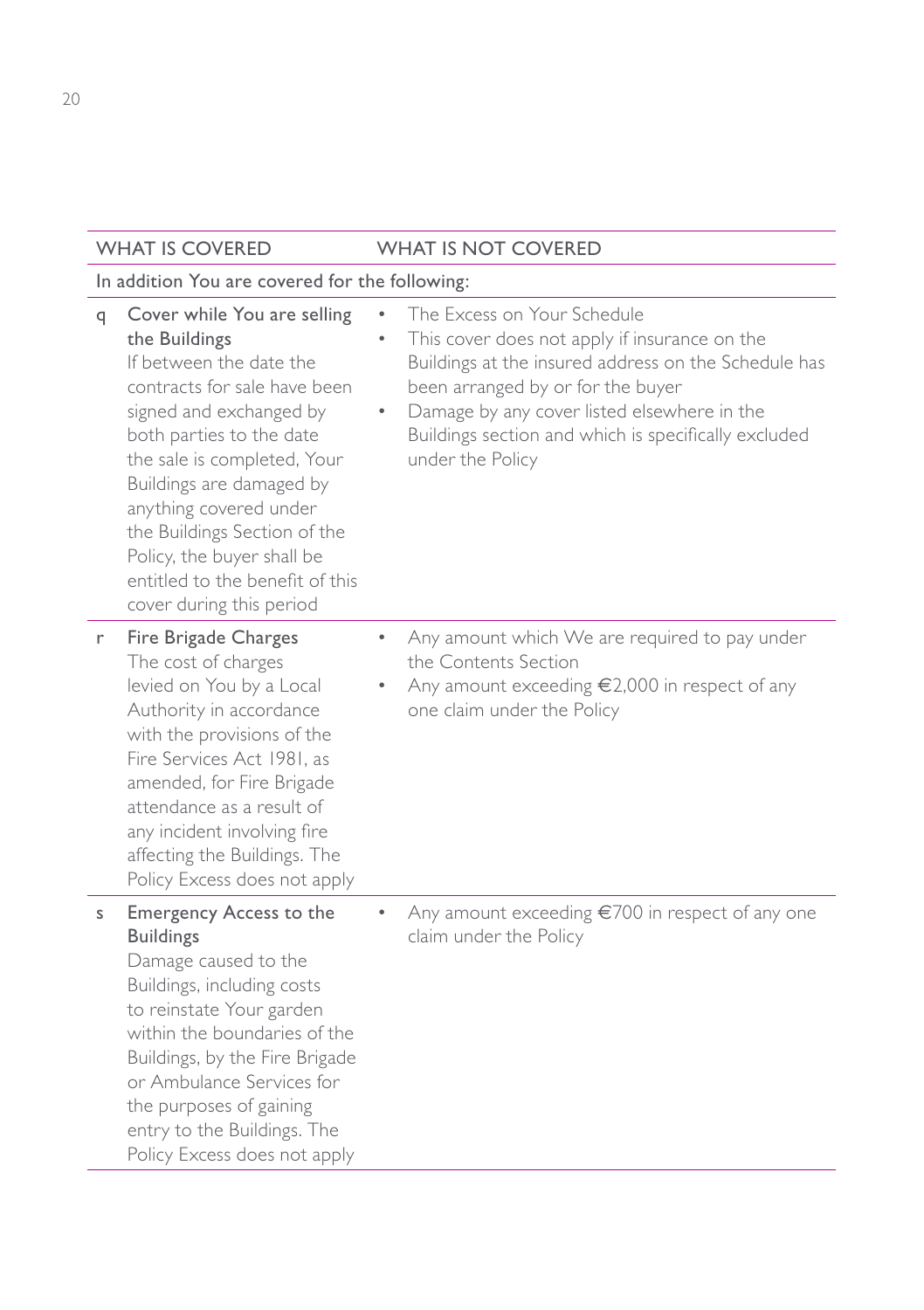| t  | Trace and Access-Finding<br>a Leak<br>We will pay the Reasonable<br>cost of removing and<br>replacing any part of<br>the Buildings or the land<br>belonging to and within the<br>boundaries of the Property<br>necessary to find a leak<br>from a household heating<br>or water system which has<br>caused an escape of water<br>or oil                                                                         | The Excess on Your Schedule<br>Loss or damage to the component or appliance<br>$\bullet$<br>from which the water or oil escapes<br>Loss or damage occurring after the Property has<br>$\bullet$<br>been Unoccupied for more than 45 consecutive<br>days or if the Property is Unfurnished<br>Any amount exceeding €700 in respect of any one<br>claim under the Policy                                                                                                                                                                                                                                                                                                                                                                                                                                       |
|----|-----------------------------------------------------------------------------------------------------------------------------------------------------------------------------------------------------------------------------------------------------------------------------------------------------------------------------------------------------------------------------------------------------------------|--------------------------------------------------------------------------------------------------------------------------------------------------------------------------------------------------------------------------------------------------------------------------------------------------------------------------------------------------------------------------------------------------------------------------------------------------------------------------------------------------------------------------------------------------------------------------------------------------------------------------------------------------------------------------------------------------------------------------------------------------------------------------------------------------------------|
| u. | Alternative accommodation<br>and/or loss of Rent<br>If the Property is not<br>habitable because of damage<br>covered by the Buildings<br>Section:<br>We will pay:<br>The rent You would<br>have received<br>ii.<br>The costs of necessary<br>comparable alternative<br>accommodation for<br>You, Your Household<br>and Your domestic pets<br>during the period until<br>the Property is fit to live<br>in again | Any costs You agree to pay without Our written<br>permission<br>Any loss resulting from delays caused by or directly<br>relating to incorrect planning or other permissions<br>attaching to the Buildings at the time of the loss<br>Any costs arising from damage by any cover listed<br>$\bullet$<br>elsewhere in the Buildings Section and which is<br>specifically excluded under the Policy<br>If the Property is normally let to Tenant(s):<br>$\bullet$<br>Any rent owed by the Tenant(s) to You for a<br>i.<br>period prior to the loss or;<br>Any share of rent or any other charges or<br>ïi<br>expenses payable to letting agents or;<br>The returning of any deposits to Tenant(s) or;<br>iii.<br>Any loss of rent incurred after the Property is<br>iv<br>fit to be let<br>(continued overleaf) |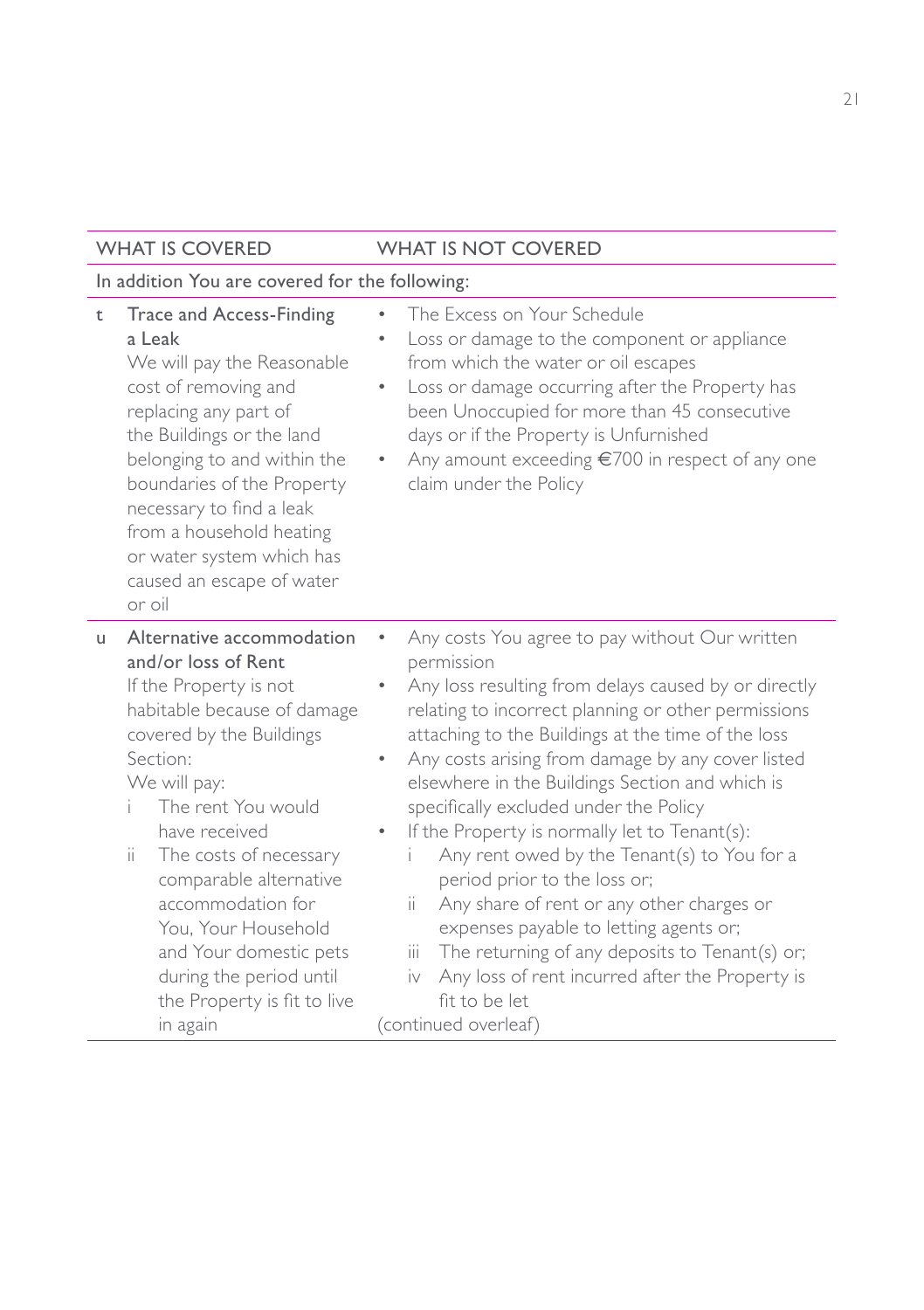|    | <b>WHAT IS COVERED</b>                                                                                                                                                                                                                                 | <b>WHAT IS NOT COVERED</b>                                                                                                                                                                                                                                                                                                                                                                                                                                                                                                                                                                                                                                       |
|----|--------------------------------------------------------------------------------------------------------------------------------------------------------------------------------------------------------------------------------------------------------|------------------------------------------------------------------------------------------------------------------------------------------------------------------------------------------------------------------------------------------------------------------------------------------------------------------------------------------------------------------------------------------------------------------------------------------------------------------------------------------------------------------------------------------------------------------------------------------------------------------------------------------------------------------|
|    | In addition You are covered for the following:                                                                                                                                                                                                         |                                                                                                                                                                                                                                                                                                                                                                                                                                                                                                                                                                                                                                                                  |
| u. | Alternative accommodation<br>and/or loss of Rent<br>(continued)                                                                                                                                                                                        | Any costs arising from damage occurring after the<br>۰<br>Property has been Unoccupied for more than 45<br>consecutive days or if the Property is Unfurnished<br>Any costs arising for the Property if it is insured as a<br>$\bullet$<br>Holiday Home<br>Any costs arising from Your inability to operate a<br>$\bullet$<br>registered and approved B&B by Fáilte Ireland<br>Any amount exceeding 15% of the Sum Insured<br>$\bullet$<br>under this Section in respect of any one claim under<br>the Policy<br>Any amount We become liable to pay under the<br>$\bullet$<br>Contents Section of the Policy<br>Any amount in respect of mortgage repayments<br>۰ |
| V  | Landscaping Costs Expenses<br>incurred to reinstate<br>Your garden, within the<br>boundaries of the Buildings,<br>following damage as a result<br>of Storm or Flood, provided<br>the Property is damaged at<br>the same time by the Storm<br>or Flood  | The Excess on Your Schedule<br>$\bullet$<br>Any amount exceeding €2,000 in respect of any<br>٠<br>one claim under the Policy<br>Damage occurring after the Property has been<br>۰<br>Unoccupied for more than 45 consecutive days or if<br>the Property is Unfurnished                                                                                                                                                                                                                                                                                                                                                                                           |
| W  | Door locks Replacement<br>Replacement and installation<br>of locks to any external<br>door of the Property or<br>any garage or domestic<br>outbuildings or any domestic<br>safe or burglar alarm<br>keyswitch if the keys have<br>been lost or damaged | The Excess on Your Schedule<br>$\bullet$<br>Any amount exceeding €700 in respect of any one<br>claim under the Policy                                                                                                                                                                                                                                                                                                                                                                                                                                                                                                                                            |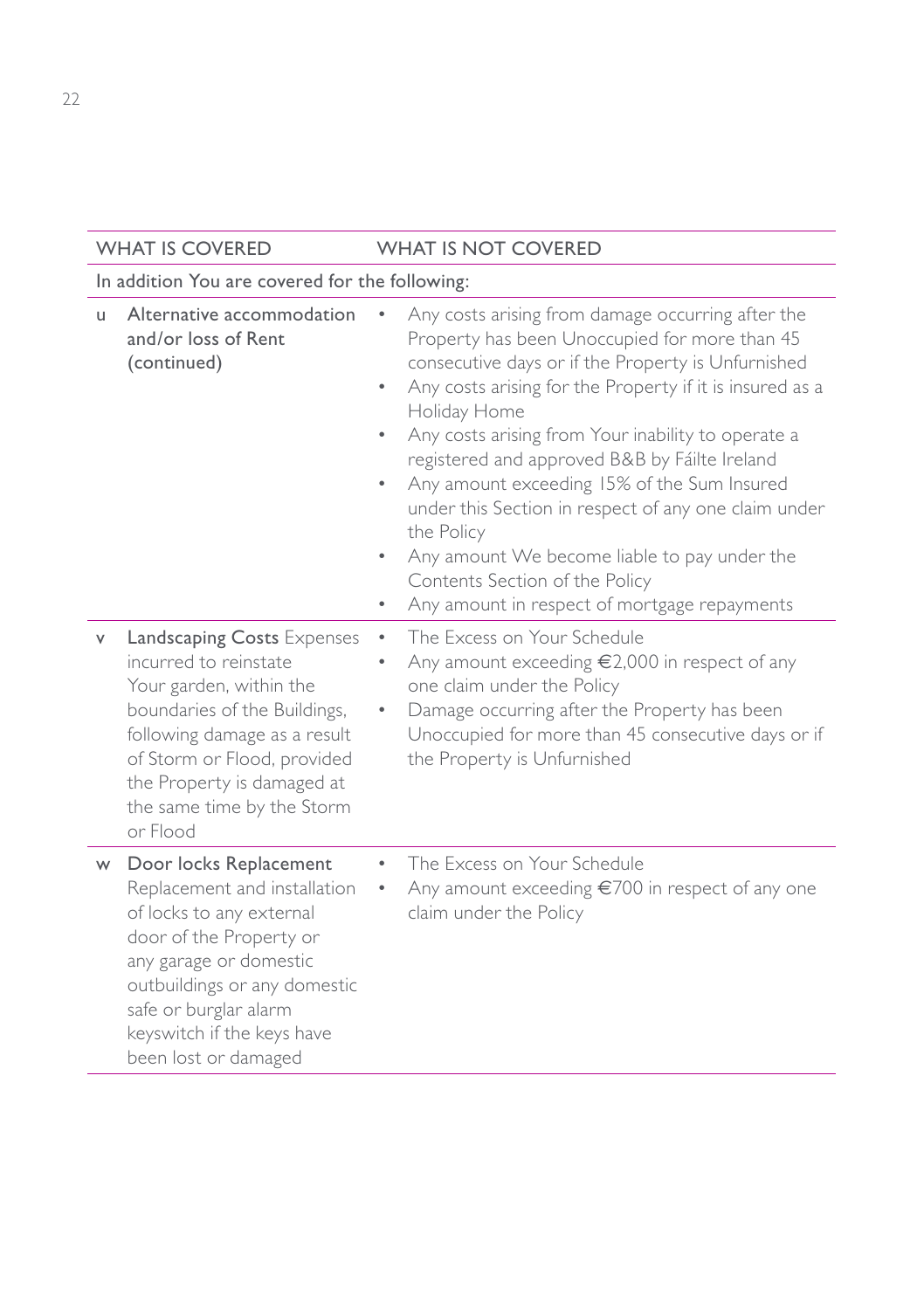|          | <b>WHAT IS COVERED</b>                                                                               | <b>WHAT IS NOT COVERED</b>                                                                                                                                                                                                                                                                                                                                                                                                                                                                                                                                                                                                                                                                                                                                                                                                                                                                                                                                                                                                                                                                                                                                                                            |
|----------|------------------------------------------------------------------------------------------------------|-------------------------------------------------------------------------------------------------------------------------------------------------------------------------------------------------------------------------------------------------------------------------------------------------------------------------------------------------------------------------------------------------------------------------------------------------------------------------------------------------------------------------------------------------------------------------------------------------------------------------------------------------------------------------------------------------------------------------------------------------------------------------------------------------------------------------------------------------------------------------------------------------------------------------------------------------------------------------------------------------------------------------------------------------------------------------------------------------------------------------------------------------------------------------------------------------------|
| $\times$ | Accidental Damage to<br>Your Buildings (only where<br>indicated as being covered in<br>the Schedule) | The Excess on Your Schedule<br>۰<br>Damage occurring after the Property has been<br>٠<br>Unoccupied for more than 45 consecutive days or if<br>the Property is Unfurnished<br>Damage occurring when the Property is lent, let or<br>$\bullet$<br>sub-let to anyone other than Your Household<br>Damage caused by water entering the Property<br>$\bullet$<br>other than by rainwater entering through a window<br>accidentally left open<br>Damage by any cover listed elsewhere in the<br>$\bullet$<br>Buildings section and which is specifically excluded<br>by the Policy<br>Damage caused by a coastline, lakeshore or<br>$\bullet$<br>riverbank being worn away<br>Damage caused by or from demolition, alteration or<br>$\bullet$<br>repair to the Buildings<br>Damage arising directly or indirectly from pyrite or<br>sulphate<br>Damage caused by Subsidence or Ground Heave of<br>$\bullet$<br>the site beneath the Buildings or Landslip<br>Movement, Settlement or shrinkage of any part<br>$\bullet$<br>of Your Buildings or of the land belonging to Your<br><b>Buildings</b><br>Damage caused by the weight of snow or the<br>$\bullet$<br>sudden shifting of an accumulation of snow |

### INFLATION PROTECTION FOR THE BUILDINGS

#### Index Linking

#### This clause is not operative unless stated on Your Schedule

We continuously monitor a number of rebuilding indices and will adjust Your Buildings Sum Insured at Your Renewal using an index that We feel best protects You against inflation. Where indexation applies to Your Policy, it will operate as follows:

- The index applied will be chosen by Us and will be outlined on Your Schedule showing the revised increased Buildings Sum Insured for the Period of Insurance.
- Your renewal premium will be calculated on the revised Sum Insured, when Your renewal is being prepared by Us.
- If the index falls, We will not adjust Your Sum Insured downward unless You ask Us to.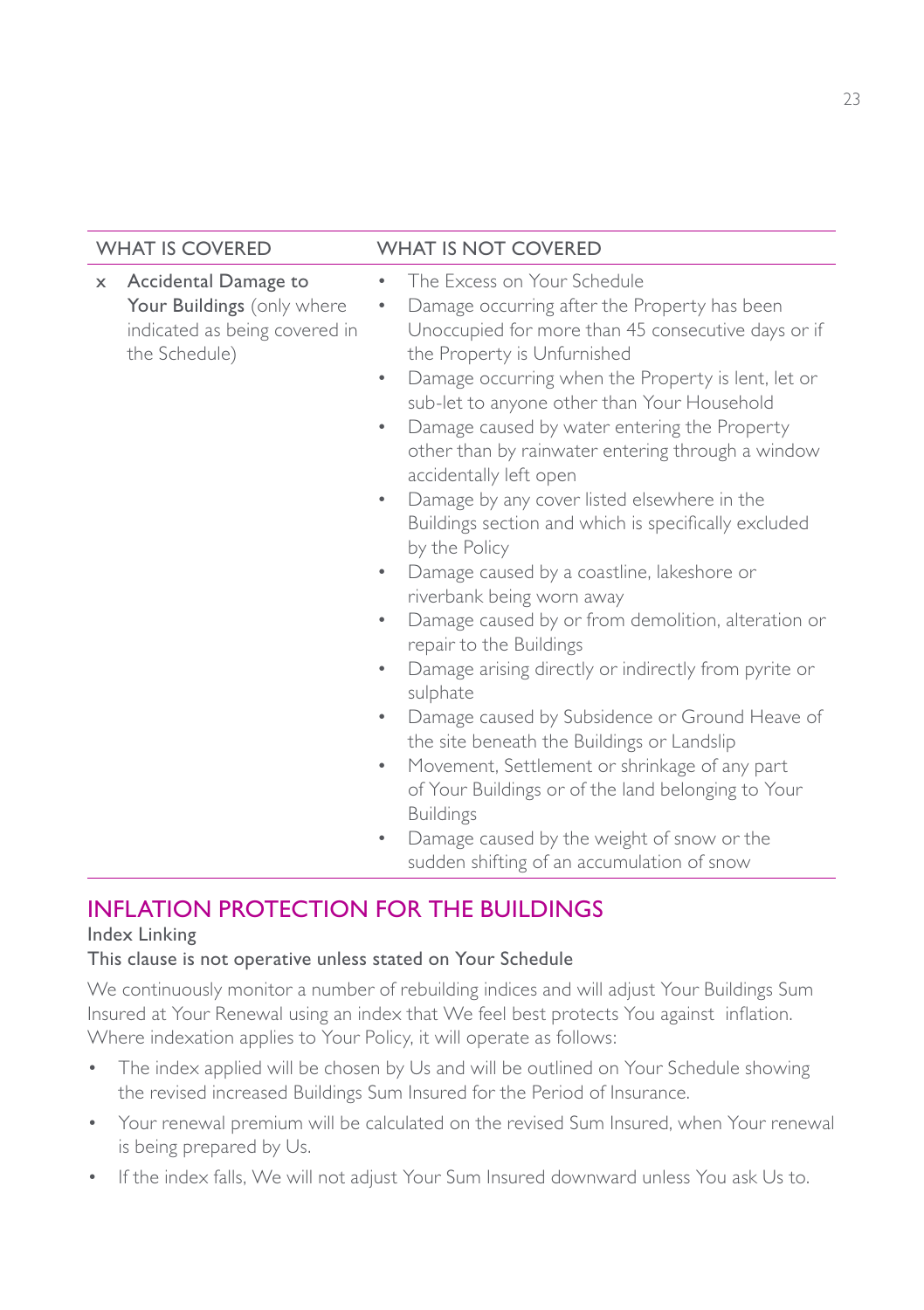- Inflation protection only applies to the Buildings Sum Insured and does not apply to any other monetary amounts under the Policy.
- Inflation protection will continue to apply following loss or damage by any cause listed in this section for the duration the Buildings are being repaired or reinstated, provided You take all Reasonable steps to ensure that the reinstatement is carried out without delay.

#### Important points to note:

- The adjustments made by Us do not take account of the significant differences in Property rebuilding costs and may therefore not be sufficient for Your needs. We strongly advise that You do not rely on Our adjustments alone to ensure Your Buildings Sum Insured is adequate and recommend that You review Your Buildings Sum Insured using the Society of Chartered Surveyors guidelines at www.scsi.ie.
- It is Your responsibility to review Your Buildings Sum Insured and ensure it is adequate for Your needs.
- Under insurance applies to this Policy so where the Sum Insured is less than the full rebuilding cost at the time of the damage, We will pay only for the proportion of the damage the Sum Insured bears to such cost.

### The cover in this Buildings Section only applies if shown on Your Schedule

### HOW WE SETTLE CLAIMS

If You wish to claim under this section of Your Policy please follow the steps detailed in the "Making a Claim" section pages 7 to 8. You should also read the Policy Conditions and Policy Exclusions on pages 59 to 68 You must provide access to the Buildings, and facilitate an inspection, for Our Managed Repair Network of Building Contractors to quote for the cost of repair/ reinstatement.

Where We opt to repair/reinstate, We reserve the right to use Our Managed Repair Network of Building Contractors to complete the works and We will take responsibility for the satisfactory completion of those works by them.

In the event of a claim we may not be obliged to pay you the full amount until repair, replacement or reinstatement works have been completed and specified documentation has been furnished to us. Where such conditions apply we can defer (a) 5% of the claim settlement amount in a case in which the claim settlement amount is less than €40,000 or (b)  $10\%$  in a case in which the claim settlement amount is  $\epsilon$ 40,000 or more.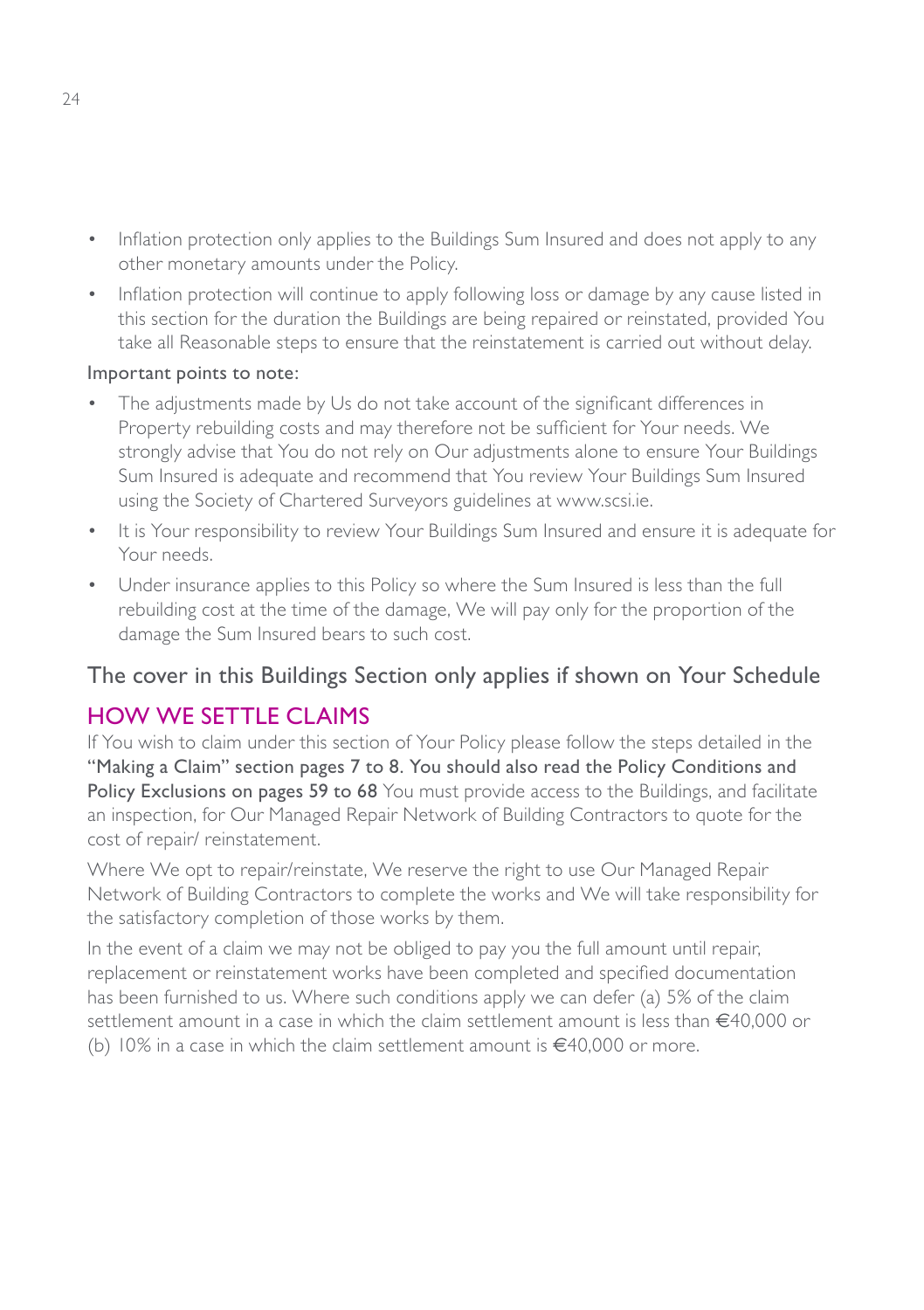### CLAIMS SETTLEMENT FOR BUILDINGS

Provided the damage is covered under Your Policy, We will settle Your claim as explained below subject to the maximum amount payable.

#### 1. Where

- the damaged parts of the Buildings can be repaired or reinstated and
- the Buildings are in good repair, and
- the Sum Insured is not less than the cost of rebuilding the Buildings, inclusive of Fees, Removal of Debris, and Local Authority Requirements.

#### At Our option We will either:

- repair/reinstate or
- pay the full agreed Reasonable cost of repair/reinstatement to the Buildings to You.

#### 2. Buildings not insured for the correct amount - Under Insurance Clause

Where the Sum Insured is less than the full rebuilding cost including Fees at the time of the damage We will pay only for the proportion of the damage the Sum Insured bears to such rebuilding cost.

3. Where the Buildings are not in good repair, We will make a deduction from any settlement for wear, tear, depreciation and/or Betterment.

#### 4. If the repair or replacement is not carried out, We will pay the lesser of:

- The decrease in market value of the Buildings solely due to the damage or
- The cost of the work had it been completed by Our Managed Repair Network of Building Contractors or the cost of the work based upon the most competitive estimate or tender from Your nominated contractors, provided that the repair work was carried out without delay.

#### Maximum Amount payable for Buildings

The maximum amount payable for Your Buildings in respect of any one incident, (including Fees, Removal of Debris and Local Authority requirements) is the Building Sum Insured limit (less any Excess). The Sum insured on the Buildings will be reinstated following the payment of any claim.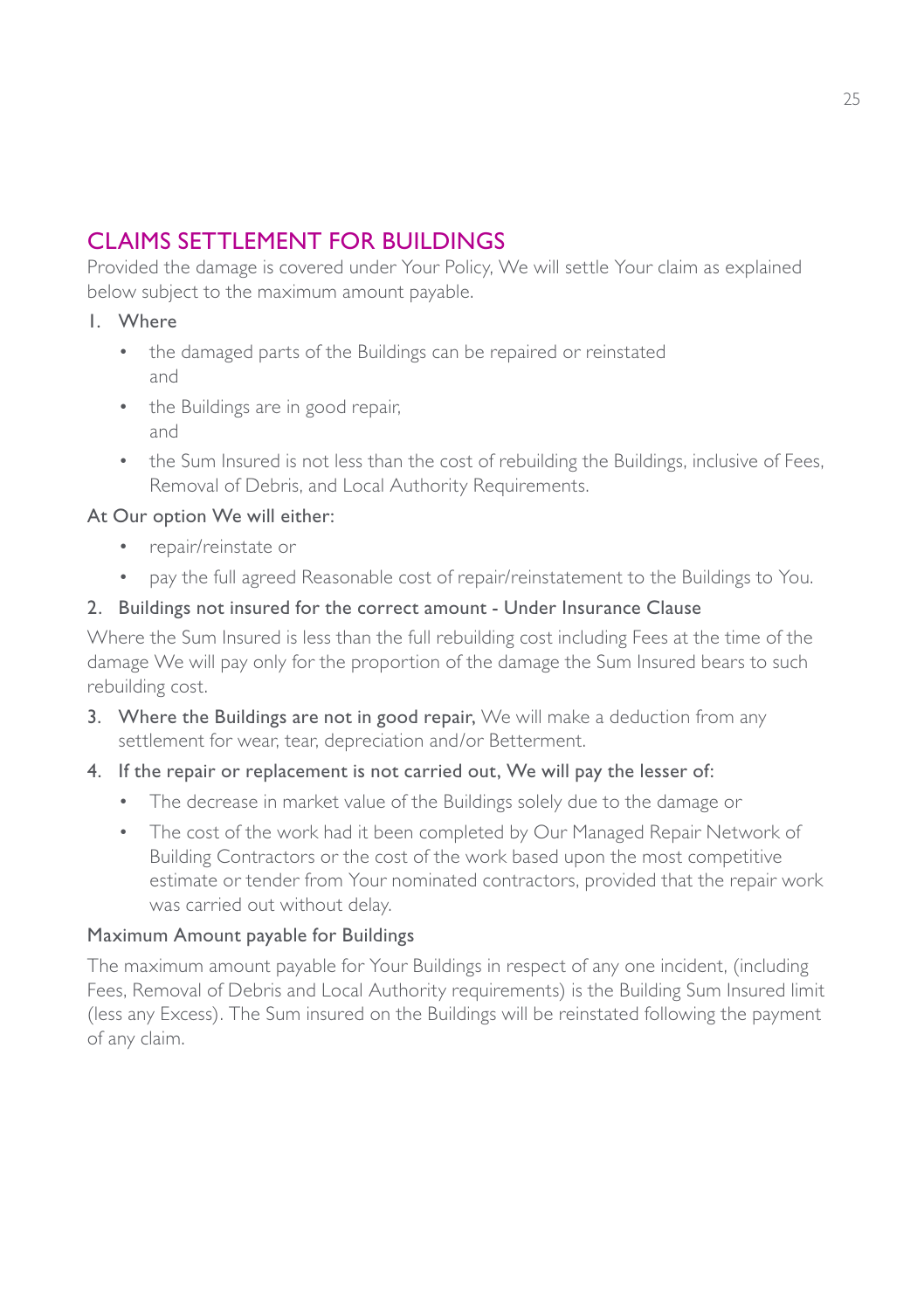The cover in this Buildings Section only applies if shown on Your Schedule We also provide the following cover:

### BUILDINGS SECTION - OWNERS LIABILITY TO THE PUBLIC

| <b>WHAT IS COVERED</b>                                                                                                                                                                                                                                                                                                  | <b>WHAT IS NOT COVERED</b>                                                                                                                                                                                                                                                                                                                                                                                                                                                                                                                                                                                                                                                                                                                                                                |
|-------------------------------------------------------------------------------------------------------------------------------------------------------------------------------------------------------------------------------------------------------------------------------------------------------------------------|-------------------------------------------------------------------------------------------------------------------------------------------------------------------------------------------------------------------------------------------------------------------------------------------------------------------------------------------------------------------------------------------------------------------------------------------------------------------------------------------------------------------------------------------------------------------------------------------------------------------------------------------------------------------------------------------------------------------------------------------------------------------------------------------|
| Your legal liability<br>as owner (but not occupier)<br>of the Buildings or the land<br>belonging to, and within the<br>boundaries of the Property<br>at the insured address<br>on the Schedule, to pay<br>damages which arise from<br>any single event occurring<br>during the Period of<br>Insurance which results in: | We will not pay for liability arising directly or indirectly<br>from:                                                                                                                                                                                                                                                                                                                                                                                                                                                                                                                                                                                                                                                                                                                     |
| accidental bodily injury,<br>Ť.<br>death, disease or illness<br>of any person<br>or<br>ii.<br>accidental loss of or<br>damage to property                                                                                                                                                                               | Any injury, death, disease or illness of any member<br>of Your Household<br>Loss of or damage to property owned, occupied or<br>in the custody or control of any member of Your<br>Household<br>Loss or damage arising out of land used for<br>٠<br>commercial or business purposes<br>An agreement unless the liability would have existed<br>$\bullet$<br>without the agreement<br>Your employment, business or profession other than<br>$\bullet$<br>the provision in the Property of:<br>a child minding service for up to 2 children<br>i.<br>provided the Property is occupied by You as<br>Your Main Private Dwelling or;<br>accommodation for up to 6 Paying Guest(s)<br>ii.<br>provided the Property is occupied by You as<br>Your Main Private Dwelling<br>(continued overleaf) |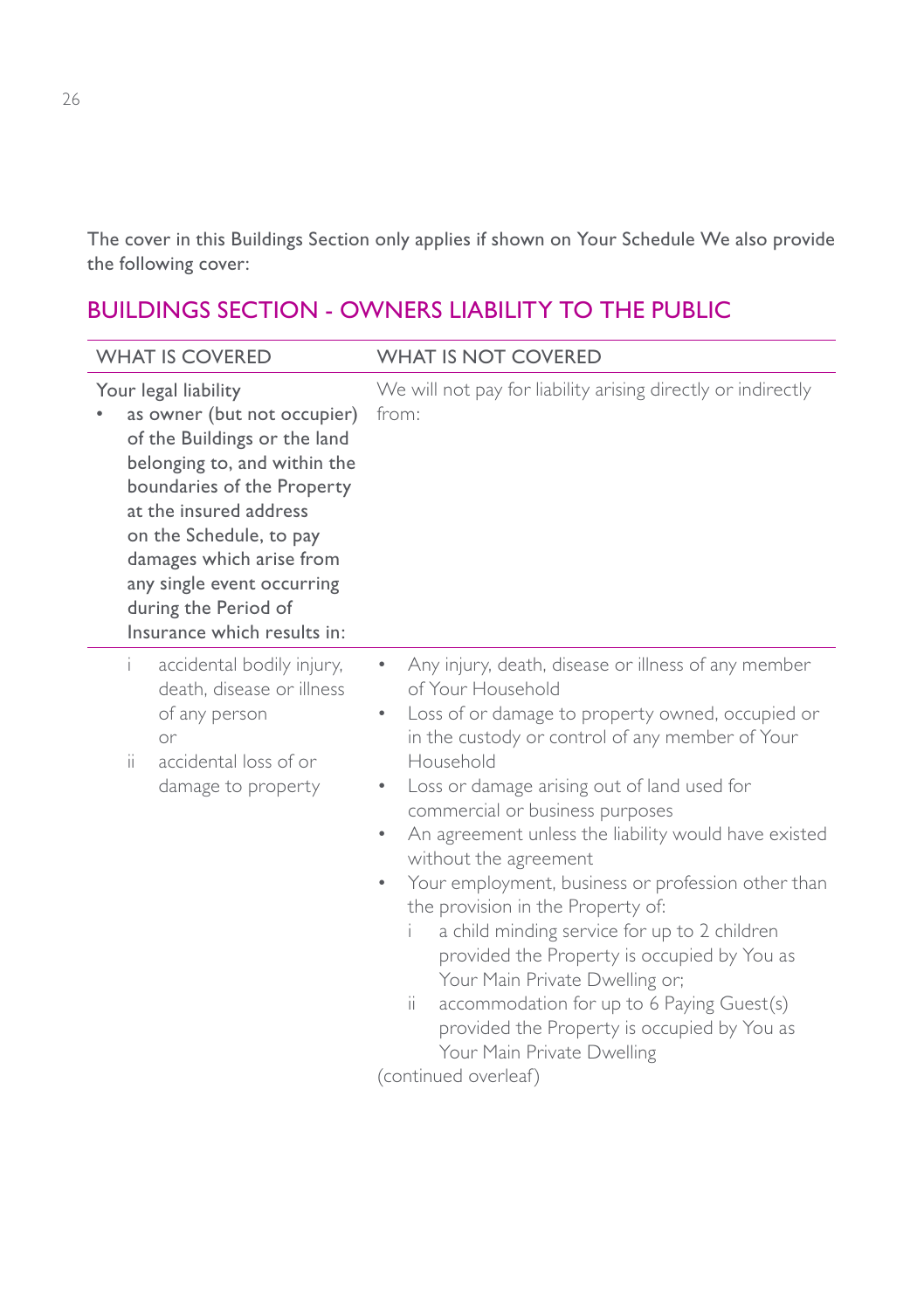| Owners liability to the public | <b>WHAT IS NOT COVERED</b>                                                                                                                                                                                                                                                                                                                                                                                                                                                                                                                                                                                                                                                                                                                                                                                                                                                                                                                                                                                                                                                                                                                                                                                                                                                                                                                                                                                                                                                                                                                                         |  |  |
|--------------------------------|--------------------------------------------------------------------------------------------------------------------------------------------------------------------------------------------------------------------------------------------------------------------------------------------------------------------------------------------------------------------------------------------------------------------------------------------------------------------------------------------------------------------------------------------------------------------------------------------------------------------------------------------------------------------------------------------------------------------------------------------------------------------------------------------------------------------------------------------------------------------------------------------------------------------------------------------------------------------------------------------------------------------------------------------------------------------------------------------------------------------------------------------------------------------------------------------------------------------------------------------------------------------------------------------------------------------------------------------------------------------------------------------------------------------------------------------------------------------------------------------------------------------------------------------------------------------|--|--|
| general exclusions             | We will not pay for liability directly or indirectly<br>arising from:                                                                                                                                                                                                                                                                                                                                                                                                                                                                                                                                                                                                                                                                                                                                                                                                                                                                                                                                                                                                                                                                                                                                                                                                                                                                                                                                                                                                                                                                                              |  |  |
|                                | (continued)<br>Any mechanically or electrically propelled or<br>assisted vehicles (other than motorised gardening<br>equipment being used at the Property), wheelchairs<br>and mobility scooters capable of travelling at more<br>than 4 miles an hour (or equivalent kilometres per<br>hour), lifts (other than internal stair lifts), boats<br>(other than hand propelled boats), hovercraft,<br>aircraft, trailers or caravans owned by or in<br>the custody or control of any member of Your<br>Household<br>Injury to any person in Your employment<br>The use of any vehicle for which insurance is<br>$\bullet$<br>compulsory under the Road Traffic Act, as amended<br>The use of model aircraft and drones not in<br>$\bullet$<br>accordance with the Small Unmanned Aircraft<br>(Drones) and Rockets Order, 2015 (SI 563 of 2015)<br>and any subsequent amending legislation<br>The ownership possession or use of any bouncing<br>$\bullet$<br>castle, inflatable game or trampoline in or about<br>the Property and within the boundaries of the<br>land belonging to the Property unless such item<br>is situated on a soft surface in its own space away<br>from walls, trees or fences and attended to or<br>supervised by an adult whilst in use and that any<br>compressor or generator for such item is positioned<br>in a location which prevents access by minors and<br>allows immediate access by an adult to a cut-off<br>switch and that the stays and supports of such item<br>are anchored adequately at least 2 metres from the<br>item |  |  |
|                                | (continued overleaf)                                                                                                                                                                                                                                                                                                                                                                                                                                                                                                                                                                                                                                                                                                                                                                                                                                                                                                                                                                                                                                                                                                                                                                                                                                                                                                                                                                                                                                                                                                                                               |  |  |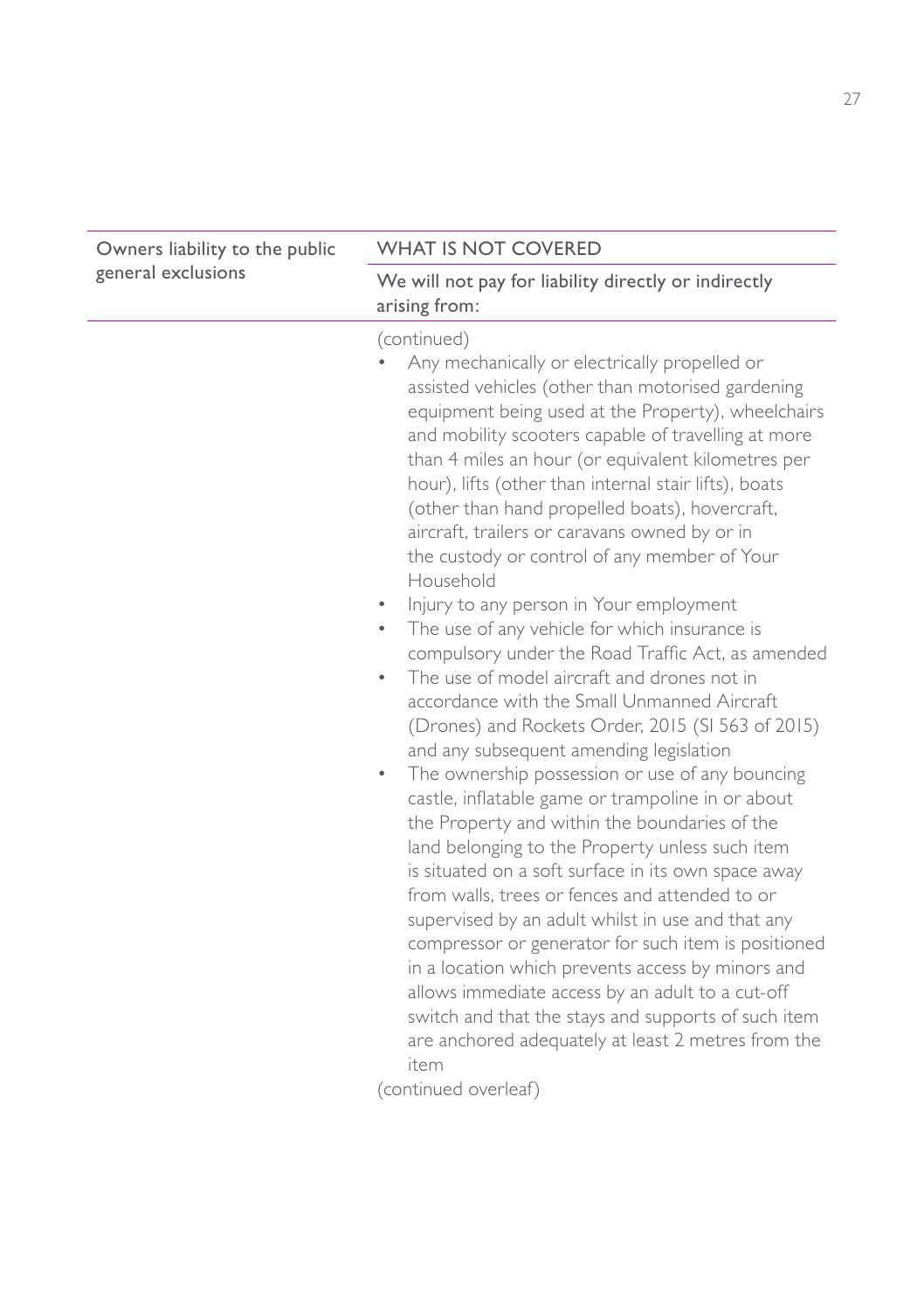| Owners liability to the public | <b>WHAT IS NOT COVERED</b>                                                                                                                                                                                                                                                                                                                                                                                                                                                                                                                                                                                                                                                                                                                                                                                                                                                                                                                                                                                                                                                                                                                                                                                                                                                                                                                                            |  |  |  |
|--------------------------------|-----------------------------------------------------------------------------------------------------------------------------------------------------------------------------------------------------------------------------------------------------------------------------------------------------------------------------------------------------------------------------------------------------------------------------------------------------------------------------------------------------------------------------------------------------------------------------------------------------------------------------------------------------------------------------------------------------------------------------------------------------------------------------------------------------------------------------------------------------------------------------------------------------------------------------------------------------------------------------------------------------------------------------------------------------------------------------------------------------------------------------------------------------------------------------------------------------------------------------------------------------------------------------------------------------------------------------------------------------------------------|--|--|--|
| general exclusions             | We will not pay for liability directly or indirectly<br>arising from:                                                                                                                                                                                                                                                                                                                                                                                                                                                                                                                                                                                                                                                                                                                                                                                                                                                                                                                                                                                                                                                                                                                                                                                                                                                                                                 |  |  |  |
|                                | (continued)<br>The ownership possession or use of a swimming<br>pool, hot tub, spa or jacuzzi in or about the<br>Property unless such item is attended to or<br>supervised by an adult whilst in use and that any<br>pump compressor or generator for such item is<br>positioned in a location which prevents immediate<br>access by a minor and allows immediate access<br>by an adult to the cut-off switch and such item is<br>protected and covered when not in use<br>Bodily injury, death, disease or illness or fear of<br>$\bullet$<br>suffering bodily injury, death, disease or illness arising<br>out of actual or suspected exposure to Asbestos,<br>Asbestos Dust or Asbestos Containing Materials<br>Accidental loss of or damage to property arising<br>$\bullet$<br>out of actual or suspected exposure to Asbestos,<br>Asbestos Dust or Asbestos Containing Materials<br>The costs of management, removal, repair,<br>$\bullet$<br>alteration, recall, replacement or reinstatement<br>of any property or part thereof arising out of the<br>presence of Asbestos, Asbestos Dust or Asbestos<br><b>Containing Materials</b><br>The administering of drugs/medication or the lifting<br>۰<br>of a patient by a person acting as a home help or a<br>carer.<br>Any incident(s) where We may become legally liable<br>to pay under the Contents Section |  |  |  |

Limit

We will pay up to €3,000,000 in connection with any one incident inclusive of any legal costs and expenses which You have to pay, provided We confirm Our agreement in writing

If You should die Your legal personal representatives will have the protection of this cover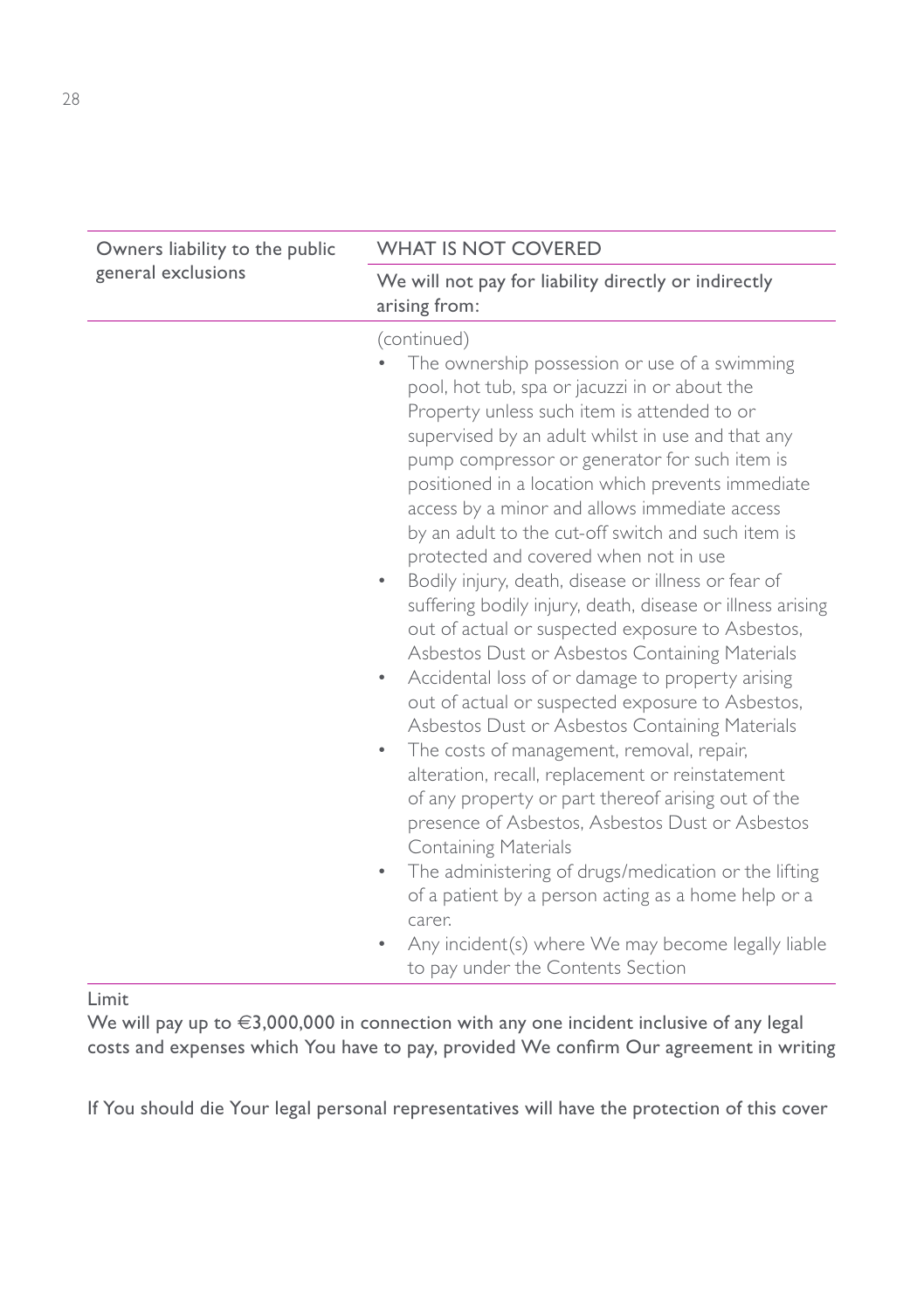## CONTENTS SECTION

This Section sets out the cover We provide for Contents while in the Property (subject to the Sum Insured limit shown on Your Schedule) The cover in this Contents Section only applies if shown on Your Schedule

| <b>WHAT IS COVERED</b>                                                                                                                       | <b>WHAT IS NOT COVERED</b>                                                                                                                                                                                                                                                                                                                                                                                                                                                                                                                                                                                                      |  |
|----------------------------------------------------------------------------------------------------------------------------------------------|---------------------------------------------------------------------------------------------------------------------------------------------------------------------------------------------------------------------------------------------------------------------------------------------------------------------------------------------------------------------------------------------------------------------------------------------------------------------------------------------------------------------------------------------------------------------------------------------------------------------------------|--|
| Loss or damage to the<br>Contents while in the Property<br>caused by the following:                                                          |                                                                                                                                                                                                                                                                                                                                                                                                                                                                                                                                                                                                                                 |  |
| Fire, explosion, lightning,<br>a<br>earthquake or smoke                                                                                      | The Excess on Your Schedule<br>Loss or damage by smoke from air pollution<br>۰<br>Loss or damage by smoke from fireplaces<br>$\bullet$                                                                                                                                                                                                                                                                                                                                                                                                                                                                                          |  |
| Escape of water from<br>b.<br>any washing machine,<br>dishwasher, fish tank, fixed<br>water or heating installation<br>or domestic appliance | The Excess of €750 or any higher Escape of<br>$\bullet$<br>water Excess included in any Endorsement on the<br>Schedule<br>Loss or damage caused by Flood<br>٠<br>Loss or damage to the component or appliance<br>۰<br>from which the water escapes<br>Loss or damage caused by the slow, gradual escape<br>$\bullet$<br>of water through seals or grouting<br>Damage caused by remediation to a standard which<br>$\bullet$<br>will pose a risk to health or property<br>Loss or damage occurring after the Property has<br>$\bullet$<br>been Unoccupied for more than 45 consecutive<br>days or if the Property is Unfurnished |  |
| Escape of oil from any<br>c<br>fixed domestic heating<br>installation                                                                        | The Excess of $\epsilon$ 750 or any higher Escape of<br>۰<br>oil Excess included in any Endorsement on the<br>Schedule<br>Loss or damage to the component or appliance<br>$\bullet$<br>from which the oil escapes<br>Damage caused by remediation to a standard which<br>will pose a risk to health or property, or works<br>carried out by a contractor unless prior approval or<br>agreement has been reached with Us<br>Loss or damage occurring after the Property has<br>$\bullet$<br>been Unoccupied for more than 45 consecutive<br>days or if the Property is Unfurnished                                               |  |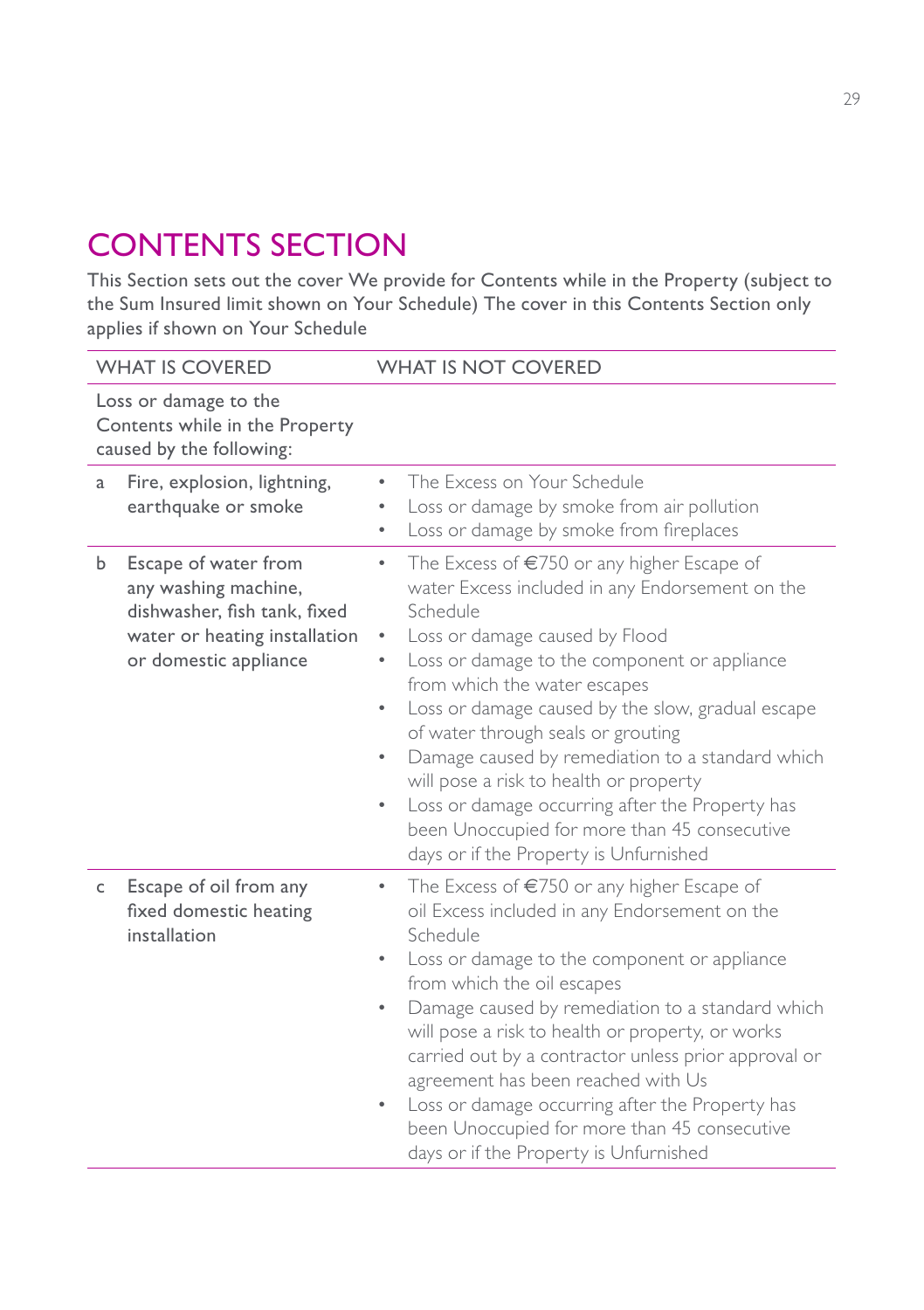#### WHAT IS COVERED WHAT IS NOT COVERED Loss or damage to the Contents while in the Property caused by the following: d Impact involving animals, vehicles, trains, aircraft, or any other flying object or anything dropped or falling from them • The Excess on Your Schedule Loss or damage caused by animals owned by or in the care, custody or control of You or members of Your Household Loss or damage unless the Property is damaged at the same time and by the same cause e Falling trees or branches • The Excess on Your Schedule Loss or damage caused by cutting, felling or lopping of trees or branches • The cost of removing a tree or branch f Falling aerials, masts, satellite dishes or security cameras The Excess on Your Schedule Damage caused by aerials or masts over 15 metres high (unless prior agreement has been reached with  $U<sub>S</sub>$ Any amount exceeding  $\epsilon$ 700 in respect of any one claim under the Policy • Any loss or damage where We make a payment under the Buildings Section of the Policy g Riot, civil unrest, striking workers, labour disturbance or political disturbance The Excess on Your Schedule h Malicious acts or vandalism • The Excess on Your Schedule Loss or damage caused by any one of the following: i You or Your Household ii any person lawfully in the Property; iii Tenant(s) who act or have acted unlawfully or who have been issued with an eviction notice iv Paying Guest(s) who act or have acted unlawfully or are unlawfully in the Property Loss or damage occurring after the Property has been Unoccupied for more than 45 consecutive days or if the Property is Unfurnished i Storm • The Excess on Your Schedule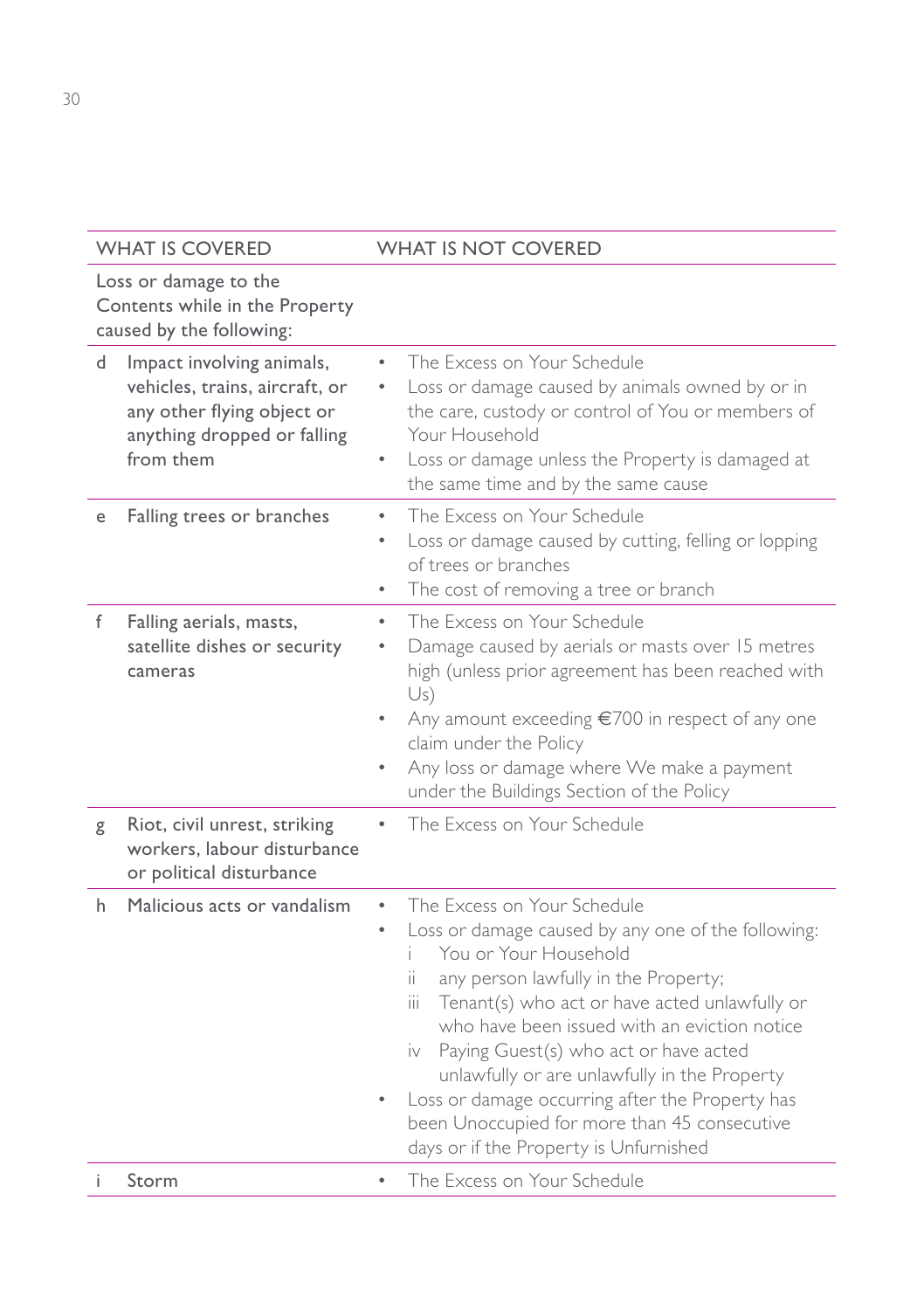#### Loss or damage to the Contents while in the Property caused by the following:

|   | caused by the following:                                                                                                                                            |                                                                                                                                                                                                                                                                                                                                                                                                                                                                                                                                                                                                              |
|---|---------------------------------------------------------------------------------------------------------------------------------------------------------------------|--------------------------------------------------------------------------------------------------------------------------------------------------------------------------------------------------------------------------------------------------------------------------------------------------------------------------------------------------------------------------------------------------------------------------------------------------------------------------------------------------------------------------------------------------------------------------------------------------------------|
| I | Flood                                                                                                                                                               | The Excess on Your Schedule<br>$\bullet$<br>Loss or damage where cover for Flood has been<br>$\bullet$<br>excluded from the Policy as set out on Your<br>Schedule<br>Damage by Flood which results in any one of the<br>$\bullet$<br>following:<br>Subsidence or Ground Heave of the site<br>beneath the Buildings;<br>Movement, Settlement or shrinkage of any part<br>Ïİ.<br>of the Buildings or of the land belonging to the<br>Buildings;<br>Landslip<br>ïй                                                                                                                                              |
| k | Subsidence or Ground<br>Heave of the site beneath<br>the Buildings or Landslip                                                                                      | The Subsidence Excess on Your Schedule<br>$\bullet$<br>Loss or damage where cover for Subsidence has<br>۰<br>been excluded from the Policy as set out on Your<br>Schedule<br>Loss or damage caused by bedding down of<br>$\bullet$<br>structures or Settlement<br>Loss or damage caused by a coastline, riverbank or<br>$\bullet$<br>lakeshore being worn away<br>Loss or damage resulting from any one of the<br>$\bullet$<br>following:<br>demolition or structural repairs or alterations to<br>the Property;<br>inadequate foundations or faulty workmanship<br>ii.<br>or the use of defective materials |
| I | Stealing or attempted<br>stealing<br>Where entry is gained<br>to the Property using<br>threatening behaviour to<br>the person or physical<br>damage to the Property | The Excess on Your Schedule<br>$\bullet$<br>Loss or damage occurring after the Property has<br>$\bullet$<br>been Unoccupied for more than 45 consecutive<br>days or if the Property is Unfurnished<br>Loss or damage not reported to the Gardaí within<br>۰<br>24 hours of discovery<br>Loss or damage caused by You or Your Household<br>or any person(s) lawfully in the Property                                                                                                                                                                                                                          |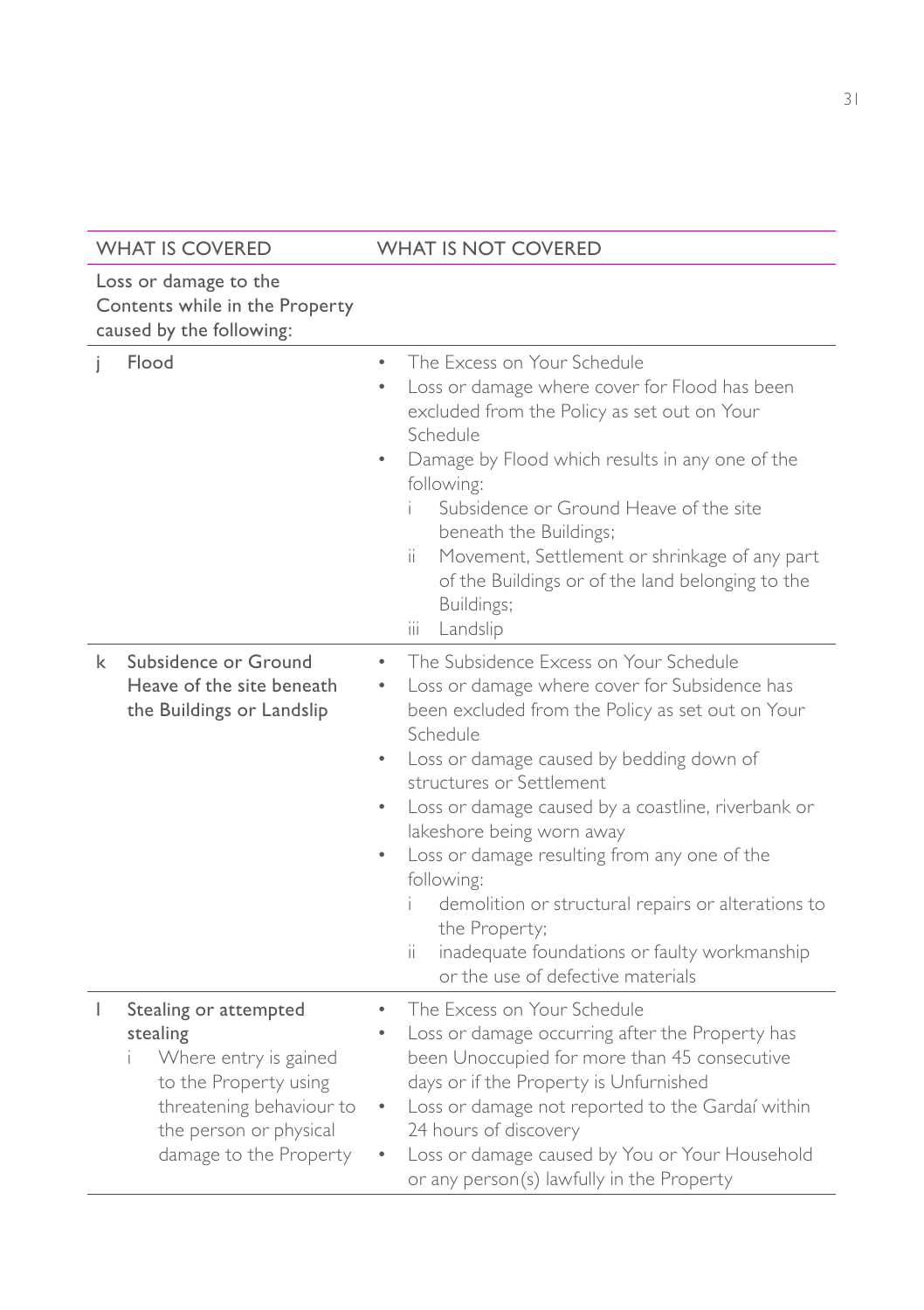#### Loss or damage to the Contents while in the Property caused by the following:

| The Excess on Your Schedule<br>Stealing or attempted<br>Loss or damage caused by You or Your Household<br>stealing<br>or any person(s) lawfully in the Property<br>Where entry is gained to<br>ii.<br>Loss or damage occurring after the Property has<br>the Property not using<br>$\bullet$ .<br>threatening behaviour to<br>been Unoccupied for more than 45 consecutive<br>days or if the Property is Unfurnished<br>the person or physical<br>Loss by deception unless it is only entry into the<br>damage to the Property<br>Property that is gained by deception<br>Loss of Money<br>$\bullet$<br>Loss or damage caused by Tenant(s) who do not<br>$\bullet$<br>vacate the Property after any eviction notice has<br>expired<br>• Loss or damage not reported to the Gardaí within<br>24 hours of discovery<br>Loss or damage caused by Paying Guest(s) who act<br>$\bullet$ .<br>or have acted unlawfully or are unlawfully in the<br>Property |  |  |
|-------------------------------------------------------------------------------------------------------------------------------------------------------------------------------------------------------------------------------------------------------------------------------------------------------------------------------------------------------------------------------------------------------------------------------------------------------------------------------------------------------------------------------------------------------------------------------------------------------------------------------------------------------------------------------------------------------------------------------------------------------------------------------------------------------------------------------------------------------------------------------------------------------------------------------------------------------|--|--|
|                                                                                                                                                                                                                                                                                                                                                                                                                                                                                                                                                                                                                                                                                                                                                                                                                                                                                                                                                       |  |  |

#### THIS SECTION SETS OUT THE ADDITIONAL COVER WE PROVIDE FOR YOUR **CONTENTS**

| m Accidental Damage to       | • The Excess on Your Schedule                       |
|------------------------------|-----------------------------------------------------|
| mirrors, plate glass tops to | • Loss or damage occurring after the Property has   |
| furniture and fixed glass in | been Unoccupied for more than 45 consecutive        |
| furniture                    | days or if the Property is Unfurnished              |
|                              | • Loss or damage while the Property is lent, let or |
|                              | sub-let to anyone other than Your Household         |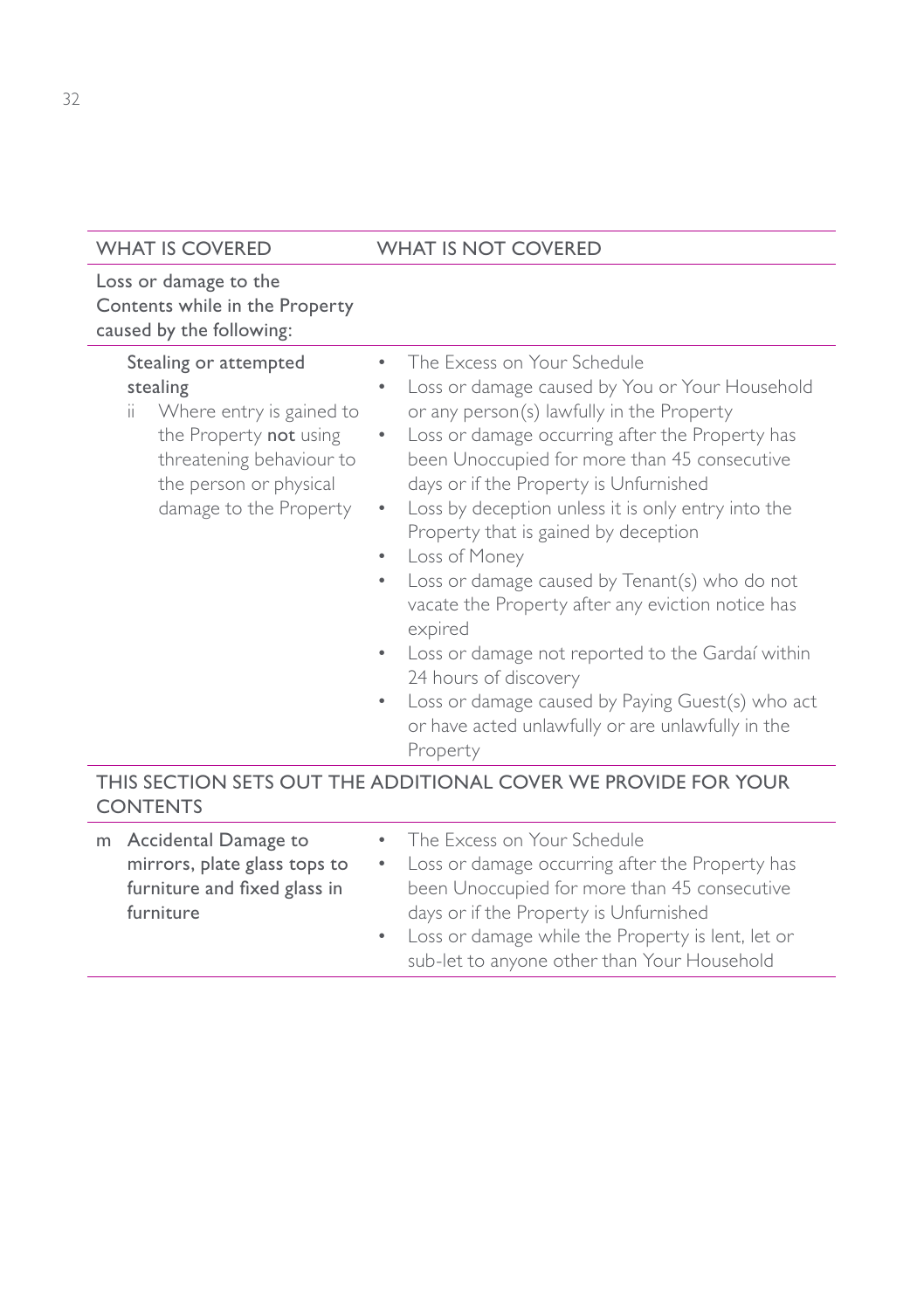| n       | Deep Freezer Contents<br>Loss of or damage to food<br>in a fridge or domestic<br>deep freezer in the<br>Property caused by a rise<br>or fall in temperature<br>or contamination from<br>refrigerant or refrigerant<br>fumes. We will also pay for<br>loss of or damage to food<br>which has been removed<br>from the deep freezer<br>following an incident We<br>insure | The Excess on Your Schedule<br>$\bullet$<br>Loss or damage due to the deliberate act of the<br>power supply authority or the withholding or<br>restricting of power by the authority<br>Loss or damage resulting from neglect by You or<br>۰<br>Your Household<br>Loss or damage occurring after the Property has<br>$\bullet$<br>been Unoccupied for more than 45 consecutive<br>days or if the Property is Unfurnished<br>Loss or damage when the Property is not Your Main<br>۰<br>Private Dwelling<br>Any amount exceeding €2,000 in respect of any<br>۰<br>one claim under the Policy                                                                                                                                                                                             |
|---------|-------------------------------------------------------------------------------------------------------------------------------------------------------------------------------------------------------------------------------------------------------------------------------------------------------------------------------------------------------------------------|----------------------------------------------------------------------------------------------------------------------------------------------------------------------------------------------------------------------------------------------------------------------------------------------------------------------------------------------------------------------------------------------------------------------------------------------------------------------------------------------------------------------------------------------------------------------------------------------------------------------------------------------------------------------------------------------------------------------------------------------------------------------------------------|
| $\circ$ | Alternative accommodation<br>and/or loss of rent<br>If the Property is not<br>habitable because of damage<br>covered by the Contents<br>Section We will pay:<br>The rent You would<br>have received or are<br>responsible for paying<br>(continued overleaf)                                                                                                            | The Excess on Your Schedule<br>$\bullet$<br>Any costs You agree to pay without Our written<br>۰<br>permission<br>Any loss resulting from delays caused by or directly<br>$\bullet$<br>relating to incorrect planning or other permissions<br>attaching to the Property at the time of loss<br>Any costs arising from damage by any cover listed<br>۰<br>elsewhere in the Contents Section and which is<br>specifically excluded under the Policy<br>If the Property is normally let to Tenant(s):<br>۰<br>Any rent owed by the Tenant(s) to You for a<br>period prior to the loss or;<br>ii.<br>Any share of rent or any other charges or<br>expenses payable to letting agents or;<br>Ϊij<br>Any loss of rent incurred after the Property is<br>fit to be let<br>(continued overleaf) |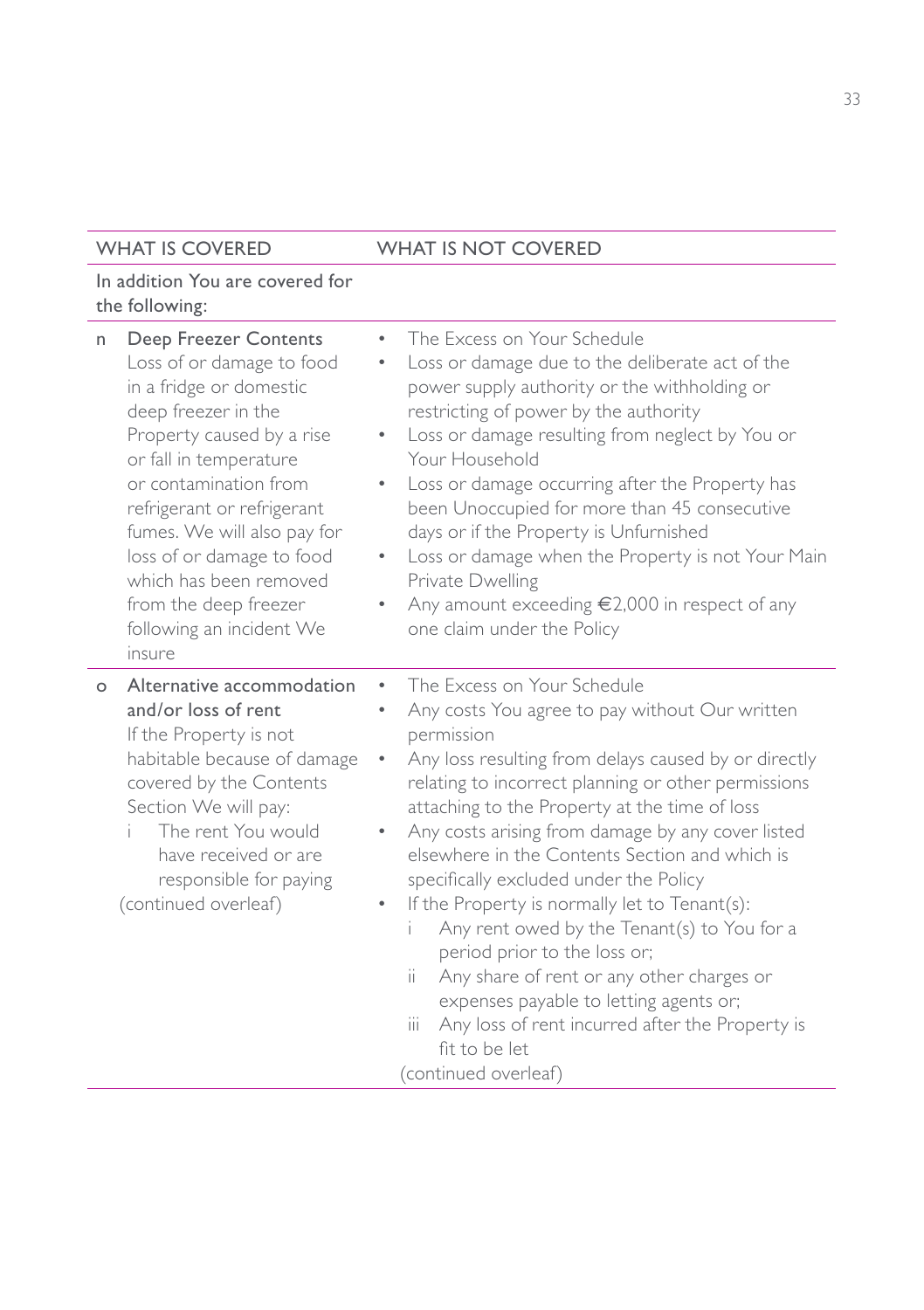|   | Alternative accommodation<br>and/or loss of rent<br>(continued)<br>The costs of necessary<br>ii.<br>comparable alternative<br>accommodation for You,<br>Your Household and<br>Your domestic pets until<br>the Property is fit to live<br>in again | ٠<br>$\bullet$<br>$\bullet$<br>۰ | Any costs arising from damage occurring after the<br>Property has been Unoccupied for more than 45<br>consecutive days or if the Property is Unfurnished<br>Any costs arising if the Property is insured as a<br>Holiday Home<br>Any costs arising from Your inability to operate a<br>registered and approved B&B by Fáilte Ireland<br>Any amount exceeding 15% of the Sum Insured<br>under this Section in respect of any one claim under<br>the Policy<br>Any amount which We become liable to pay under<br>the Buildings Section of the Policy<br>Any amount in respect of mortgage repayments |
|---|---------------------------------------------------------------------------------------------------------------------------------------------------------------------------------------------------------------------------------------------------|----------------------------------|----------------------------------------------------------------------------------------------------------------------------------------------------------------------------------------------------------------------------------------------------------------------------------------------------------------------------------------------------------------------------------------------------------------------------------------------------------------------------------------------------------------------------------------------------------------------------------------------------|
| P | Contents in the garden<br>Loss of or damage to the<br>Contents by any cause<br>covered under the Contents<br>Section occurring within<br>the boundaries of the land<br>belonging to the Property                                                  | ۰<br>۰<br>٠                      | The Excess on Your Schedule<br>Loss of or damage to Money<br>Any amount exceeding €700 in respect of any one<br>claim under the Policy                                                                                                                                                                                                                                                                                                                                                                                                                                                             |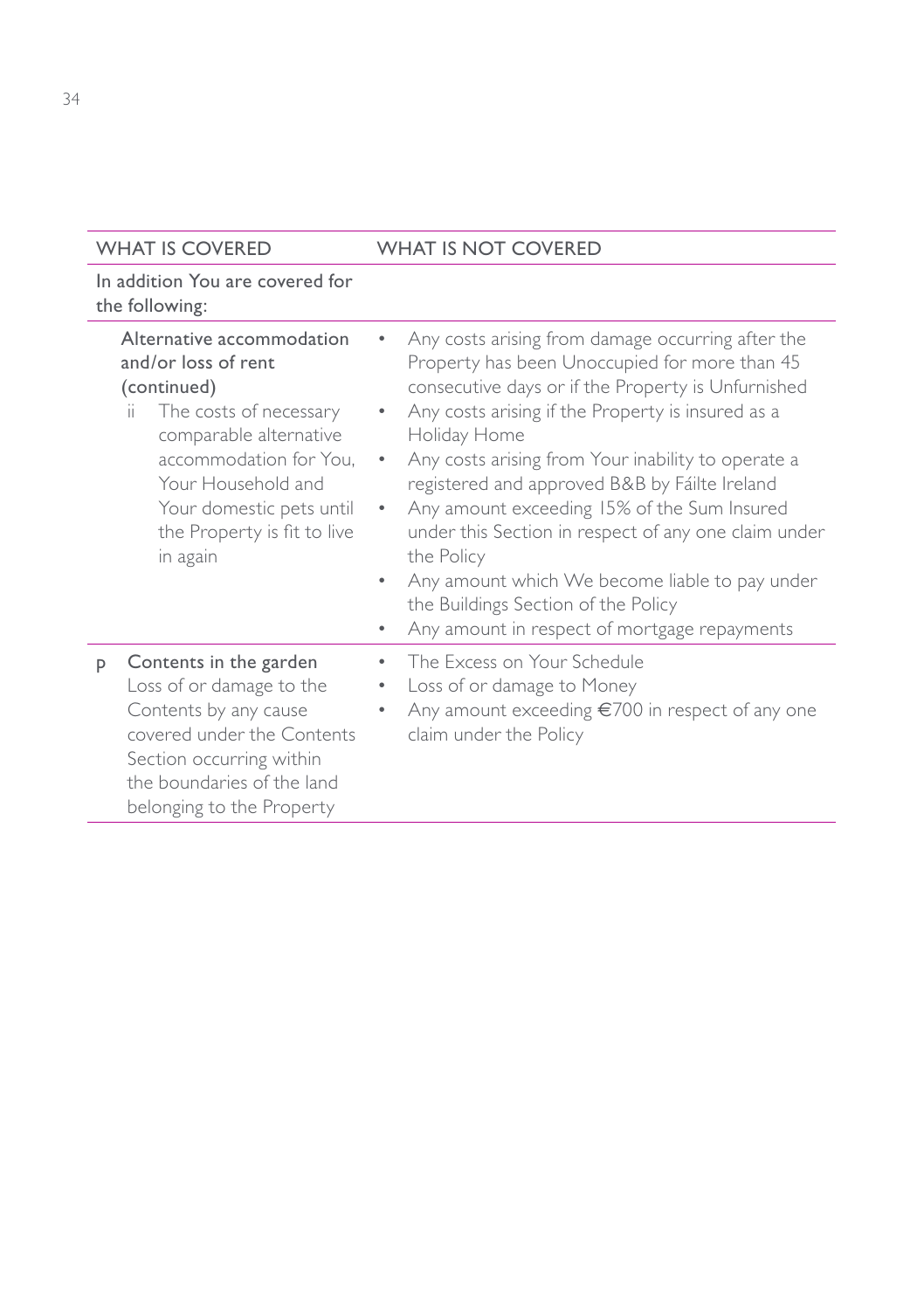| q | Contents temporarily<br>removed to another<br>building<br>Loss of or damage to the<br>Contents by any cause<br>that is covered under the<br>Contents section while<br>temporarily removed from<br>the Property to:<br>an occupied private<br>i.<br>dwelling in the Island of<br>Ireland: or<br>ii.<br>any building in the<br>Island of Ireland where<br>any members of Your<br>Household are living,<br>working, studying<br>or carrying on their<br>business: or<br>any other building<br>iii.<br>operating as a<br>commercial storage<br>facility in the Island of<br>Ireland | $\bullet$<br>$\bullet$<br>$\bullet$<br>$\bullet$<br>$\bullet$<br>$\bullet$<br>۰<br>$\bullet$ | The Excess on Your Schedule<br>Any loss or damage exceeding 20% of the Contents<br>Sum Insured in respect of any one claim under the<br>Policy but not exceeding 10% of the Contents Sum<br>Insured in respect of any one item<br>Loss or damage to Valuables<br>Loss or damage by stealing or attempted stealing<br>unless entry has been gained using threatening<br>behaviour to the person or physical damage to the<br>premises where the Contents have been moved<br>Property removed for sale or exhibition<br>Loss or damage caused by malicious acts or<br>vandalism<br>Accidental Damage<br>Any Contents removed from the Property unless it<br>is Your Main Private Dwelling<br>Money |
|---|---------------------------------------------------------------------------------------------------------------------------------------------------------------------------------------------------------------------------------------------------------------------------------------------------------------------------------------------------------------------------------------------------------------------------------------------------------------------------------------------------------------------------------------------------------------------------------|----------------------------------------------------------------------------------------------|--------------------------------------------------------------------------------------------------------------------------------------------------------------------------------------------------------------------------------------------------------------------------------------------------------------------------------------------------------------------------------------------------------------------------------------------------------------------------------------------------------------------------------------------------------------------------------------------------------------------------------------------------------------------------------------------------|
| r | Reinstatement of title deeds<br>The cost of replacing the<br>Title Deeds to the Property<br>if they are lost or damaged<br>by any cause, while in the<br>Property or lodged with<br>Your Building Society, Bank<br>or Solicitor. The Policy<br>Excess does not apply                                                                                                                                                                                                                                                                                                            | $\bullet$                                                                                    | Any amount exceeding $\epsilon$ 700 in respect of any one<br>claim under the Policy                                                                                                                                                                                                                                                                                                                                                                                                                                                                                                                                                                                                              |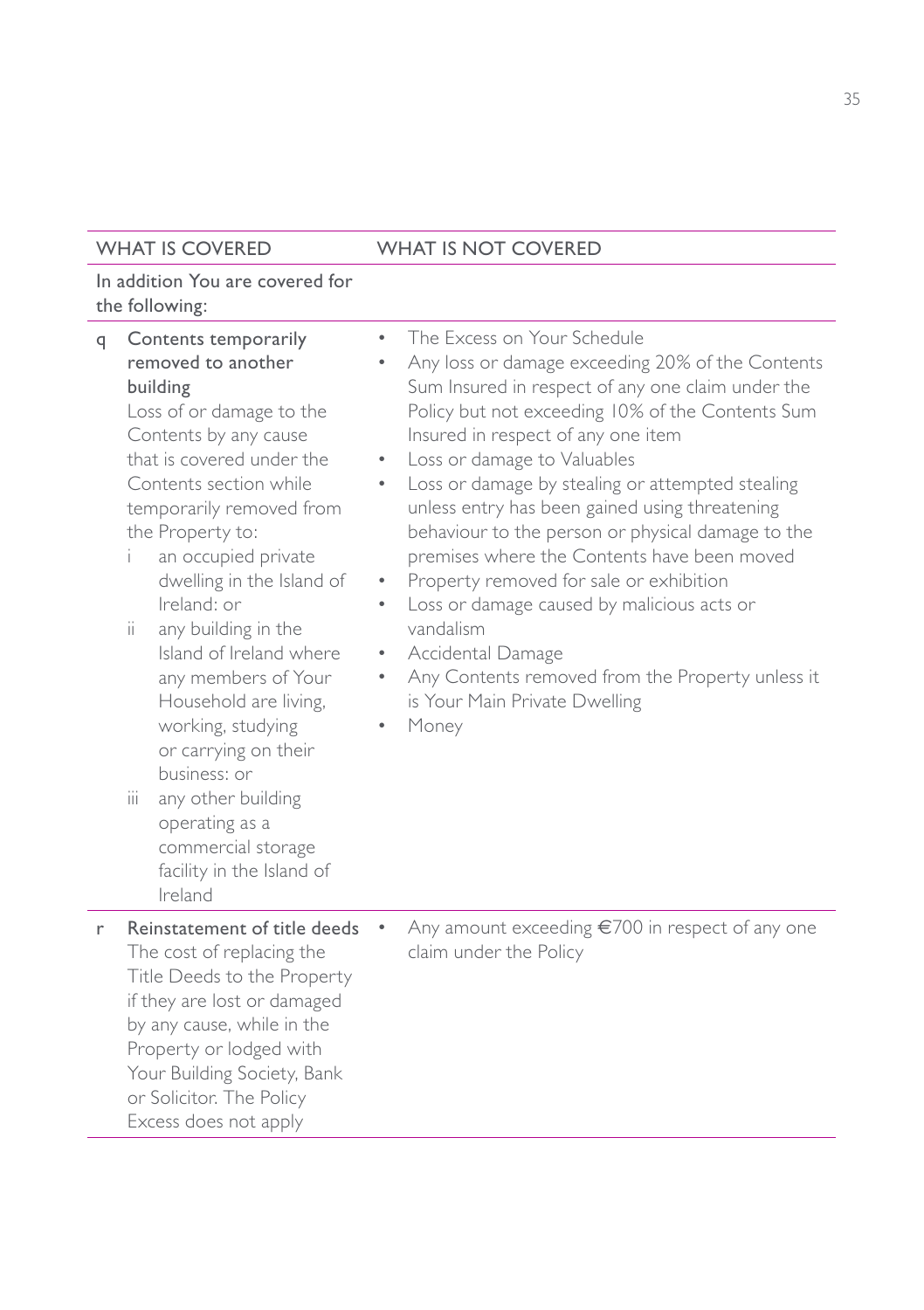| S  | Loss of oil<br>The cost of replacing oil<br>lost by stealing from the<br>domestic heating installation<br>or following Accidental<br>Damage to the domestic<br>heating installation                                                                                                                                                   | The Excess on Your Schedule<br>$\bullet$<br>Loss or damage occurring after the Property has<br>۰<br>been Unoccupied for more than 45 consecutive<br>days or if the Property is Unfurnished<br>Any amount exceeding $\epsilon$ 1,000 in respect of any<br>$\bullet$<br>one claim under the Policy                                                                        |
|----|---------------------------------------------------------------------------------------------------------------------------------------------------------------------------------------------------------------------------------------------------------------------------------------------------------------------------------------|-------------------------------------------------------------------------------------------------------------------------------------------------------------------------------------------------------------------------------------------------------------------------------------------------------------------------------------------------------------------------|
| t  | Clean up expenses<br>The cost of clean up<br>expenses, which You have<br>to pay, following the escape<br>of oil from the domestic<br>heating installation                                                                                                                                                                             | The Excess on Your Schedule<br>٠<br>Loss or damage occurring after the Property has<br>۰<br>been Unoccupied for more than 45 consecutive<br>days or if the Property is Unfurnished<br>Any amount exceeding €2,000 in respect of any<br>۰<br>one claim under the Policy                                                                                                  |
| u  | Weddings & Civil<br>Partnerships<br>The cost of replacing<br>Wedding or Civil<br>Partnership gifts if they are<br>stolen or damaged by any<br>cause covered under the<br>Contents Section while in<br>the Property for a period of<br>one month before and one<br>month after the ceremony<br>of You or a member of Your<br>Household | The Excess on Your Schedule<br>٠<br>Loss or damage which You or Your Household are<br>٠<br>covered for under another contract of insurance<br>Any amount exceeding an additional 10% of the<br>۰<br>Sum Insured under this Section in respect of any<br>one claim under this Policy<br>Money<br>۰<br>Any amount where the Property is not Your Main<br>Private Dwelling |
| v. | Christmas gifts<br>The cost of replacing<br>Christmas Gifts if they are<br>stolen or damaged by any<br>cause covered under the<br>Contents Section while in<br>the Property during the<br>months of December and<br><i>anuary</i>                                                                                                     | The Excess on Your Schedule<br>۰<br>Any amount exceeding an additional 10% of the<br>۰<br>Sum Insured under this Section in respect of any<br>one claim under this Policy<br>Money<br>Any amount where the Property is not Your Main<br>۰<br>Private Dwelling                                                                                                           |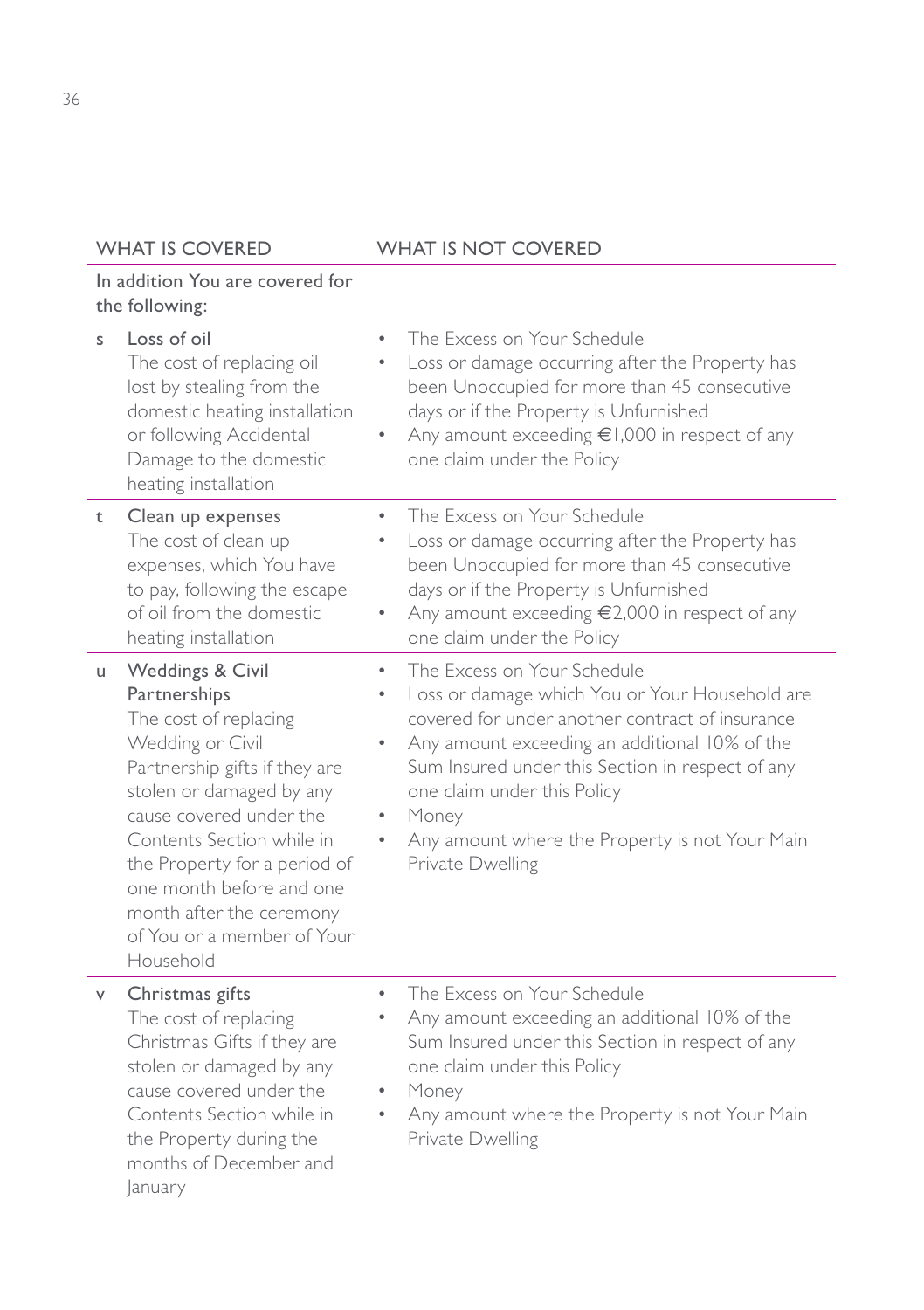|          | w Unauthorised use of credit<br>cards<br>Financial loss resulting<br>from the unauthorised use<br>of bank cash cards, debit<br>cards, charge, cheque and/<br>or credit cards, by anyone<br>other than members of Your<br>Household                                 | The Excess on Your Schedule<br>۰<br>Losses not reported to the issuing organisation<br>$\bullet$<br>within 24 hours of discovery of the loss<br>Losses occurring due to the credit card(s) not being<br>$\bullet$<br>used in accordance with the conditions of use of the<br>issuing organisation.<br>Any amount exceeding $\in$ 1,000 in respect of any<br>٠<br>one claim under this Policy<br>Any amount recoverable from the issuing<br>٠<br>organisation<br>Any amount where the Property is not Your Main<br>٠<br>Private Dwelling |
|----------|--------------------------------------------------------------------------------------------------------------------------------------------------------------------------------------------------------------------------------------------------------------------|-----------------------------------------------------------------------------------------------------------------------------------------------------------------------------------------------------------------------------------------------------------------------------------------------------------------------------------------------------------------------------------------------------------------------------------------------------------------------------------------------------------------------------------------|
| $\times$ | <b>Visitors Personal Effects</b><br>The cost of replacing<br>Personal Effects belonging<br>to visitors not insured by<br>another insurance Policy, if<br>they are stolen or damaged<br>by any cause covered under<br>the Contents Section while<br>in the Property | The Excess on Your Schedule<br>$\bullet$<br>Property owned by Paying Guest(s)<br>٠<br>Any amount exceeding €700 in respect of any one<br>$\bullet$<br>claim under the Policy<br>Money<br>٠<br>Any amount where the Property is not Your Main<br>Private Dwelling                                                                                                                                                                                                                                                                        |
| y        | Moving house<br>Loss or damage to<br>Contents in transit by land<br>from the Property for<br>permanent removal to a<br>new permanent address<br>within the island of Ireland<br>by professional removal<br>contractors                                             | Loss or damage to Valuables<br>۰<br>Loss or damage to china, glass, earthenware and<br>other items of a brittle nature unless they have been<br>packed by professional removal contractors<br>Money                                                                                                                                                                                                                                                                                                                                     |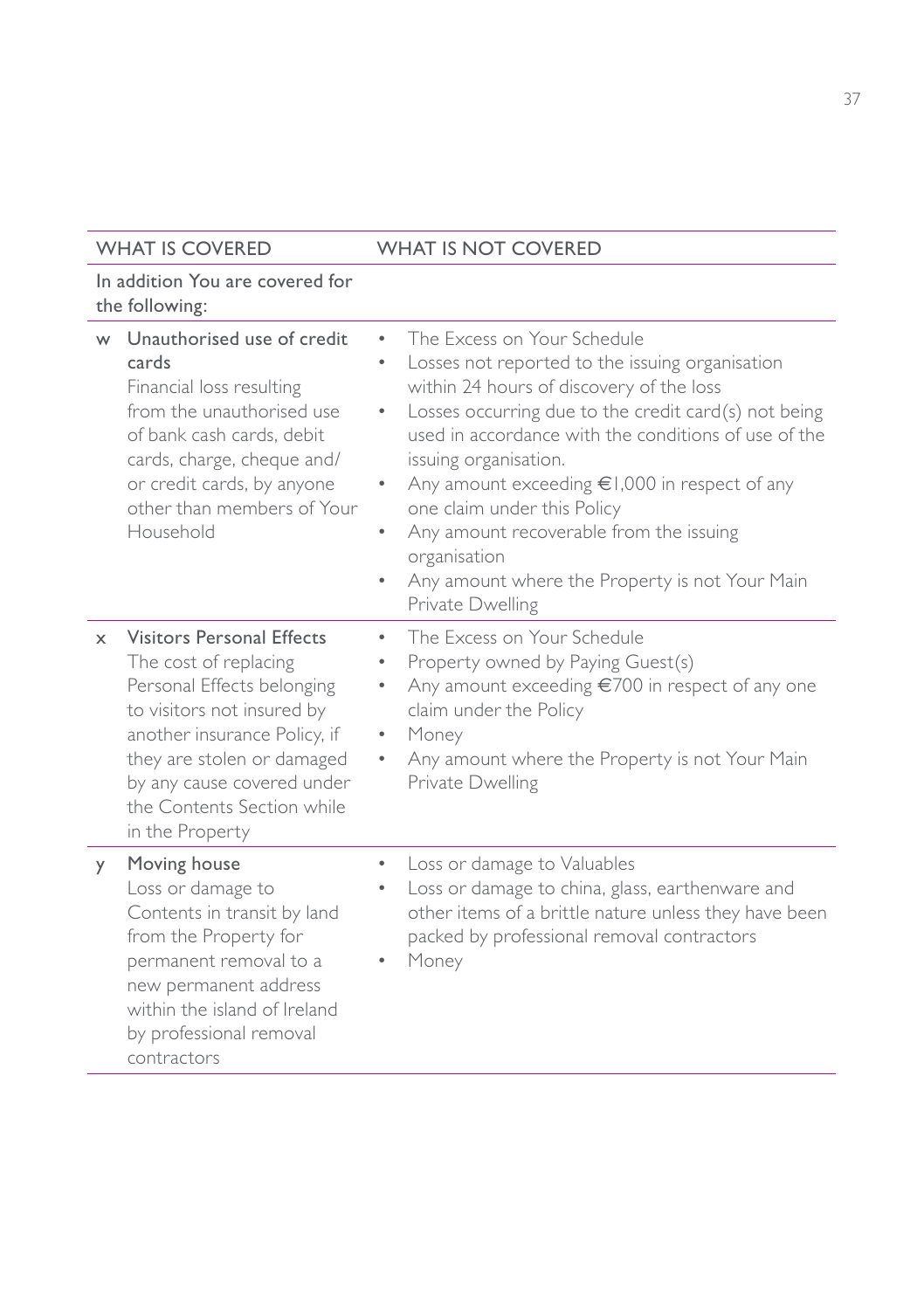| Z | Fire brigade charges<br>The cost of the charges<br>levied on You by a Local<br>Authority in accordance<br>with the provisions of the<br>Fire Services Act 1981, as<br>amended for Fire Brigade<br>Attendance as the result of<br>any incident involving fire<br>affecting the Contents. The<br>Policy Excess does not apply | Any amount which We are required to pay under<br>the Buildings Section<br>Any amount exceeding $\epsilon$ 2,000 in respect of any<br>one claim under the Policy                                                                                    |
|---|-----------------------------------------------------------------------------------------------------------------------------------------------------------------------------------------------------------------------------------------------------------------------------------------------------------------------------|----------------------------------------------------------------------------------------------------------------------------------------------------------------------------------------------------------------------------------------------------|
|   | aa Fatal accident benefit<br>The accidental death of You<br>or any member of Your<br>Household at the Property<br>as a result of:<br>fire, lightning, explosion:<br>or<br>ii.<br>assault by any person(s)<br>not lawfully in the<br>Property                                                                                | Any amount exceeding €5,000 per person in<br>respect of accidental death Paying Guest(s) in the<br>Property<br>Any amount where the Property is not Your Main<br>Private Dwelling                                                                  |
|   | ab Apartment owners<br>۰<br>improvements to the<br>Property<br>Alterations or additional<br>work carried out to the<br>Apartment You own at<br>the insured address on the<br>Schedule following loss or<br>damage by any of the causes<br>covered under this Contents<br>Section                                            | The Excess on Your Schedule<br>Any amount more specifically insured by another<br>policy<br>Any amount exceeding $\epsilon$ 2,000 or higher amount<br>notified to Us and specifically agreed by Us in<br>respect of any one claim under the Policy |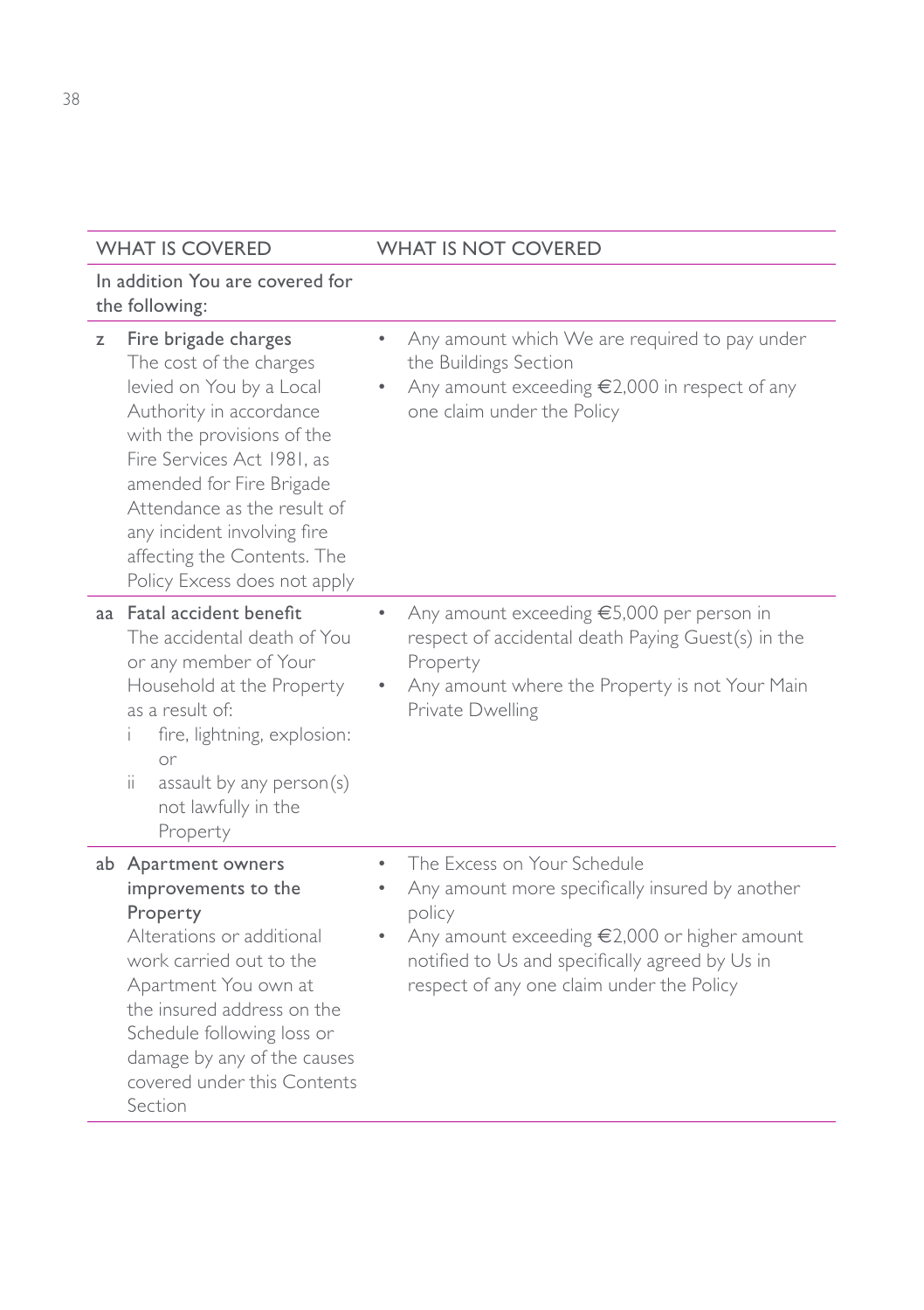#### In addition You are covered for the following:

| аc | Shopping<br>Loss or damage to food and<br>other goods while You, or a<br>member of Your Household,<br>are transporting them from<br>the shop where bought to<br>the Property on the day of<br>purchase. The Policy Excess<br>does not apply. | $\bullet$                                                                            | Loss or damage by stealing from a motor vehicle,<br>unless:<br>the item(s) are concealed within a glove<br>compartment or concealed within a locked<br>boot: and<br>the motor vehicle is securely locked; and<br>ii.<br>force and violence is used to get into the motor<br>iii.<br>vehicle<br>Any amount exceeding €200 in respect of any one<br>claim under the Policy<br>Any amount where the Property is not Your Main<br>Private Dwelling                                                                                                                                                                                                                                                                                                                                         |
|----|----------------------------------------------------------------------------------------------------------------------------------------------------------------------------------------------------------------------------------------------|--------------------------------------------------------------------------------------|----------------------------------------------------------------------------------------------------------------------------------------------------------------------------------------------------------------------------------------------------------------------------------------------------------------------------------------------------------------------------------------------------------------------------------------------------------------------------------------------------------------------------------------------------------------------------------------------------------------------------------------------------------------------------------------------------------------------------------------------------------------------------------------|
|    | ad Accidental Damage to<br>Contents<br>at the Property owned<br>by any member of Your<br>Household or for which they<br>are responsible (only where<br>indicated as being covered in<br>the Schedule)                                        | $\bullet$<br>$\bullet$<br>۰<br>$\bullet$<br>$\bullet$<br>$\bullet$<br>$\bullet$<br>۰ | The Excess on Your Schedule<br>Damage to Personal Possessions and Money<br>Damage while the Property is lent, let or sub-let to<br>anyone other than Your Household<br>Damage caused by assembling or dismantling of the<br>apparatus in respect of Home Office Equipment<br>Damage to musical instruments used or held for<br>business or professional purposes<br>Loss of tone of musical instruments or the cost of<br>replacing broken strings or drum skins or damage<br>caused by scratching, denting or bruising of such<br>instruments<br>Loss or damage occurring after the Property has<br>been Unoccupied for more than 45 consecutive<br>days or if Property is Unfurnished<br>Loss or damage We specifically exclude or provide<br>cover for elsewhere under this Policy. |
|    | ae Jury Service<br>We will pay You €50<br>per day for each day You<br>attend at court for jury<br>service as long as You give<br>Us satisfactory written<br>proof from the court You<br>attended. The Policy Excess<br>does not apply.       | $\bullet$                                                                            | Any amount exceeding $\epsilon$ 700 in respect of any one<br>claim under the Policy<br>Any amount where the Property is not Your Main<br>Private Dwelling                                                                                                                                                                                                                                                                                                                                                                                                                                                                                                                                                                                                                              |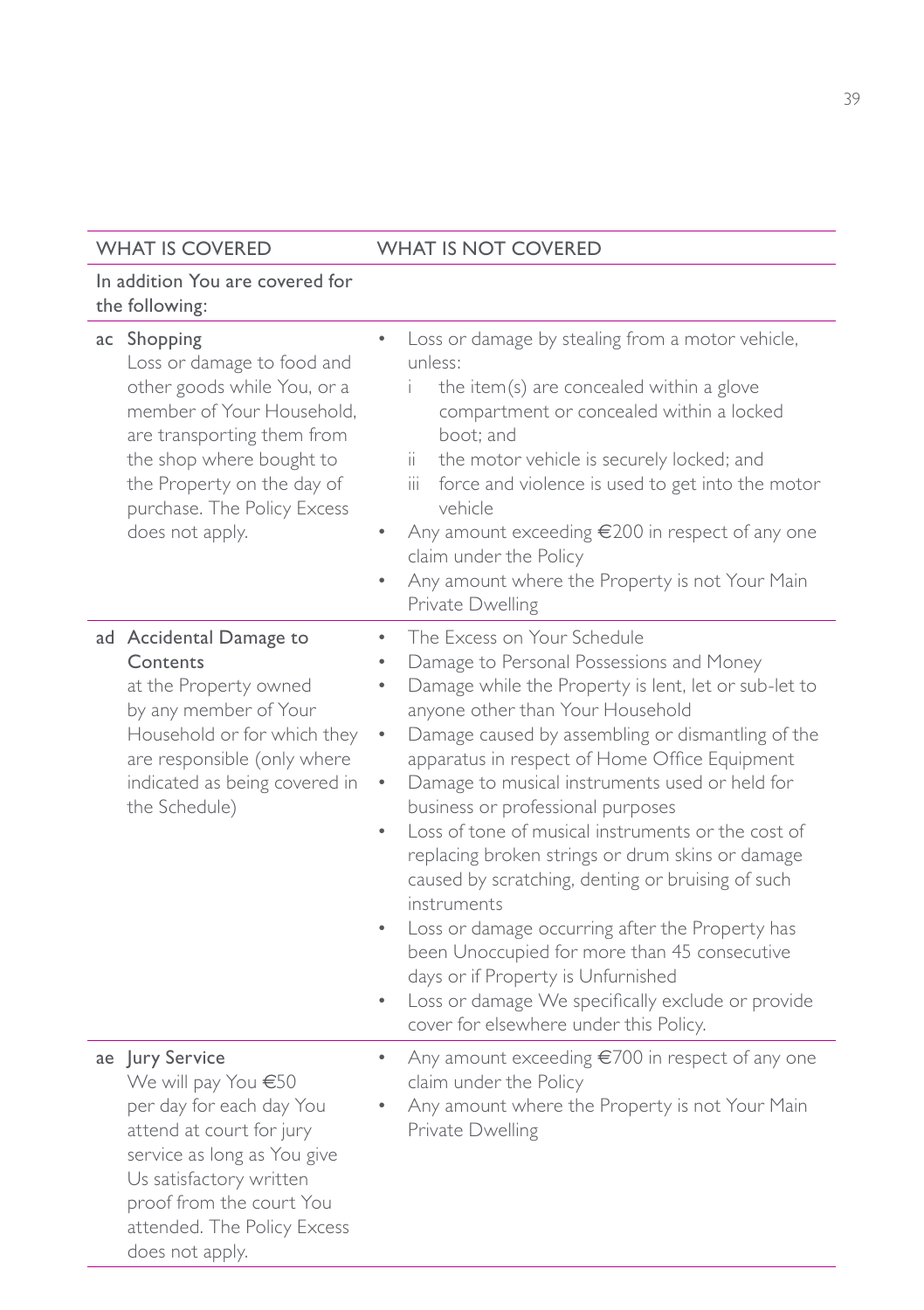#### Maximum Amount Payable for Contents

The maximum amount payable in respect of any one incident (less any Excess) is: The Contents Sum Insured shown on the Schedule:

• When the Property is Your Main Private Dwelling the Contents Sum Insured includes Home Office Equipment €4,000 and Money €400.

#### High Risk Items – Totals and Single Item Limits

#### Main Private Dwelling

• 50% of the Contents Sum Insured in total with a single item limit of 10% of the Contents Sum Insured.

#### Residential Investment/Tenanted Properties or Holiday Homes

• 20% of the Contents Sum Insured in total with a single item limit of 10% of the Contents Sum Insured.

### INFLATION PROTECTION FOR CONTENTS SECTION

#### Index Linking

#### THIS CLAUSE IS NOT OPERATIVE UNLESS STATED ON YOUR SCHEDULE

We continuously monitor a number of household goods indices and will adjust Your Contents Sum Insured at Your Renewal using an index that We feel best protects You against inflation. Where indexation applies to Your Policy, it will operate as follows:

- The index applied will be chosen by Us and will be outlined on Your Schedule showing the revised increased Contents Sum Insured for the Period of Insurance.
- Your renewal premium will be calculated on the revised Sum Insured, when Your renewal is being prepared by Us.
- If the index falls, We will not adjust Your Sum Insured downward unless You ask Us to.
- Inflation protection only applies to the Contents Sum Insured and does not apply to any other monetary amounts under the Policy.

#### Important points to note:

- The adjustments made by Us may not be sufficient for Your needs and therefore You should not rely on this alone to ensure Your Contents Sum Insured is adequate.
- It is Your responsibility to review Your Contents Sum Insured and ensure it is adequate for Your needs.
- Under insurance applies to this Policy so where the Sum Insured is less than the full cost of replacing all the Contents as new at the time of the damage, We will pay only for the proportion of the loss or damage the Sum Insured bears to the cost of replacing all the Contents as new.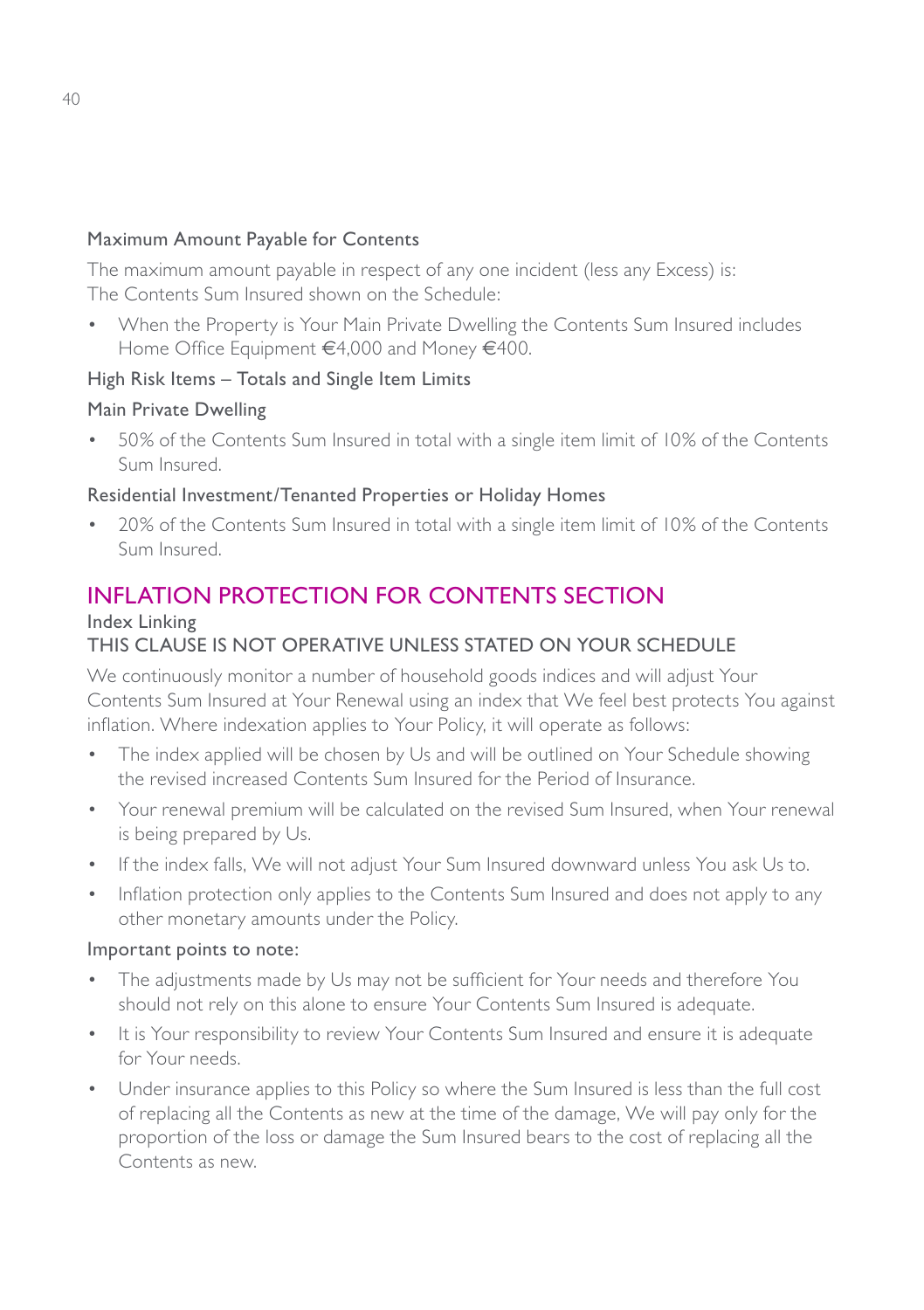#### CLAIMS SETTLEMENT FOR CONTENTS

Provided the damage is covered under Your Policy, We will settle Your claim as explained below subject to the maximum amount payable:

- 1. Where the damage can be economically repaired, We will either arrange or authorise repair.
- 2. Where the damaged or lost item can be replaced with an item of similar quality,
	- We will either arrange or authorise replacement.
	- If an exact replacement is not available, We will either arrange or authorise replacement with an item of similar quality. Where the replacement or repair of any item results in an increase in the value of that item We may make a deduction in respect of Betterment.
- 3. Where We are unable to economically repair or replace the item with an item of similar quality, We will make a payment equal to an agreed value.
- 4. We will make a deduction for wear, tear and depreciation in respect of the following items where they are more than 4 years old:
	- clothing, furs, household linen, curtains, blinds and fabrics
	- carpets, rugs and linoleum
- 5. Contents not insured for the correct amount. Underinsurance.

If at the time of the loss or damage the Sum Insured is less than the cost of replacing all the Contents as new We will pay only for the proportion of the loss or damage which the Sum Insured bears to the cost of replacing all the Contents as new.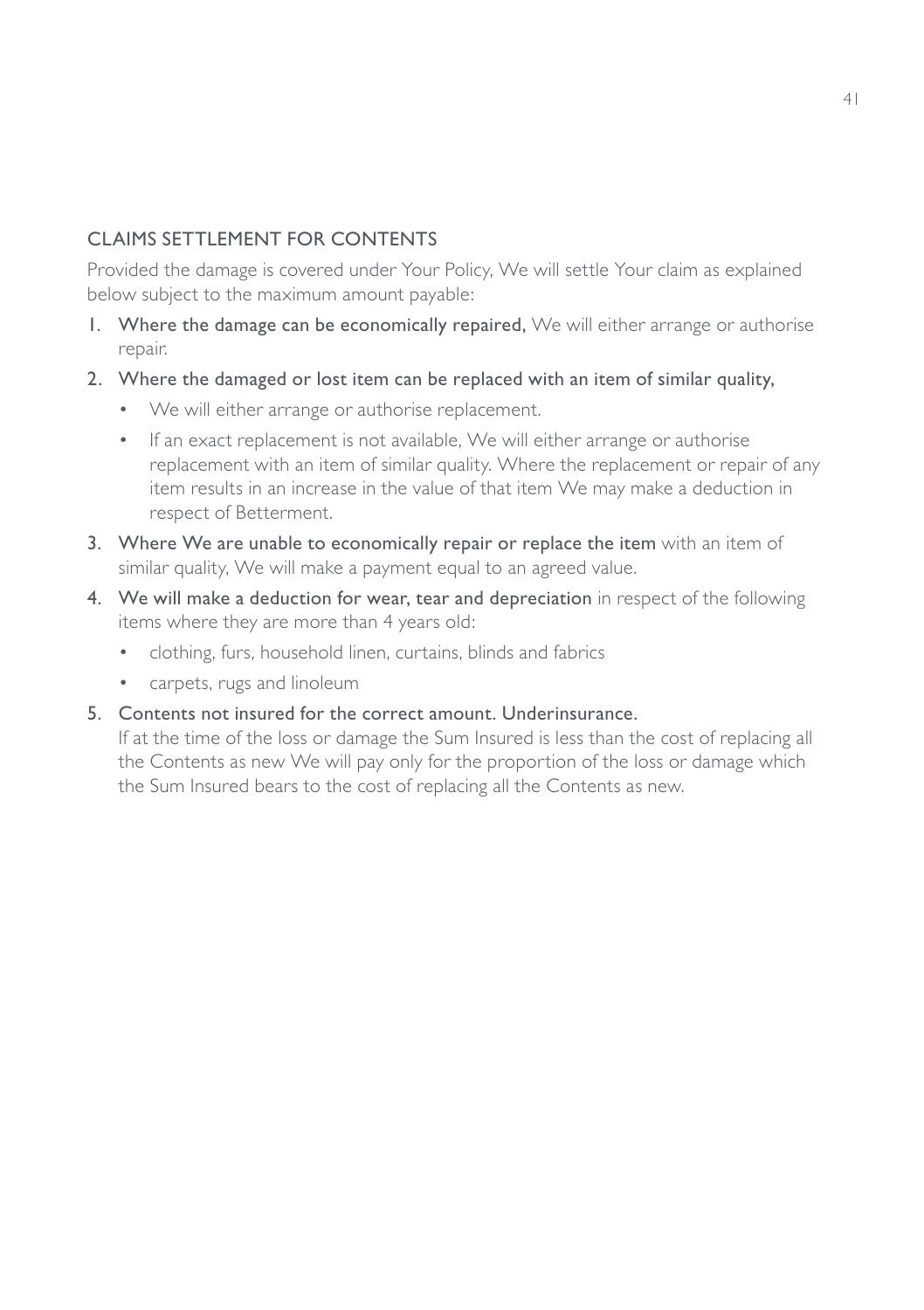## CONTENTS SECTION – THIRD PARTY LIABILITY

|             | <b>WHAT IS COVERED</b>                                                                                                                                                                                                   | <b>WHAT IS NOT COVERED</b>                                                                                          |
|-------------|--------------------------------------------------------------------------------------------------------------------------------------------------------------------------------------------------------------------------|---------------------------------------------------------------------------------------------------------------------|
|             | You or Your Household's legal liability:<br>as occupier (but not owner) of the<br>Property or the land belonging to,<br>and within the boundaries of the<br>Property                                                     | We will not pay for liability arising directly or<br>indirectly from:                                               |
| ii.         | in any other personal capacity when<br>the Property is Your Main Private<br>Dwelling or occupied by You as a<br>Holiday Home                                                                                             |                                                                                                                     |
| Ш           | as an employer of any Domestic<br>Employee in the Republic of Ireland<br>or outside the Republic of Ireland<br>not exceeding a 45 day duration<br>from date of departure to date of<br>return to the Republic of Ireland |                                                                                                                     |
| results in: | for any amounts You or Your Household<br>become legally liable to pay for damages<br>which arise from a single event occurring<br>during the Period of Insurance which                                                   |                                                                                                                     |
| i.          | accidental bodily injury, death,<br>disease or illness of any person;<br>or                                                                                                                                              | Any injury, death, disease or illness of<br>۰<br>any member of Your Household other<br>than Your Domestic Employees |
| ii.         | accidental loss of or damage to<br>property                                                                                                                                                                              | Loss of or damage to property owned<br>۰<br>or in the custody or control of any<br>member of Your Household         |
|             |                                                                                                                                                                                                                          | (continued overleaf)                                                                                                |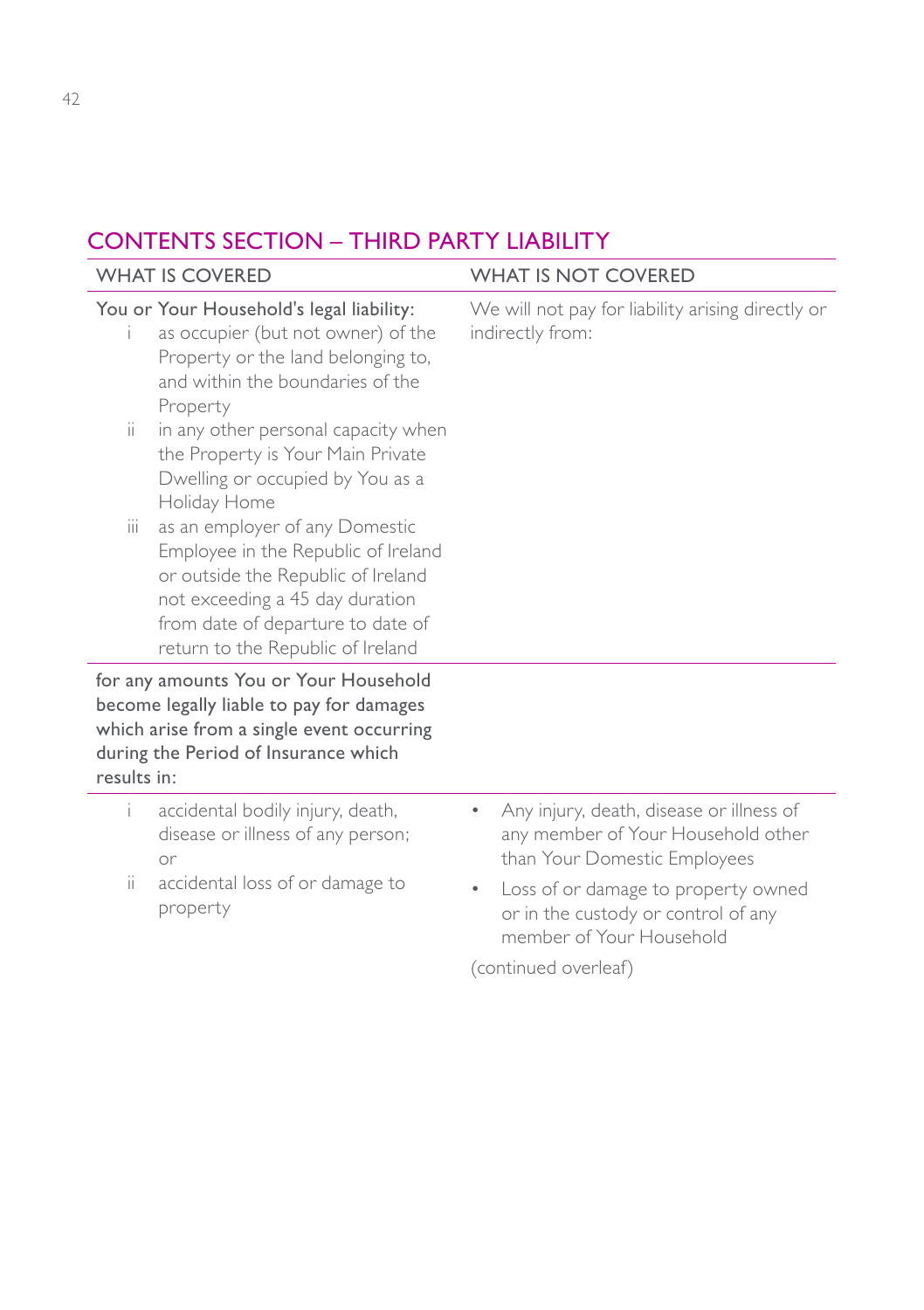#### THIRD PARTY LIABILITY GENERAL EXCLUSIONS WE WILL NOT PAY FOR LIABILITY ARISING DIRECTLY OR INDIRECTLY FROM: (CONTINUED)

- An agreement unless the liability would have existed without the agreement
- The employment, business or profession of any member of Your Household other than the provision in the Property:
	- a child minding service for up to 2 children provided the Property is occupied by You as Your Main Private Dwelling: or
	- accommodation for up to 6 Paying Guest(s) provided the Property is occupied by You as Your Main Private Dwelling
- The transmission of any communicable disease by any member of Your Household
- Bodily injury, death, disease or illness or fear of suffering bodily injury, death, disease or illness arising out of actual or suspected exposure to Asbestos, Asbestos Dust or Asbestos Containing Materials
- Accidental loss or damage to property arising out of actual or suspected exposure to Asbestos, Asbestos Dust or Asbestos Containing Materials
- The costs of management, removal, repair, alteration, recall, replacement or reinstatement of any property or part thereof arising out of the presence of Asbestos, Asbestos Dust or Asbestos Containing Materials
- Injury, death, disease or illness (other than to a Domestic Employee) or damage arising out of any one of the following:
	- i the ownership of land or Buildings by any member of Your Household;
	- ii the occupation of land or Buildings by any member of Your Household other than the Buildings or the lands belonging to the Property;
	- iii the use of horses or horse hybrids other than at the Property;
	- iv Any mechanically or electrically propelled or assisted vehicles (other than motorised gardening equipment being used at the Property), wheelchairs and mobility scooters capable of travelling at more than 4 miles per hour (or equivalent kilometres per hour), lifts (other than internal stair lifts), boats (other than hand propelled boats), hovercraft, aircraft, trailers or Caravans owned by or in the custody or control of any member of Your Household
	- v The use of Model aircraft and drones not in accordance with the Small Unmanned Aircraft (Drones) and Rockets Order, 2015 (SI 563 of 2015) and any subsequent amending legislation;

(continued overleaf)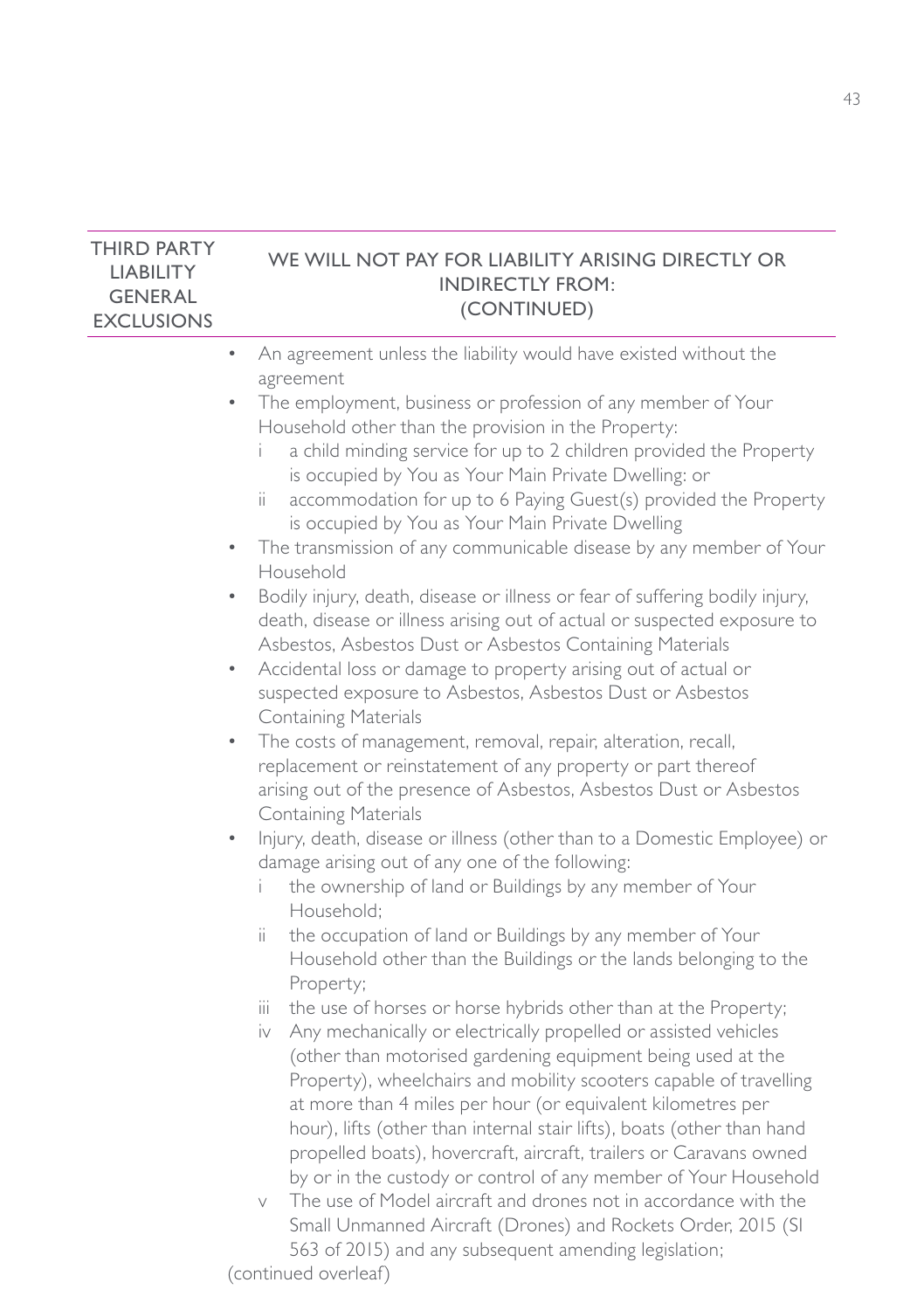#### THIRD PARTY LIABILITY GENERAL EXCLUSIONS WE WILL NOT PAY FOR LIABILITY ARISING DIRECTLY OR INDIRECTLY FROM: (CONTINUED)

- vi Ownership, possession, use or discharge of firearms other than sporting gun(s) used in accordance with a current Firearm Certificate (under the Firearms and Offensive Weapons Act 1990, as amended) that a member of Your Household has been granted, in respect of possession, use or carriage and that these sporting guns(s) are stored separately from ammunition in a locked safe designed for such use;
- vii Ownership, possession, or use of dangerous dogs as specified in regulations made under the "Control of Dogs Act 1986" and Control of dogs (amendment) Act 1992, as amended if such ownership, possession or use is not in accordance with the provisions of such regulations;
- viii The ownership possession or use of any bouncing castle, inflatable game or trampoline in or about the Property and within the boundaries of the land belonging to the Property unless such item is situated on a soft surface in its own space away from walls, trees or fences and attended to or supervised by an adult whilst in use and that any compressor or generator for such item is positioned in a location which prevents access by minors and allows immediate access by an adult to a cut-off switch and that the stays and supports of such item are anchored adequately at least 2 metres from the item;
- ix The ownership possession or use of a swimming pool, hot tub, spa or jacuzzi in or in or about the Property unless such item is attended or supervised by an adult whilst in use and that any pump compressor or generator for such item is positioned in a location which prevents immediate access by a minor and allows immediate access by an adult to the cut-off switch and such item is protected and covered when not in use;
- x Any incident(s) where We may become legally liable to pay under the Buildings Section;
- xi The administering of drugs/medication or the lifting of a patient by a person acting as a home help or a carer

#### Limit

We will pay up to  $\in 3,000,000$  in connection with any one incident inclusive of any legal costs and expenses which You have to pay provided We confirm Our agreement in writing

If You should die Your legal personal representatives will have the protection of this cover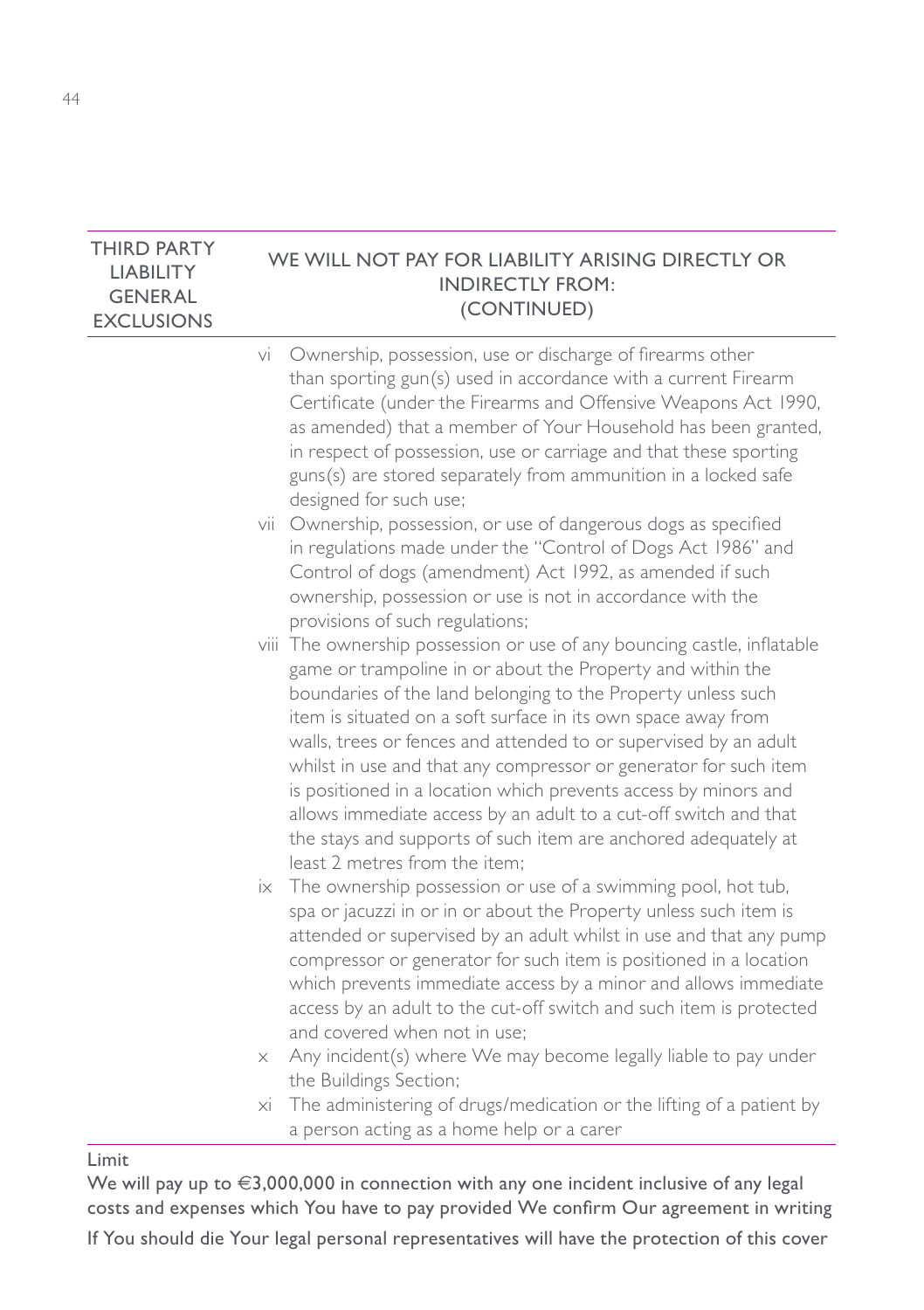## LIABILITY FOR PROPERTY DAMAGE IF YOU ARE THE OCCUPIER OF THE INSURED ADDRESS ON THE SCHEDULE AND NOT THE OWNER OR LANDLORD

|    |                                                                                                                                                                                                                                                                                      | WE WILL NOT PAY FOR                                                                                                                                                           |
|----|--------------------------------------------------------------------------------------------------------------------------------------------------------------------------------------------------------------------------------------------------------------------------------------|-------------------------------------------------------------------------------------------------------------------------------------------------------------------------------|
|    | If You are the occupier of the insured<br>address on the Schedule and not the<br>owner or landlord, We will pay all sums<br>which You are liable to pay under the<br>terms of Your tenancy agreement for:                                                                            |                                                                                                                                                                               |
| a  | <b>Buildings</b><br>Damage to the Buildings by any cause<br>insured in the Contents section of this<br>Policy                                                                                                                                                                        | Loss or damage caused by Fire,<br>Subsidence, Ground Heave of the site<br>beneath the Buildings, or Landslip                                                                  |
| b. | Decorations and Fixtures<br>Accidental Damage to internal<br>decorations or landlords fixtures and<br>fittings of the Buildings                                                                                                                                                      | Loss or damage to property owned by<br>You or any member of Your Household                                                                                                    |
| C  | <b>Underground Services</b><br>Accidental Damage to cables or<br>underground services that are located<br>within the boundaries of the Property<br>and supplying the Buildings                                                                                                       | Resulting damage following Accidental<br>Damage to cables or underground<br>services that are located within the<br>boundaries of the Property and<br>supplying the Buildings |
| d  | Glass and Sanitary Ware<br>Accidental Breakage of fixed glass in<br>walls, doors and roofs including double<br>glazed units, solar panels, ceramic hobs<br>or tops, washbasins pedestals, shower<br>cubicles, baths, sinks, lavatory pans and<br>other sanitary ware in the Property |                                                                                                                                                                               |

#### Limit

The maximum amount payable in respect of any one incident is 20% of the Contents Sum Insured in any one Period of Insurance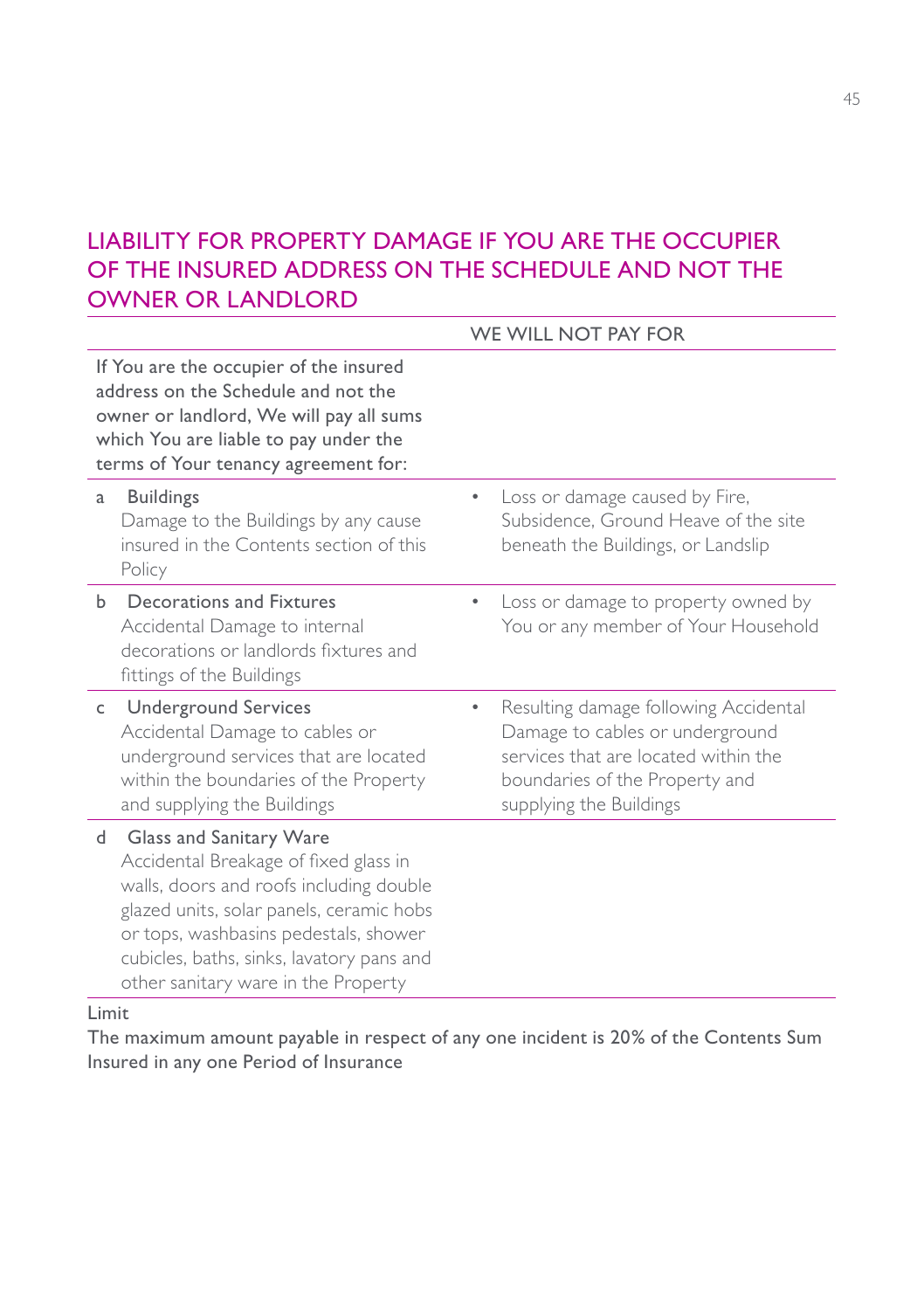# ALL RISKS SECTION (PERSONAL POSSESSIONS)

The cover in this All Risks Section only applies if shown on Your Schedule UNSPECIFIED ALL RISKS TO THE AMOUNT SHOWN ON THE SCHEDULE

| <b>WHAT IS COVERED</b>                                                                                                                                                                                                                                                                                                                                                  | <b>WHAT IS NOT COVERED</b>                                                                                                                                                                                                                                                                                                                                                                                                                                                                                                                                                                                                                                                                                                                                                                                                                                                 |
|-------------------------------------------------------------------------------------------------------------------------------------------------------------------------------------------------------------------------------------------------------------------------------------------------------------------------------------------------------------------------|----------------------------------------------------------------------------------------------------------------------------------------------------------------------------------------------------------------------------------------------------------------------------------------------------------------------------------------------------------------------------------------------------------------------------------------------------------------------------------------------------------------------------------------------------------------------------------------------------------------------------------------------------------------------------------------------------------------------------------------------------------------------------------------------------------------------------------------------------------------------------|
| Valuables, clothing and Personal Effects,<br>sports equipment and personal Money<br>owned by any member of Your Household<br>or for which they are responsible<br>anywhere within the Republic of Ireland<br>and for trips outside the Republic of<br>Ireland not exceeding a 45 day duration<br>from date of departure to date of return<br>to the Republic of Ireland |                                                                                                                                                                                                                                                                                                                                                                                                                                                                                                                                                                                                                                                                                                                                                                                                                                                                            |
| Stealing or accidental loss of or<br>a<br>Accidental Damage to Valuables,<br>clothing and Personal Effects                                                                                                                                                                                                                                                              | The Excess on Your Schedule<br>$\bullet$<br>Any article used or held for business or<br>۰<br>professional purposes<br>Mobile phones, laptops, tablet<br>$\bullet$<br>computers, hearing aids, china, glass,<br>porcelain articles and other items of a<br>brittle nature<br>Pedal cycles<br>$\bullet$<br>Musical instruments used or held for<br>business or professional purposes<br>Camping equipment<br>۰<br>Loss by deception unless it is only entry<br>$\bullet$<br>into the Property that is gained by<br>deception<br>Loss or damage by stealing from a<br>$\bullet$<br>motor vehicle, unless:<br>the item(s) are concealed within a<br>i.<br>glove compartment or concealed<br>within a locked boot;<br>and<br>ii.<br>the motor vehicle is securely locked;<br>and<br>iii.<br>force and violence is used to get into<br>the motor vehicle<br>(continued overleaf) |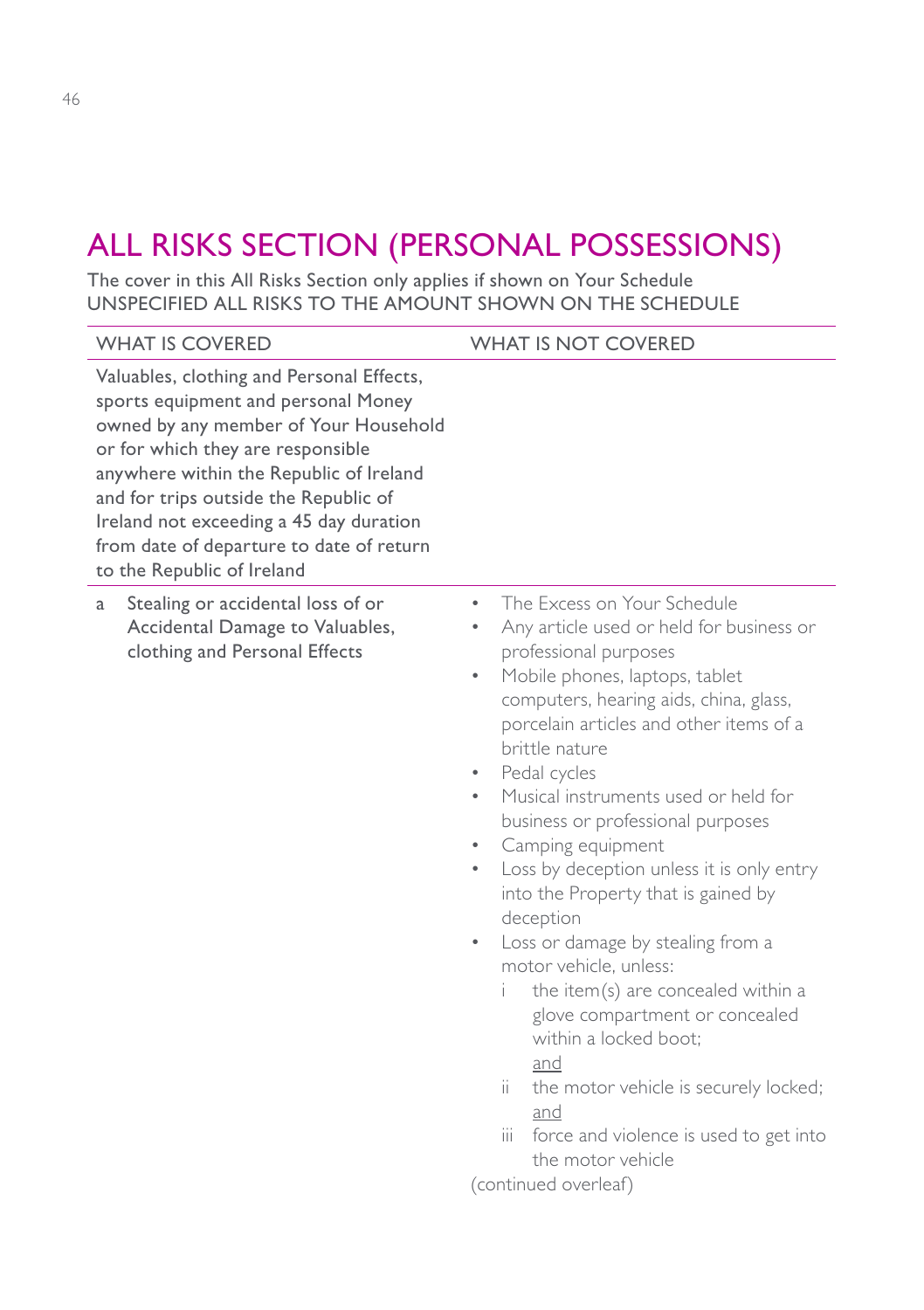| <b>WHAT IS COVERED</b>                                                                                                    | <b>WHAT IS NOT COVERED</b>                                                                                                                                                                                                                                                                                                                                                                                                                                                                                                                                                                                                                                                                                                                                                                                        |
|---------------------------------------------------------------------------------------------------------------------------|-------------------------------------------------------------------------------------------------------------------------------------------------------------------------------------------------------------------------------------------------------------------------------------------------------------------------------------------------------------------------------------------------------------------------------------------------------------------------------------------------------------------------------------------------------------------------------------------------------------------------------------------------------------------------------------------------------------------------------------------------------------------------------------------------------------------|
| Stealing or accidental loss of or<br>a<br>Accidental Damage to Valuables,<br>clothing and Personal Effects<br>(continued) | (continued)<br>Any amount exceeding the Sum Insured<br>limit for Unspecified All Risks in respect<br>of any one claim under the Policy<br>Any amount exceeding €1,000 in<br>respect of any one claim for any one<br>item of Valuables, clothing or Personal<br>Effects<br>Stealing or loss of Valuables, clothing or<br>$\bullet$<br>Personal Effects not reported to the<br>Gardaí or local law enforcement agency<br>within 24 hours of discovery                                                                                                                                                                                                                                                                                                                                                               |
| Stealing or accidental loss of or<br>b.<br>Accidental Damage to sports<br>equipment                                       | The Excess on Your Schedule<br>$\bullet$<br>Pedal cycles, motor vehicles, trailers,<br>۰<br>caravans, boats, vessels, aircraft and<br>other flying objects and their respective<br>parts or accessories<br>Living creatures<br>Loss or damage while taking part in<br>organised racing (other than on foot) or<br>professional sports<br>Loss or damage to equipment whilst in<br>use<br>Loss by deception unless it is only entry<br>into the Property that is gained by<br>deception<br>Loss or damage by stealing from a<br>motor vehicle, unless:<br>the items are concealed within a<br>glove compartment or concealed<br>within a locked boot:<br>and<br>ii.<br>the motor vehicle is securely locked;<br>and<br>force and violence is used to get into<br>iii.<br>the motor vehicle<br>(continued overleaf) |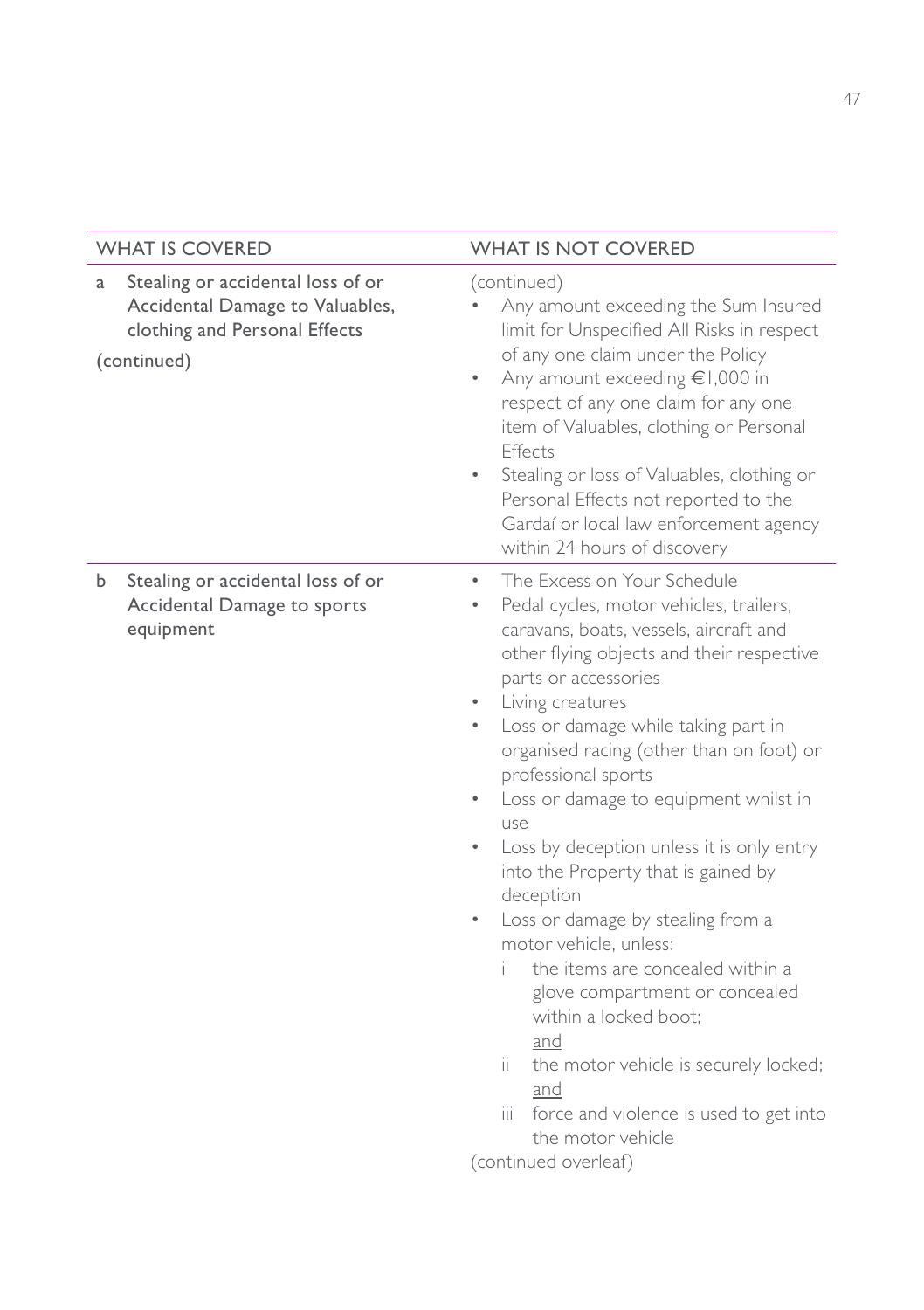|   | <b>WHAT IS COVERED</b>                                                                                                             | <b>WHAT IS NOT COVERED</b>                                                                                                                                                                                                                                                                                                                                                                                                                                                                                                                                                                                                                                                                                                                                                                                                                                                                                                                                   |
|---|------------------------------------------------------------------------------------------------------------------------------------|--------------------------------------------------------------------------------------------------------------------------------------------------------------------------------------------------------------------------------------------------------------------------------------------------------------------------------------------------------------------------------------------------------------------------------------------------------------------------------------------------------------------------------------------------------------------------------------------------------------------------------------------------------------------------------------------------------------------------------------------------------------------------------------------------------------------------------------------------------------------------------------------------------------------------------------------------------------|
| b | Stealing or accidental loss of or<br>Accidental Damage to sports<br>equipment<br>(continued)                                       | (continued)<br>Any amount exceeding the Sum Insured<br>limit for Unspecified All Risks in respect<br>of any one claim under the Policy<br>Any amount exceeding €1,000 in<br>respect of any one claim for any one<br>item of sports equipment<br>Stealing or loss of sports equipment<br>۰<br>not reported to the Gardaí or local law<br>enforcement agency within 24 hours of<br>discovery                                                                                                                                                                                                                                                                                                                                                                                                                                                                                                                                                                   |
| C | Stealing or accidental loss of or<br>Accidental Damage to Money used<br>or held solely for private, social or<br>domestic purposes | Securities, certificates (other than<br>۰<br>savings certificates and documents) of<br>any kind<br>Depreciation in value of Money<br>Stealing or loss of Money caused by<br>errors or omissions in payments,<br>receipts or book-keeping<br>Stealing or loss of Money not reported<br>to the Gardaí or local law enforcement<br>agency within 24 hours of discovery<br>Stealing or loss of Money used or held<br>۰<br>for business or professional purposes<br>Loss by deception unless it is only entry<br>۰<br>into the Property that is gained by<br>deception<br>Loss or damage by stealing from a<br>۰<br>motor vehicle, unless:<br>the items are concealed within a<br>î.<br>glove compartment or concealed<br>within a locked boot;<br>and<br>ii.<br>the motor vehicle is securely locked;<br>and<br>iii.<br>force and violence is used to get into<br>the motor vehicle<br>Any amount exceeding €400 in respect<br>of any one claim under the Policy |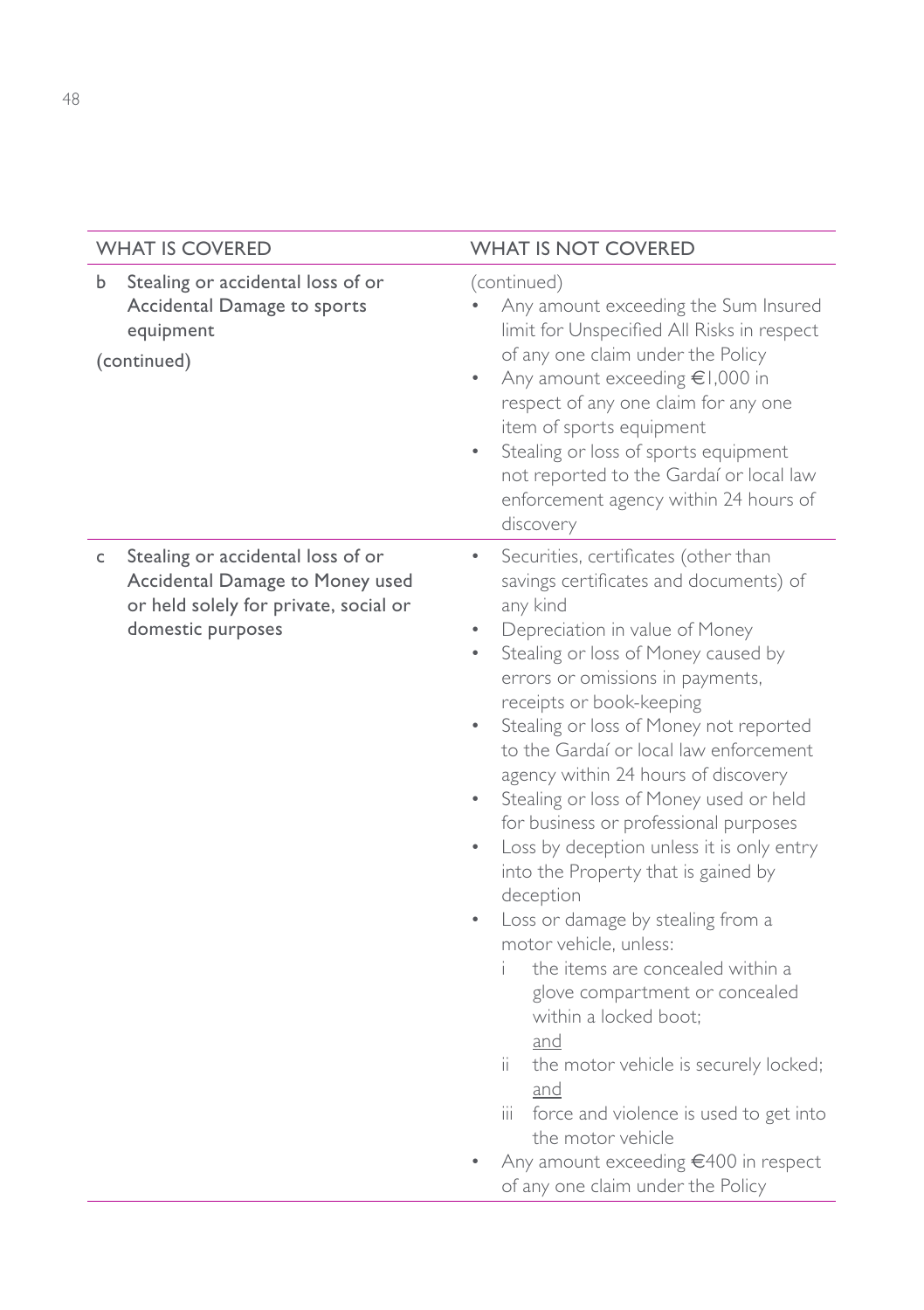## SPECIFIED ALL RISKS (SPECIFIED PERSONAL POSSESSIONS)

Specified All Risks shown on the Schedule

(continued overleaf)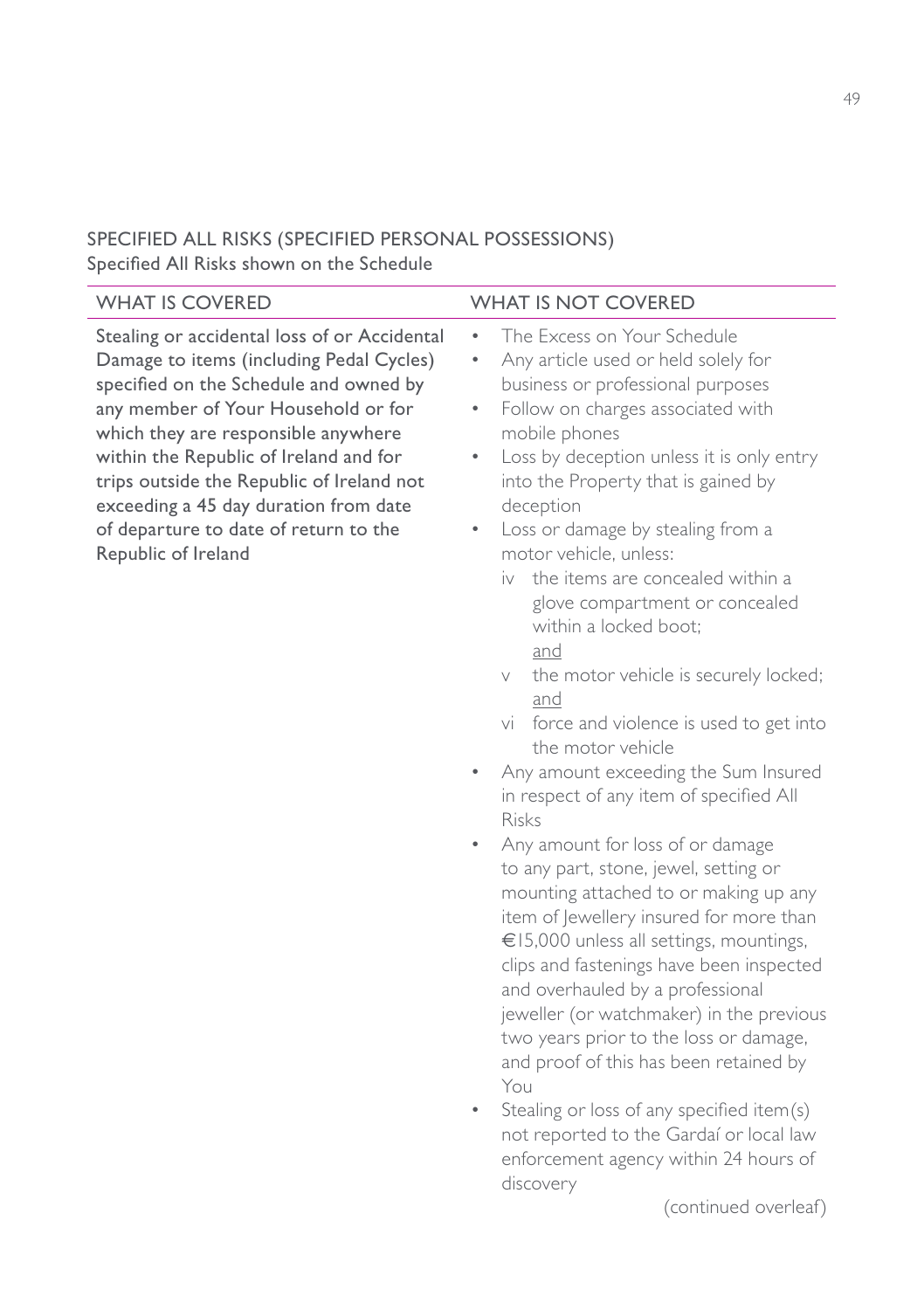- Stealing of a specified pedal cycle or parts of the pedal cycle or accessories whilst outside the boundaries of the land belonging to the Property unless the pedal cycle is in a locked building or has been immobilised by a locked security device
- Loss or damage of a specified pedal cycle while the pedal cycle is being used in an organised race
- Loss or damage to tyres, wheels or accessories of a specified pedal cycle unless the pedal cycle is lost or damaged at the same time
- Any incident where We may liable to pay under the Road Traffic Act, as amended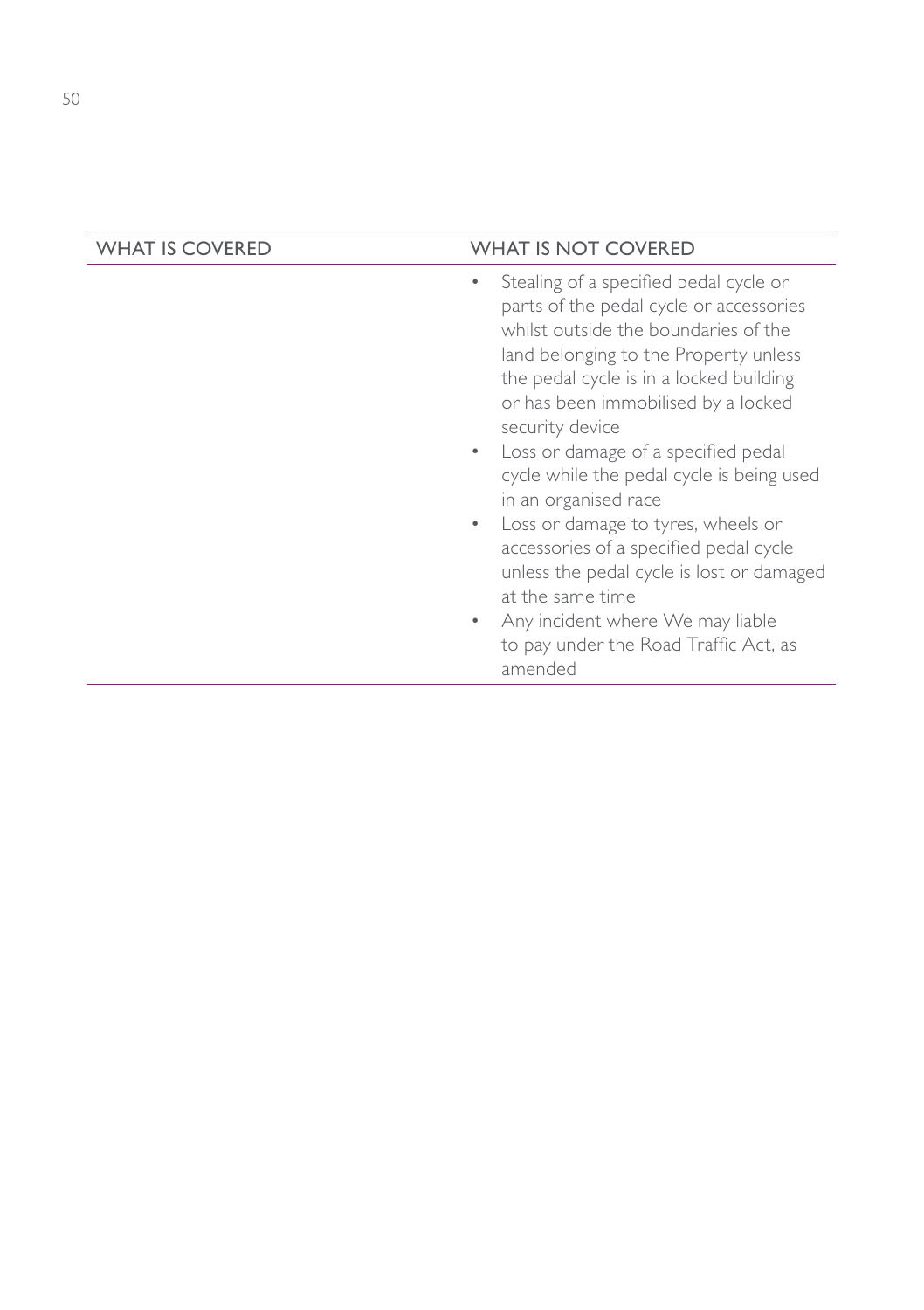## INFLATION PROTECTION FOR ALL RISKS

#### Index Linking THIS CLAUSE IS NOT OPERATIVE FOR ALL RISKS

#### Important points to note:

• It is Your responsibility to review Your All Risks Sum(s) Insured and ensure it is adequate for Your needs.

#### CLAIMS SETTLEMENT FOR THE ALL RISKS SECTION

Provided the loss or damage is covered under Your Policy, We will settle Your claim as explained below subject to the Sum Insured (less any Excess).

- 1. a Where the damage can be economically repaired, We will either arrange or authorise repair.
	- b Where the damaged or lost item(s) can be replaced with item(s) of similar quality, We will either arrange or authorise replacement. If an exact replacement is not available, We will either arrange or authorise replacement with an item of similar quality.
	- c Where We are unable to economically repair or replace the item(s) with item(s) of similar quality, We will make a cash payment equal to an agreed replacement value.
	- d Where We have offered repair or replacement, but You prefer a cash settlement, We will pay You an amount equal to the amount We would have paid had the item(s) been repaired or replaced.
- 2. We may make a deduction for wear, tear and depreciation for clothing more than 4 years old.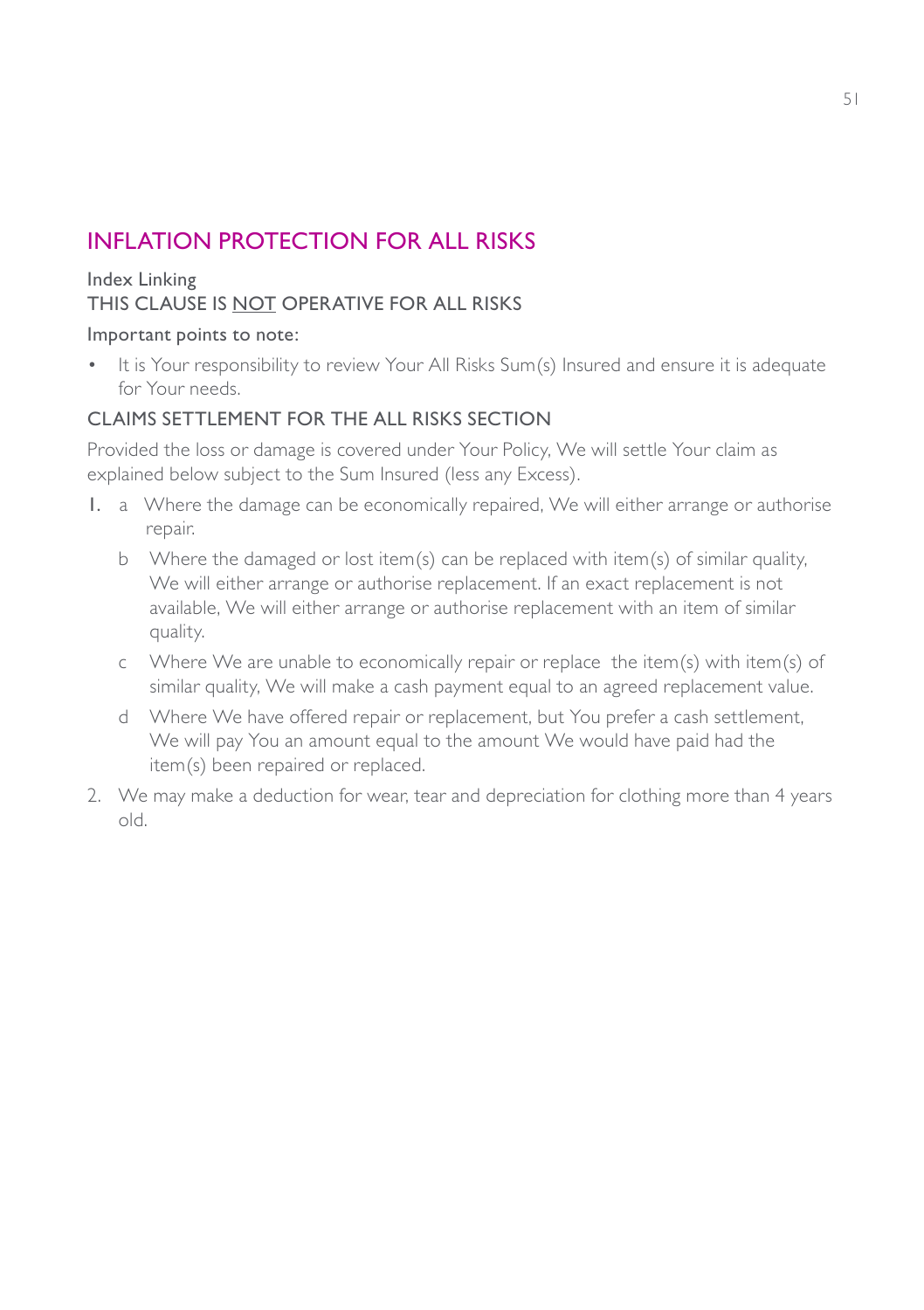# HOME RESCUE COVER SECTION

This section of the policy applies ONLY if the section is shown in the Policy Schedule THE MEANING OF WORDS IN THIS SECTION OF THE POLICY ONLY.

| <b>Approved Contractor</b> | A tradesperson authorised in advance by Us to carry out<br>Emergency Repairs.                                                                                                                                                                          |
|----------------------------|--------------------------------------------------------------------------------------------------------------------------------------------------------------------------------------------------------------------------------------------------------|
| Call Out Charges           | The Approved Contractor labour charges and Emergency<br>Repair materials up to the limits of cover                                                                                                                                                     |
| Catastrophe                | A sudden and violent event that brings about great loss or<br>destruction, i.e. natural disasters and or severe weather<br>conditions.                                                                                                                 |
| Emergency                  | An Emergency is defined as an unforeseen or sudden<br>occurrence which results in damage to your domestic property<br>demanding immediate action to:<br>(a) render the property safe and/or<br>(b) secure the building against further loss or damage. |
| <b>Emergency Repairs</b>   | Work undertaken by an authorised Approved Contractor to<br>resolve the Emergency by completing a Temporary Repair.                                                                                                                                     |
| Temporary Repair           | A repair that will resolve an Emergency but will need to be<br>replaced by a permanent repair.                                                                                                                                                         |

#### COVER

This section provides You with assistance if You experience an Emergency within Your Home and it is available to You 24 Hours a day, 365 Days a Year.

#### We will pay

We undertake to provide an Emergency Repair service to secure the Home and prevent further damage or loss occurring, subject to the limitations of cover and to the definitions, conditions and exclusions.

We do not undertake to carry out full repairs. We will arrange and pay for Emergency Repairs of up to a maximum of  $\epsilon$ 200.00 + VAT per Emergency Assistance ( $\epsilon$ 250.00 + VAT for Glazing) including; parts, labour and materials to carry out an Emergency Repair. If the cost of the Emergency Repairs exceeds €200 plus VAT (or €250 plus VAT for Glazing) You will be responsible for paying the difference.

There is a limit of three Emergency Assistances per Period of Insurance. After the third assistance, Your Home Emergency assistance cover becomes void. Any further assistances will be at Your own cost.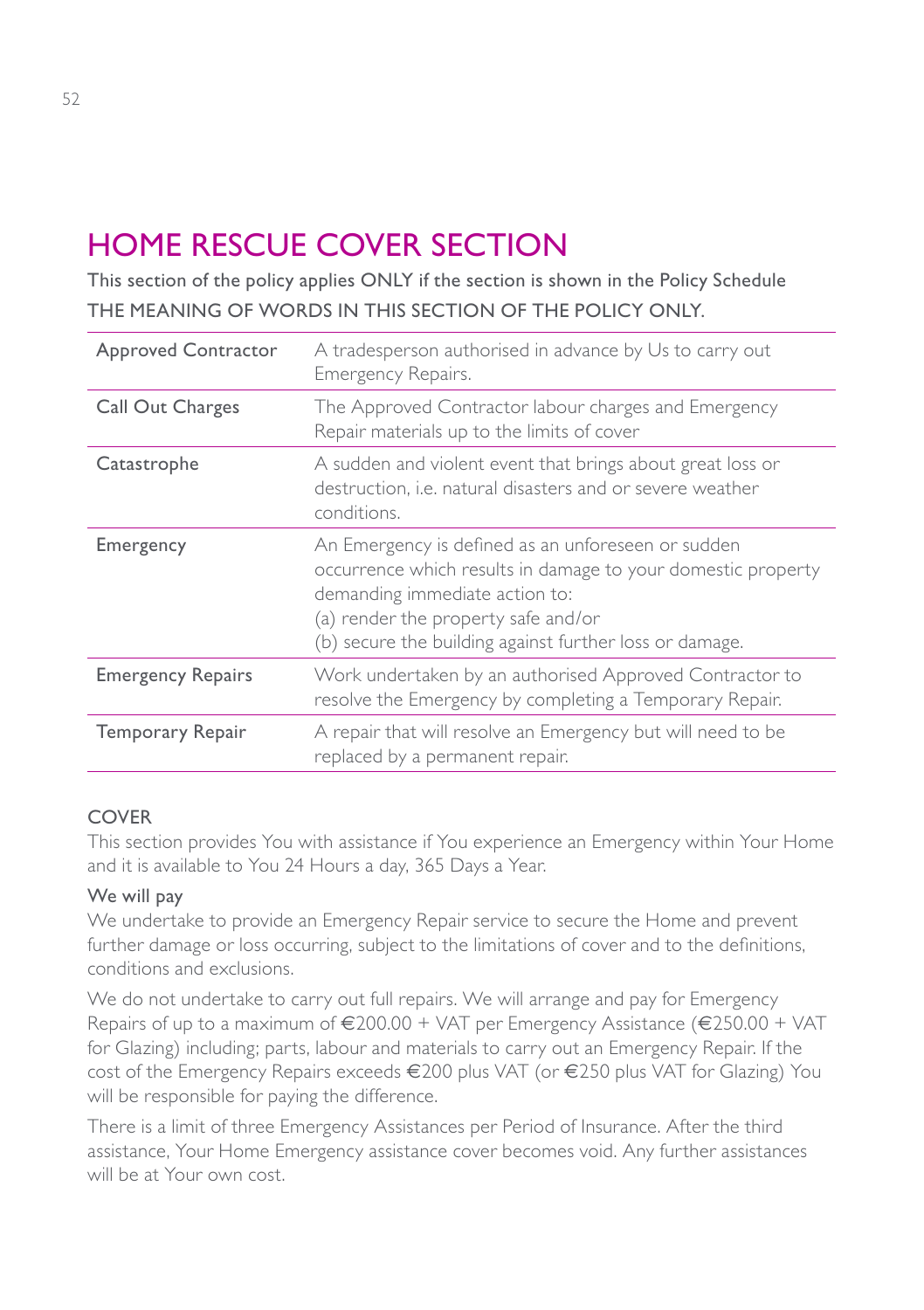| WE WILL COVER |                                                                                                                                                |                                                                                                                                                                                                                                                                                                                                                                                                                                                                                                          | <b>EXCLUSIONS</b>                |                                                                                                                                                      |
|---------------|------------------------------------------------------------------------------------------------------------------------------------------------|----------------------------------------------------------------------------------------------------------------------------------------------------------------------------------------------------------------------------------------------------------------------------------------------------------------------------------------------------------------------------------------------------------------------------------------------------------------------------------------------------------|----------------------------------|------------------------------------------------------------------------------------------------------------------------------------------------------|
| L.            | We will provide a 24 hour helpline for                                                                                                         |                                                                                                                                                                                                                                                                                                                                                                                                                                                                                                          | We will not cover the following; |                                                                                                                                                      |
|               | You to report your Emergency.<br>2. We will arrange an Approved<br>Contractor to come to Your Home and<br>carry out Emergency Repairs that are |                                                                                                                                                                                                                                                                                                                                                                                                                                                                                                          | Ι.                               | Any recurring assistance requests due<br>to the same cause where a permanent<br>professional repair has not been<br>undertaken to correct the fault: |
|               | a                                                                                                                                              | immediately necessary to:<br>Prevent a risk of loss or damage to<br>the Home:                                                                                                                                                                                                                                                                                                                                                                                                                            |                                  | 2. Any incident brought about by an<br>avoidable or wilful or deliberate act<br>committed by The Insured or any act                                  |
|               | Make Your Home safe and secure.<br>b<br>3. We will provide assistance for                                                                      |                                                                                                                                                                                                                                                                                                                                                                                                                                                                                                          |                                  | The Insured consented to or ought<br>to have known would cause loss or<br>damage;                                                                    |
|               | Emergencies relating to:                                                                                                                       |                                                                                                                                                                                                                                                                                                                                                                                                                                                                                                          |                                  |                                                                                                                                                      |
|               | a                                                                                                                                              | Plumbing and Drainage – the sudden<br>or unexpected failure of, or damage<br>to, the plumbing and drainage<br>system which will result in internal<br>water damage to Your Home. This<br>includes leaking pipes, blocked<br>drains. water tanks, blockages in<br>toilet waste pipes (if there is only<br>one toilet in the Home) or leaking<br>radiators.<br>Electrical Supply - the sudden,<br>unexpected failure or breakdown of<br>the electricity supply (or one phase<br>thereof) within Your Home. | 3.                               | Burst or leaking flexible hoses or leaking<br>washing appliances that are fitted with a<br>stop tap;                                                 |
|               |                                                                                                                                                |                                                                                                                                                                                                                                                                                                                                                                                                                                                                                                          |                                  | 4. External water supplies;                                                                                                                          |
|               |                                                                                                                                                |                                                                                                                                                                                                                                                                                                                                                                                                                                                                                                          | 5.                               | Replacement of light bulbs and fuses in<br>plugs;                                                                                                    |
|               |                                                                                                                                                |                                                                                                                                                                                                                                                                                                                                                                                                                                                                                                          |                                  | 6. Loss of keys for outbuildings, garages<br>and sheds:                                                                                              |
|               |                                                                                                                                                |                                                                                                                                                                                                                                                                                                                                                                                                                                                                                                          | 7.                               | Breakdown or loss of or damage to<br>domestic appliances or saniflow toilets                                                                         |
|               | b                                                                                                                                              |                                                                                                                                                                                                                                                                                                                                                                                                                                                                                                          |                                  | and other mechanical equipment;                                                                                                                      |
|               |                                                                                                                                                |                                                                                                                                                                                                                                                                                                                                                                                                                                                                                                          |                                  | 8. Damage to boundary walls, hedges,<br>fences or gates;                                                                                             |
|               | C<br>d                                                                                                                                         | Security and Glazing - the sudden<br>or unexpected failure of, or damage<br>caused to external locks, doors or<br>windows only which has rendered                                                                                                                                                                                                                                                                                                                                                        |                                  | 9. Water supply pipes that You are not<br>responsible for;<br>10. Boilers or heating systems over 15 years<br>old:                                   |
|               |                                                                                                                                                |                                                                                                                                                                                                                                                                                                                                                                                                                                                                                                          |                                  |                                                                                                                                                      |
|               |                                                                                                                                                | Your Home insecure.                                                                                                                                                                                                                                                                                                                                                                                                                                                                                      |                                  | II. Failure of boilers or heating systems that                                                                                                       |
|               |                                                                                                                                                | Roof - damage to the roof of Your<br>Home caused by storm or fallen<br>trees and branches.                                                                                                                                                                                                                                                                                                                                                                                                               |                                  | have not been maintained, inspected or<br>serviced by an Approved Contractor in<br>line with the manufacturer's instructions:                        |
|               |                                                                                                                                                |                                                                                                                                                                                                                                                                                                                                                                                                                                                                                                          |                                  | 12. The replacement cost of Your boiler if it                                                                                                        |

is uneconomical to repair.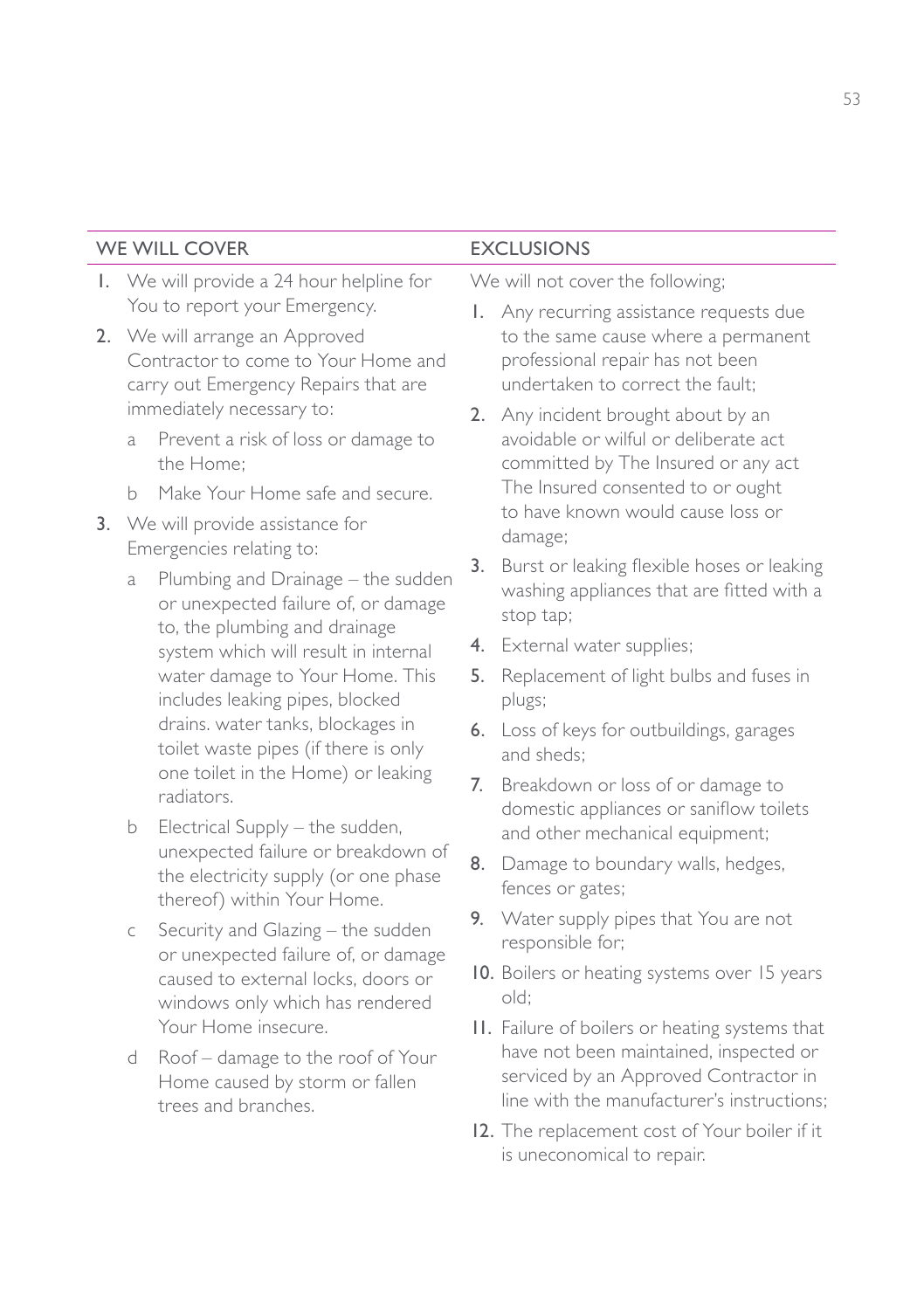#### WE WILL COVER EXCLUSIONS

- e Primary Heating System the complete failure or breakdown of either the heating and/or hot water supply provided by Your primary heating system.
- 4. In the event of an Emergency, We will carry out an Emergency Repair. We will not cover any other repair work, including any work required to restore Your Home to its original condition prior to the Emergency.

- 13. For any costs, Call Out Charges or labour where boilers are inoperable due to lack of fuel or incorrect maintenance. You will be liable for these charges where a claim of this nature is made.
- 14. Obsolete or unobtainable parts due to the age of Your boiler or heating system.
- 15. Air conditioning installations, electrical showers, water filtration units, Jacuzzis, drains and septic tanks outside of the domestic Home.
- 16. Expenses not supported by valid original receipt.
- 17. Loss or damage arising from circumstances known to You prior to this cover applying to your policy.
- 18. The cost of replacement parts due to natural wear and tear.
- 19. Loss or damage arising from disconnection or interruption of mains services by the deliberate act of the utility company concerned or any equipment or services which are the responsibility or property of the utility company.
- 20. The cost of any work, which was carried out without Our approval, including any cost relating to the attempted repair by You or Your own contractor.
- 21. Any defect, damage or failure caused by malicious or wilful action, negligence, misuse, third party interference or faulty workmanship, including any attempted repair or modification which does not comply with recognised industry standards.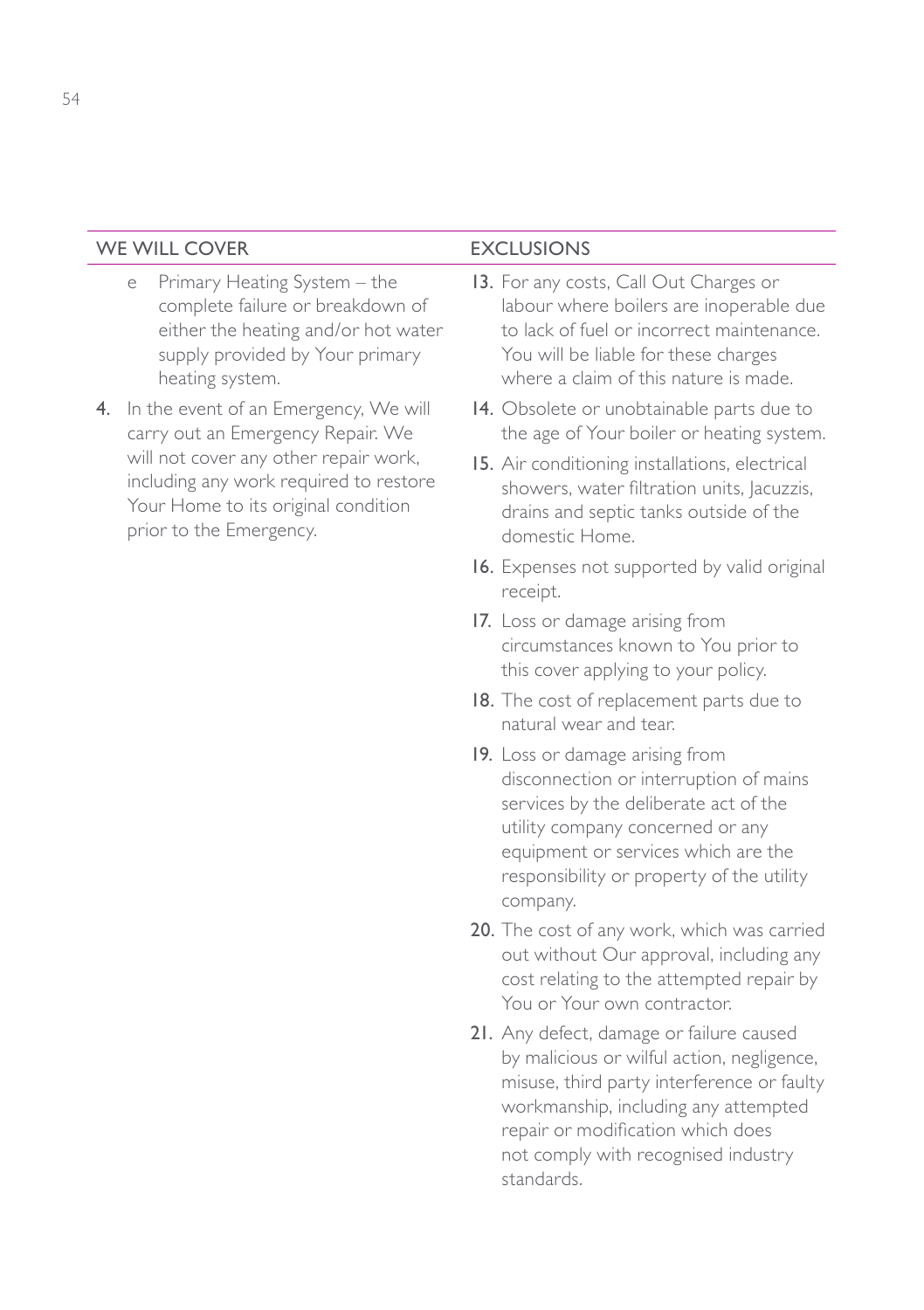| <b>WE WILL COVER</b> | <b>EXCLUSIONS</b>                                                                                                                                                                                                                                                                                                   |
|----------------------|---------------------------------------------------------------------------------------------------------------------------------------------------------------------------------------------------------------------------------------------------------------------------------------------------------------------|
|                      | 22. Any emergency assistance requests<br>if You knowingly provide false or<br>misleading information.                                                                                                                                                                                                               |
|                      | 23. Any loss arising from subsidence caused<br>by bedding down of new structures,<br>demolition or structural repairs<br>or alterations to the Home, faulty<br>workmanship or the use of defective<br>material or river or coastal erosion.                                                                         |
|                      | 24. Any loss or damage arising as a<br>consequence of a Catastrophe.                                                                                                                                                                                                                                                |
|                      | 25. The cost of repair to swimming pools<br>and any decorative features such as<br>hot tubs, fountains or ponds, and all<br>associated plumbing and filtration<br>systems.                                                                                                                                          |
|                      | <b>26.</b> Any repair or replacement of flexible<br>cable.                                                                                                                                                                                                                                                          |
|                      | 27. Callout Charges where there is no<br>Emergency or where no fault is found,<br>charges shall be borne by You.                                                                                                                                                                                                    |
|                      | 28. Any requests for Emergency Assistance<br>within the first 72 hours of inception of<br>the policy                                                                                                                                                                                                                |
|                      | 29. Any work to:<br>Inside doors or fittings, outside doors<br>not leading directly to the private home,<br>mechanical shutters or automatic garage<br>doors, double glazed units where one<br>pane has remained intact, any private<br>home in the course of construction or<br>under refurbishment or renovation. |
|                      | <b>30.</b> Any consequential loss arising from using<br>the assistance services.                                                                                                                                                                                                                                    |
|                      | 31. The repair of damage caused by<br>seepage, leaking or dampness even as a<br>result of broken or damaged piping or                                                                                                                                                                                               |

other installation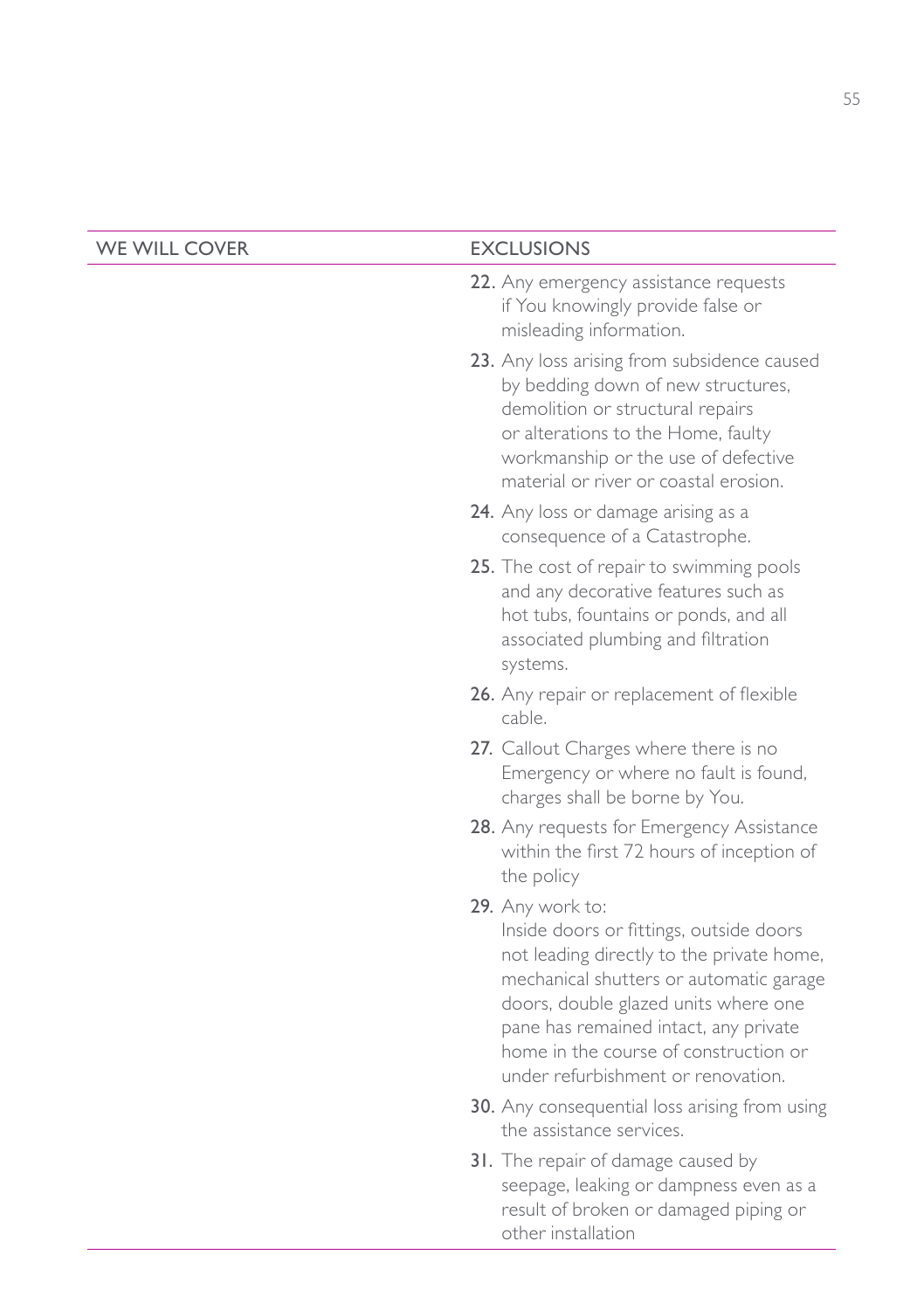### CONDITIONS WHICH APPLY TO THE WHOLE OF HOME RESCUE COVER SECTION OF THE POLICY

- 1. We will not pay any benefit unless you have notified us by calling the 24 hour service telephone number 091 545970 and we have authorised the assistance.
- 2. We may refuse assistance if there is any risk to the safety and/or security of the attending tradesperson.
- 3. The assistance provided is at Our discretion, as it will depend on availability at the time of the Emergency assistance request.
- 4. The benefits available under this section of cover are not transferable.
- 5. While we do our best to arrange prompt service for all emergencies, the service levels cannot be guaranteed at times of severe weather conditions which last for a long period of time such as bad storms.

#### To request assistance under this Section of Your policy

If You have an Emergency at Your Property, please call the Emergency Helpline number 091 545970 or if You are calling from outside the Republic of Ireland telephone 00 353 91 545970 and have the following information available:

- Property address
- Your policy number
- A description of the problem
- A telephone number where You can be contacted

We will arrange and pay for the cost of the callout, labour and materials needed to carry out an Emergency Repair, up to the Limits of Cover. You should contact Your supply company and/or the public emergency services if You have a major Emergency that puts someone in danger, which could result in personal injury or in serious damage to Home.

If there is a suspected Gas Leak, please contact Bord Gais immediately on their Emergency Line 1800 20 50 50

Every effort will be made to provide You with the Emergency assistance described in these terms and conditions. However, there may be times when it is not possible to arrange assistance due to circumstances beyond our control, for which We cannot be held liable.

This section of Your policy is underwritten by MAPFRE ASISTENCIA Compania Internacional De Seguros Y Reaseguros, S.A., trading as MAPFRE ASSISTANCE Agency Ireland is authorised by Direccion General de Seguros y Fondos de Pensiones del Ministerio de Economia y Hacienda in Spain and is regulated by the Central Bank of Ireland for conduct of business rules.

Company Registration Number 903874. MAPFRE ASSISTANCE Agency Ireland,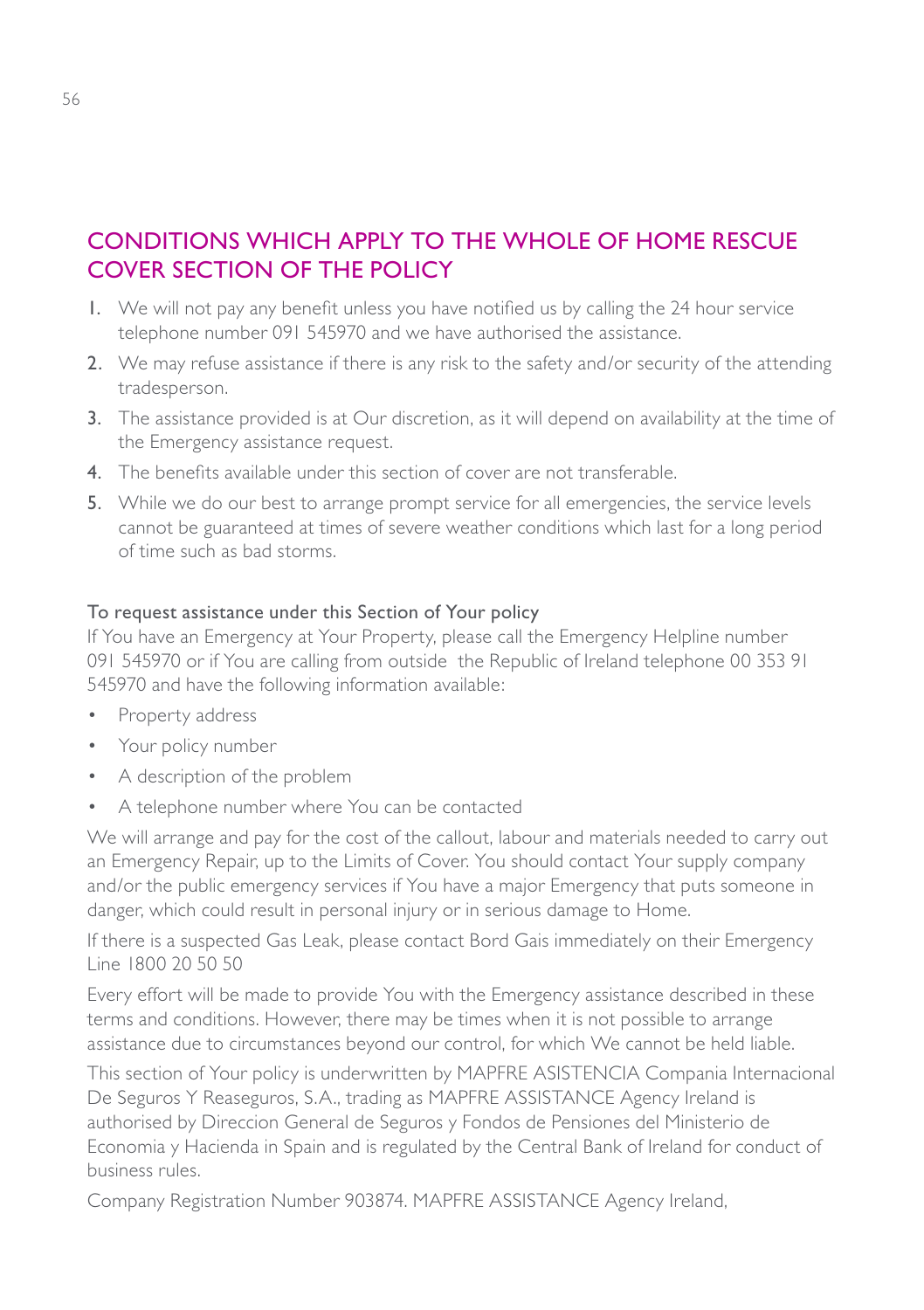Ireland Assist, Ireland Assist House, 22-26 Prospect Hill, Galway

In the unlikely event of a dispute occurring regarding this Section of Your policy you should, in the first instance, write to:

The Customer Service Team, MAPFRE ASSISTANCE Agency Ireland, 22-26 Prospect Hill, Galway.

Should you remain dissatisfied, you may contact:

Financial Services and Pensions Ombudsman, Lincoln House, Lincoln Place,

Dublin 2, D02 VH29

Phone: +353 1 567 7000 Email: info@fspo.ie

Website: www.fspo.ie

Insurance Act 1936

All monies which become or may become payable by Us to You under this policy shall, in accordance with Section 93 of the Insurance Act 1936, be payable in the Republic of Ireland

Stamp Duties Consolidation Act 1999

The appropriate stamp duty has been or will be paid in accordance with the provisions of Section 5 of the Stamp Duties Consolidation Act 1999

#### Data Protection

We will need to obtain personal information from you to provide you with the policy of insurance. This means any information obtained from you in connection with this policy provided to you by us (or our subsidiaries) must be collected lawfully and in accordance with Data Protection Legislation.

We use your personal data in the following ways:

- to provide you with policy cover, including underwriting and claims handling. This may include disclosing information to other insurers, regulatory authorities, or to our agents who provide services on your behalf under the policy;
- to confirm, maintain, update and improve our customer records;
- to identify and market products and services that may be of interest to you, (subject to your prior consent);
- to analyse and develop our relationship with you;
- to help in processing any applications you may make;
- to carry out studies of statistics and claim rates;
- for the analysis and the prevention of fraud;
- for the analysis and the prevention of payment defaults;
- for statistical studies by us and/or any sectorial organisation in Europe.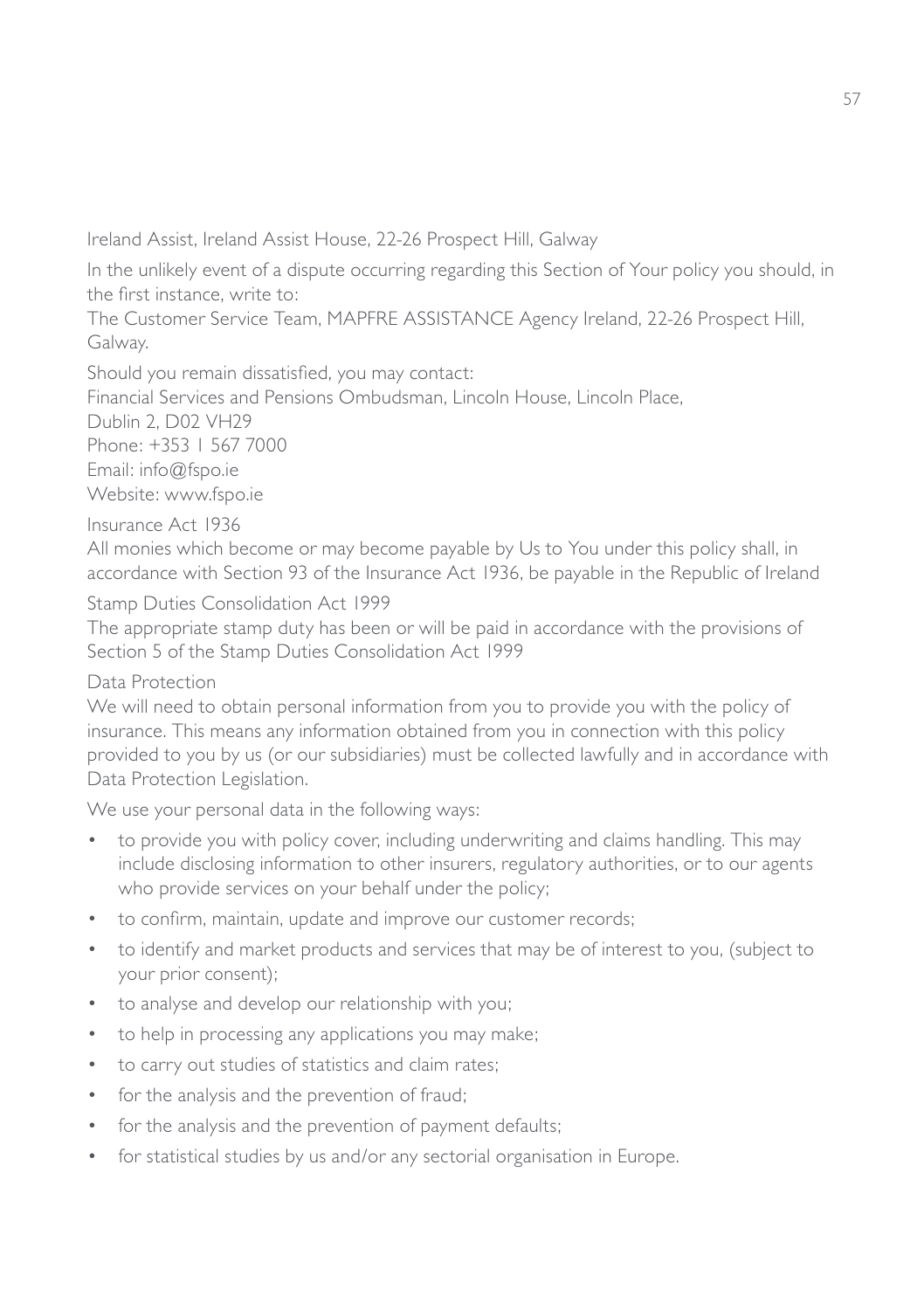Where you have given your consent, we may share some of your personal information with our partner companies or companies within our group so that they can provide you with information about other products, services and promotions that may be of interest to you by letter, telephone, SMS or e-mail. We will only disclose your personal information to third parties if:

- it is necessary for the performance of your policy of insurance with us;
- you have given your consent, including marketing consent; or
- such disclosure is required or permitted by law.

You can change your mind about your marketing consent at any time by contacting our Data Protection Officer, Ireland Assist House 22-26 Prospect Hill, Galway or email: DPO.IRELAND@mapfre.com

We deal with third parties that we trust to treat our customers' personal information with the same stringent controls that we apply ourselves.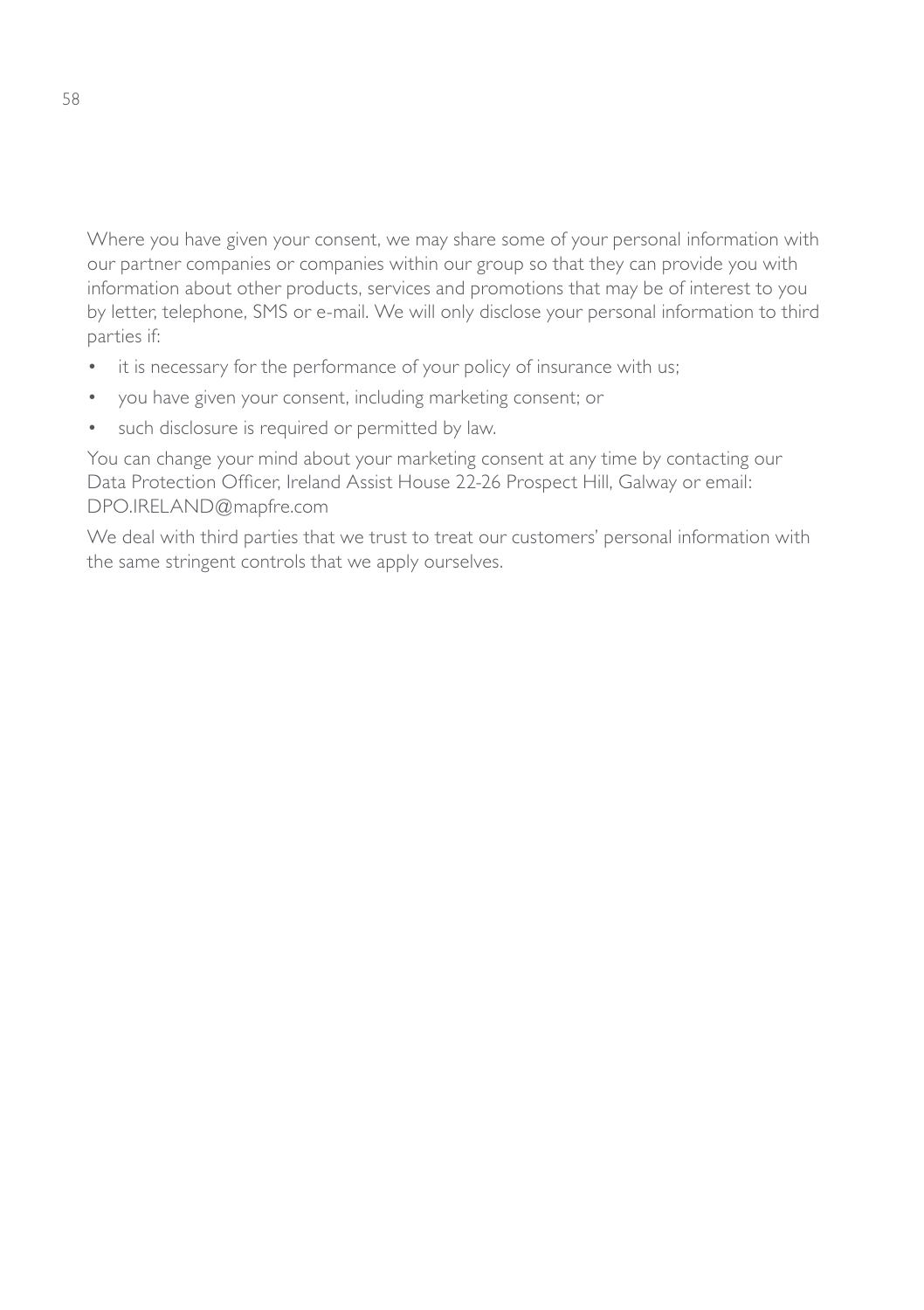# CONDITIONS WHICH APPLY TO YOUR WHOLE 123 HOME INSURANCE POLICY

#### 1. Joint Insured

Changes to the Policy cover, including cancellation of the Policy, may be requested by any Policyholder named on the Schedule.

When there is more than one person insured on the Policy and named on the Schedule We require authorisation confirmed by all parties to remove any of those named.

#### 2. Notification of a Claim

#### It is a Condition that

- You must notify Us within a reasonable time upon discovery of loss or damage when You become aware of a claim under Your Policy. If there has been loss, stealing, attempted stealing, malicious acts or vandalism, You must tell the Gardaí or local law enforcement agency within 24 hours of discovery.
- ii You must at Your own expense provide Us with all details and evidence We reasonably request, including written estimates, proof of ownership and value. It is Your responsibility to ensure the accuracy of the claim submitted. Do not dispose of any damaged items until We have had the opportunity to inspect them as this may prejudice Your claim.
- iii You must send to Us any writs, summons, other legal documents, letters of claim or other correspondence served on You or any member of Your Household in connection with a claim to Us. You must not answer this correspondence without Our written consent.

#### 3. Conduct of the Claim

#### It is a Condition that

You must give Us whatever information or assistance We request and You must not admit, deny, negotiate or promise to pay any claim without Our written consent. We may enter any Property where loss or damage has occurred and deal with the salvage. No items or property may be abandoned to Us.

#### 4. Observance of Conditions

The due observance of the terms and conditions and endorsements of this Policy by You insofar as they relate to anything to be done or complied with by You or any member of Your Household shall be a Condition of Your Policy.

#### 5. Fraud

Where a claim made by You, including anyone acting on Your behalf, contains information that is false or misleading in any material respect, including exaggerating or inflating a claim, We shall be entitled to refuse to pay the claim and shall be entitled to terminate the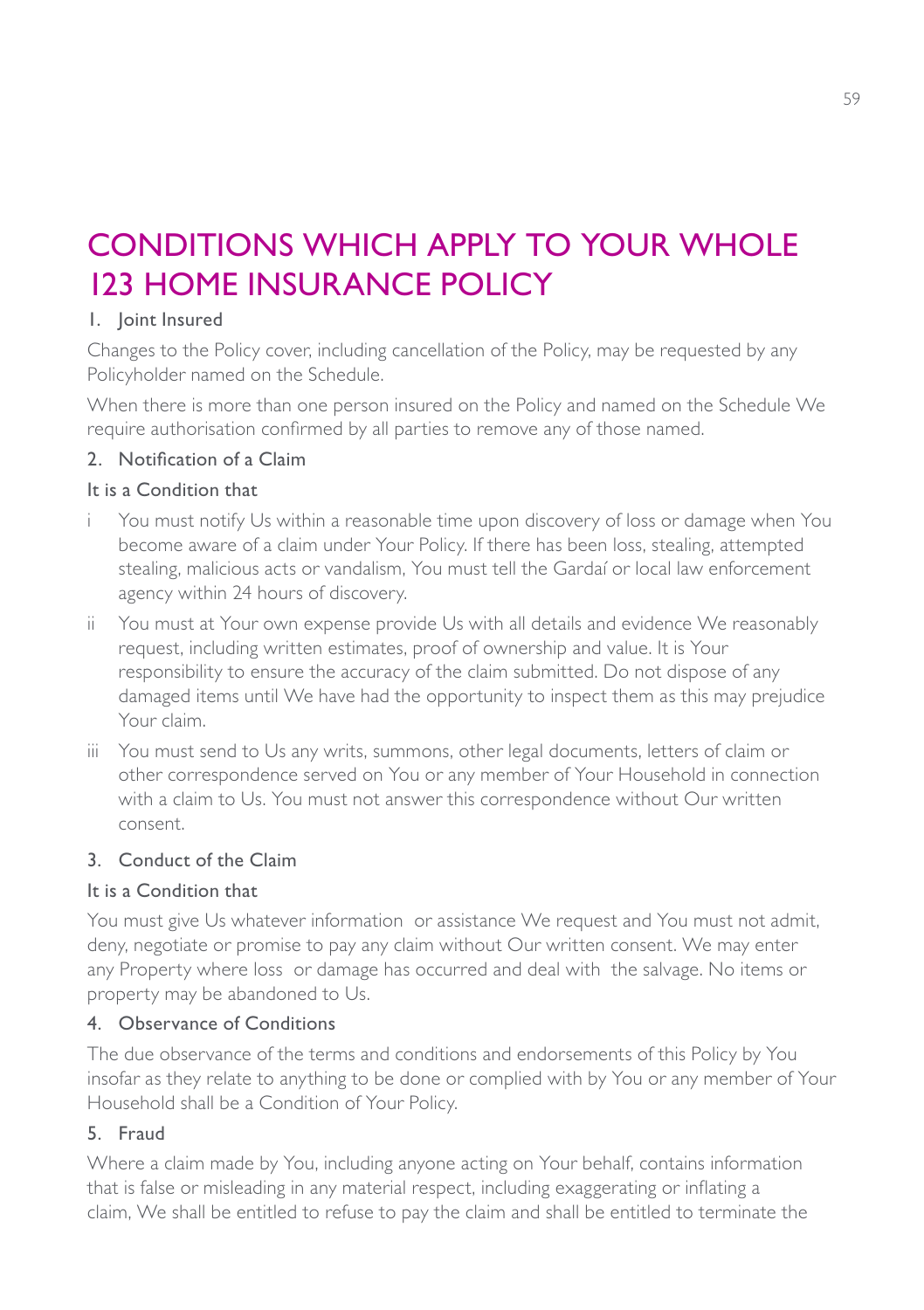insurance contract. Where we become aware that You have made a fraudulent claim we shall cancel the policy from the date of the submission of the fraudulent claim and refuse cover for any claim made after the date of the fraudulent act and we shall retain the premium paid. We may let the appropriate law enforcement agency know about the circumstances.

#### 6. Additional Covers - Maximum Amount Payable

Where the same additional cover operates under the Buildings and Contents Sections, a claim will only be paid under one section subject to the limit that applies.

#### 7. Alteration in Risk It is a Condition that

Please note that you are obliged to notify Us immediately if any of the following occur:

- If the occupancy of the Property changes from what was last declared by You, for example: Your Main Private Dwelling becoming Unoccupied or becoming a Tenanted Property or Your Holiday Home
- If building work is to be done on Your Property which is not routine repair, maintenance or decoration for example: any structural alteration to the Property, extension of the Property or any works that require the Property to be vacated for any period of time.
- If You or any member of Your Household have been convicted of any offence or have any prosecutions pending other than for speeding or parking offences.
- If any part of Your Property will be used for trade, professional or business purposes or becomes a place of employment for any employee other than a domestic employee or a place where commercial goods are stored.

We may reassess Your Policy cover and premium following notification of the above information. Failure to advise the information above could result in Us using the remedies available to Us under the Consumer Insurance Contracts Act 2019 (and any subsequent amending legislation) including the remedy to cancel the contract, reject a claim or to limit the amount We pay in the event of a claim.

Where any change to the cover provided by Your Policy and agreed by Us, results in additional premium payable by You to Us of not more than €25, inclusive of levy, then We will not charge You in respect of such additional premium. Where any change to the cover provided by Your Policy and agreed by Us, results in a premium due to You from Us of not more than €25, inclusive of levy, then We will not refund You in respect of such return premium.

#### 8. Precautions

You and any member of Your Household must take all Reasonable steps to prevent or minimise loss, damage or accident and maintain the Property at insured address shown on the Schedule in a good condition and in good repair.

#### 9. Annual Premium Cancellation

We may cancel Your Policy. If We cancel Your Policy, We will write to You at Your last known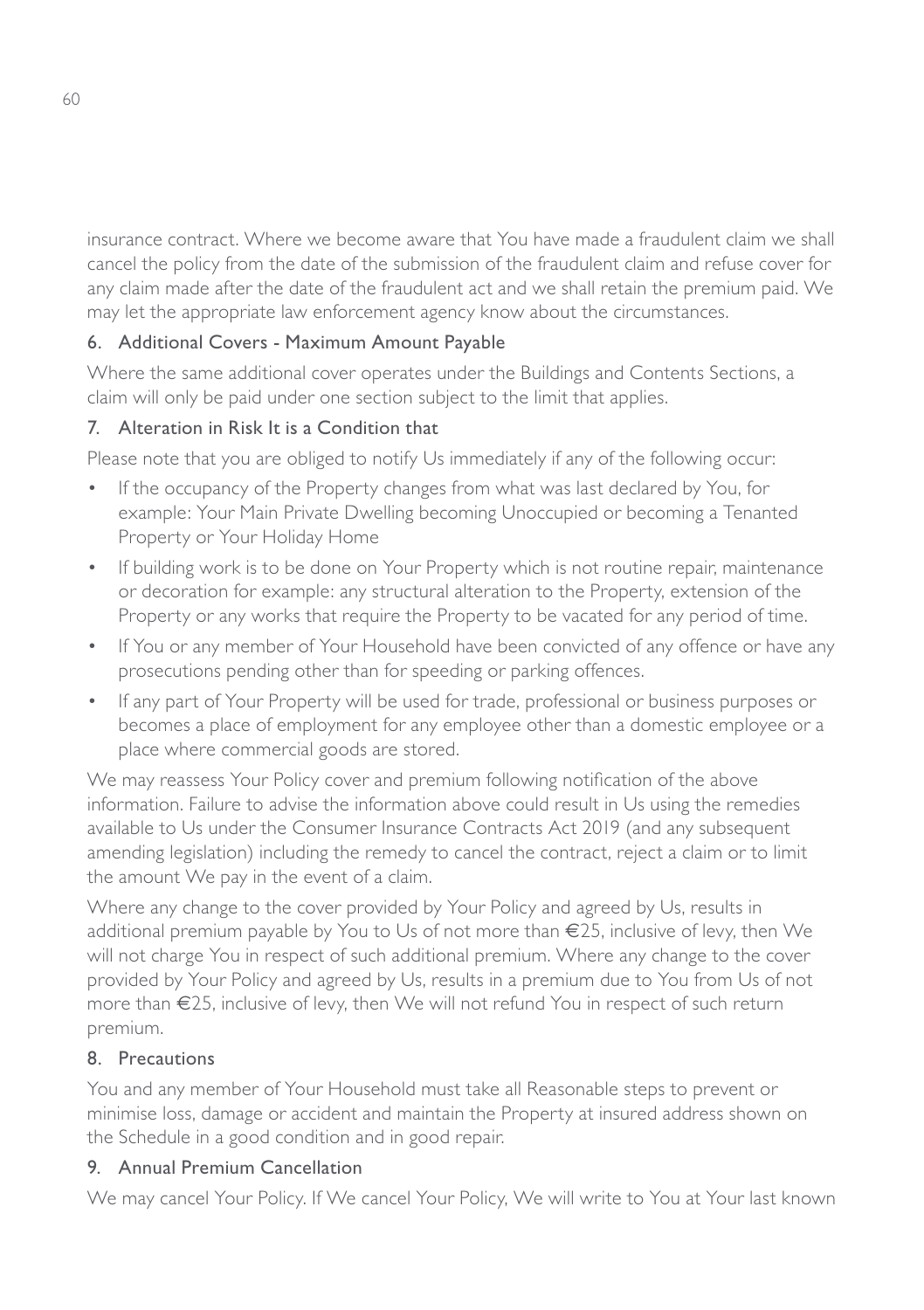postal address confirming that all cover will cease 14 days after the date of Our letter. You are entitled to a refund of premium for any unexpired period of cover.

You may cancel Your Policy by sending written instruction to 123.ie confirming the required date of cancellation.

If Your Policy is cancelled by You, You are entitled to a refund of premium for any unexpired period of cover (less an amount in respect of fixed expenses, if shown on the Schedule).

#### 10. Monthly Premium Cancellation

You may cancel Your Policy by sending written instruction to 123.ie confirming the required date of cancellation. You should also instruct Your Bank to cancel Your direct debit arrangement. Cancellation dates will not be backdated unless agreed by Us.

We may cancel Your Policy. If We cancel Your Policy We will write to You at Your last known postal address confirming that all cover will cease 14 days after the date of Our letter.

If Your Policy is cancelled by You, You are entitled to a refund of premium for any unexpired period of cover (less an amount in respect of fixed expenses, if shown on the Schedule). If Your Policy is cancelled by Us, You are entitled to a refund of premium for any unexpired period of cover.

If Your Policy is cancelled because Your Bank is not prepared to honour Your direct debit arrangement on the date it becomes due, all cover under the Policy will cease from such date. We will write to You at Your last known postal address.

If Your Policy is cancelled under this condition, We will stop applying for Your monthly premium. Where You request and receive a refund of premium under SEPA (Single Euro Payments Area) agreement, all cover will cease with effect from the date the premium has been claimed back to by You.

#### 11. Other Insurance

Where a claim is covered under Your Policy and this claim is covered by any other insurance, We will only pay Our proportion.

#### 12. Subrogation

Before or after We pay any claim under Your Policy, You or any member of Your Household must, if We ask You to, take or allow Us to take in Your name or the name of any member of Your Household, all the steps needed to enforce Your or Your Households rights against any other person, including the defence or settlement of any claim or the pursuit of a claim in any person's name. We will pay any Reasonable costs and expenses involved.

#### 13. No Claims Discount

No Claims Discount is a premium reduction that You receive based on Your claims history. Where a No Claims Discount applies to Your Policy, it will operate as follows:

If You do not make a claim

• Where the Period of Insurance is for at least 365 consecutive days and You have not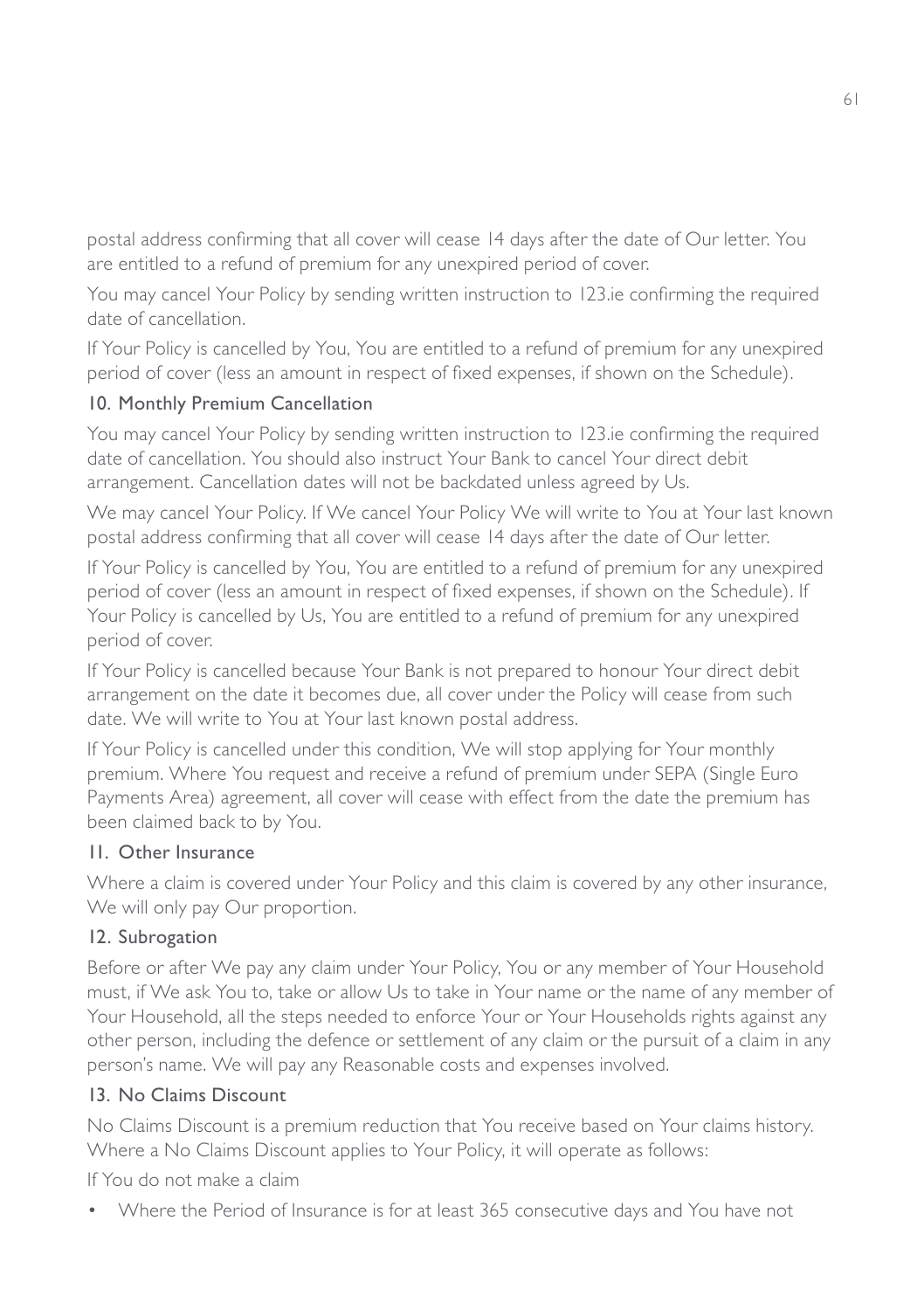made a claim or advised Us of a claim in the last Period of Insurance, We will:

- $\rightarrow$  increase Your No Claims Discount by one year subject to a maximum of 5 years (i.e. the maximum number of years that is taken into account when applying the No Claims Discount is 5 years, regardless of the total number of years that You have been claims free).
- **EXECULATE:** Calculate the renewal premium in accordance with Our No Claim Discount scale.
- Where the Period of Insurance is less than 365 consecutive days and You have not made a claim or advised Us of a claim in the last Period of Insurance, We will:
	- Maintain the number of No Claims Discount years applied in the previous Period of Insurance.
	- **EXECULATE:** Calculate the renewal premium in accordance with Our No Claim Discount scale.

If You make a claim

- If a claim is notified during any Period of Insurance the No Claim Discount entitlement will be reduced to 0 years, at the next renewal.
- Some claims, whether paid by Us or not, may result in a premium loading at the next renewal or renewal following settlement of the claim. If a premium loading is applied, it will be notified to You on Your Schedule and will be reviewed annually thereafter.
- The following claims will not affect the No Claims Discount:
	- $\triangleright$  Claims which have been finalised without any payment other than Fees paid by Us in the handling of Your claim.
	- **Eatal Accident.**
	- **I** Jury Service

#### • No Claims Discount Important Points to note:

The maximum number of years that is taken into account when increasing or reducing the No Claims Discount is 5 years, regardless of the total number of years that You have been claims free.

If You make a claim or We settle a claim in a Period of Insurance which is not taken into account in the renewal issued to You, We may reduce Your No Claims Discount, in accordance with Our No Claim Discount scale and/or apply a premium loading at the following renewal.

#### 14. Holiday Home

When not in residence, cover for Stealing or attempted stealing is excluded on High Risk Items.

When the Holiday Home becomes Unoccupied for a period greater than 48 hours.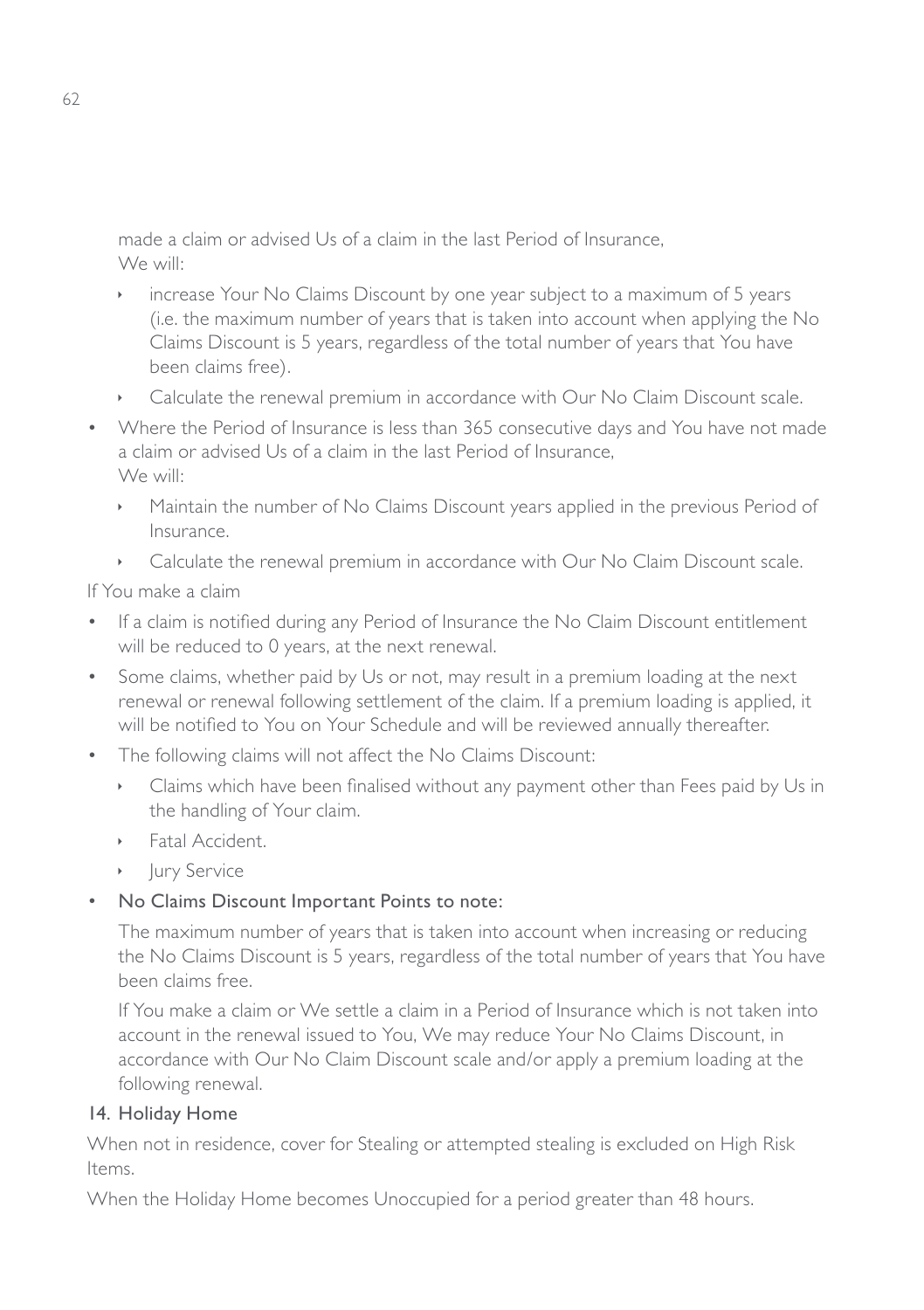#### It is a Condition that:

- 1. All accessible windows excluding bedroom windows are secured with window locks.
- 2. All external doors are secured with 5 lever mortice deadlocks, or equivalent locks.
- 3. Intruder alarms where installed are put into operation.
- 4. Fortnightly inspections of the Property inside and outside are made by You or Your representative.
- 5. Any accumulations of combustible materials such as junk mail and newspapers are removed during each inspection of the Holiday Home.
- 6. From April 1st to October 31st (inclusive) the water, gas and electricity supply are turned off at the mains unless the Alarm system or Central Heating system is dependent on the supply.
- 7. From 1st November to 31st March (inclusive) the water is turned off, and the system drained and the gas and electricity supply are turned off at the mains unless the Alarm system or Central Heating is dependent on the supply or the Holiday Home is fitted with an operating thermostatically controlled heating system which maintains an air temperature of not less than 5 degrees centigrade and the trap door(s) to the attic/loft are left open.

We will not be liable for any damage or loss occurring at the Holiday Home unless conditions  $1 - 7$  inclusive are complied with. Where conditions  $1 - 7$  have been fully complied with the exclusion of loss or damage occurring after Your Holiday Home has been Unoccupied for more than 45 consecutive days will not apply.

The cover is otherwise subject to the terms, conditions and exclusions of the Policy wording.

#### 15. Financial or Trade Sanctions

The Company shall not provide any coverage or be liable to provide indemnity or payment or other benefit under this Policy if and to the extent that doing so would breach any economic, financial or trade sanctions or prohibition or restriction imposed by law or regulation in any relevant jurisdiction

#### 16. Misrepresentation

In the event of misrepresentation, We may use the remedies available to Us under the Consumer Insurance Contracts Act 2019 (and any subsequent amending legislation) including the remedy to cancel the contract, reject a claim or to limit the amount We pay in the event of a claim.

#### 17. Financial Institution noted on Policy

When a Financial Institution is noted on Your Policy

• We will advise the Financial Institution of the lapse or cancellation of cover or restriction of cover.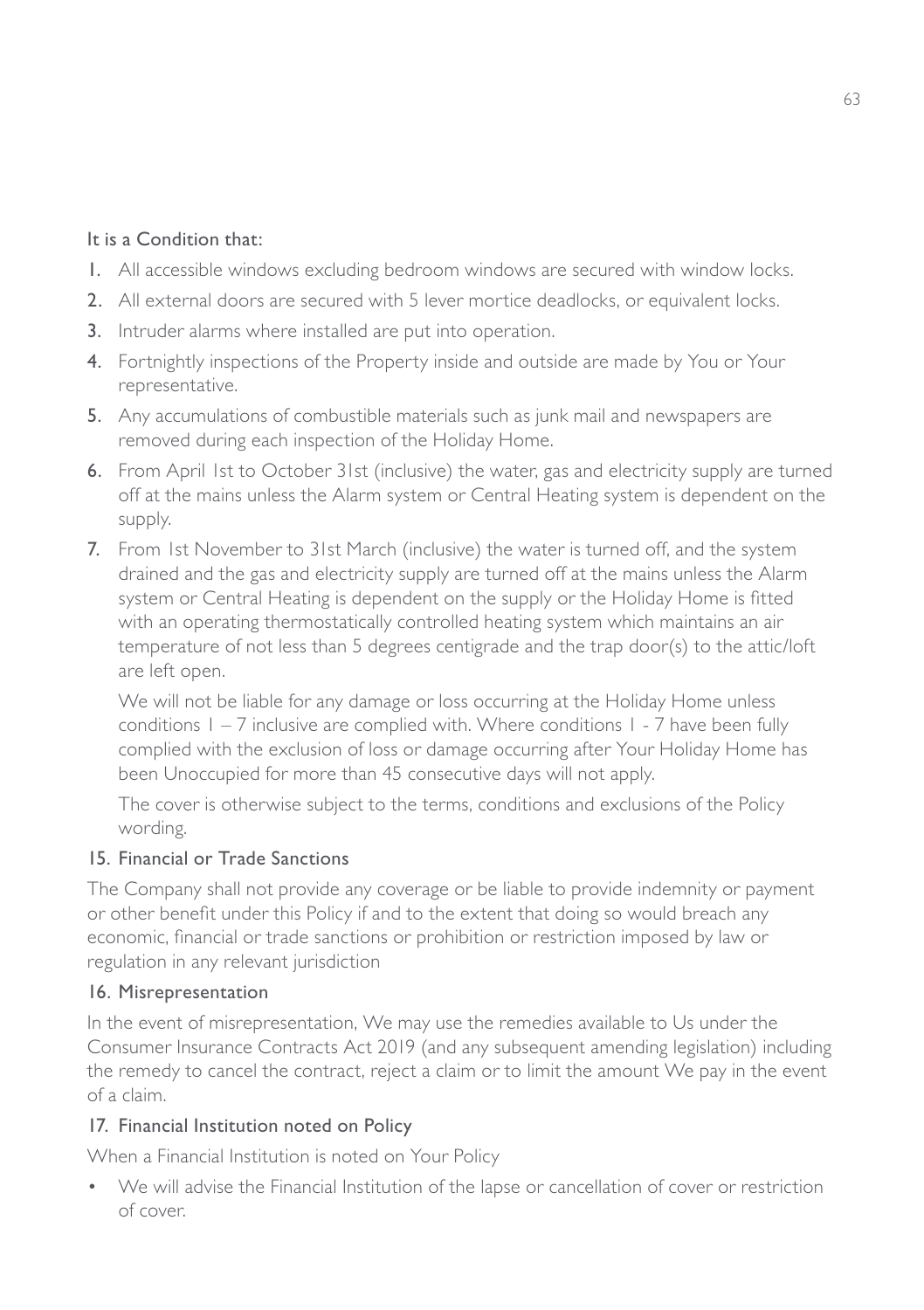- We will hold the Financial Institution's interest covered for 28 days following notification to them of any such lapse, cancellation or restriction, or for 7 days following notification to them of cancellation by us, if no other cover is in force.
- We will indemnify the Financial Institution in respect of their interest for up to 12 months from the effective date of lapse, cancellation or restriction of cover, in the event of our failure to advise them of the lapse, cancellation or restriction of the Policy.
- We may issue claim settlement cheques in the joint names of You and the Financial Institution in respect of claims on the Buildings section of the Policy.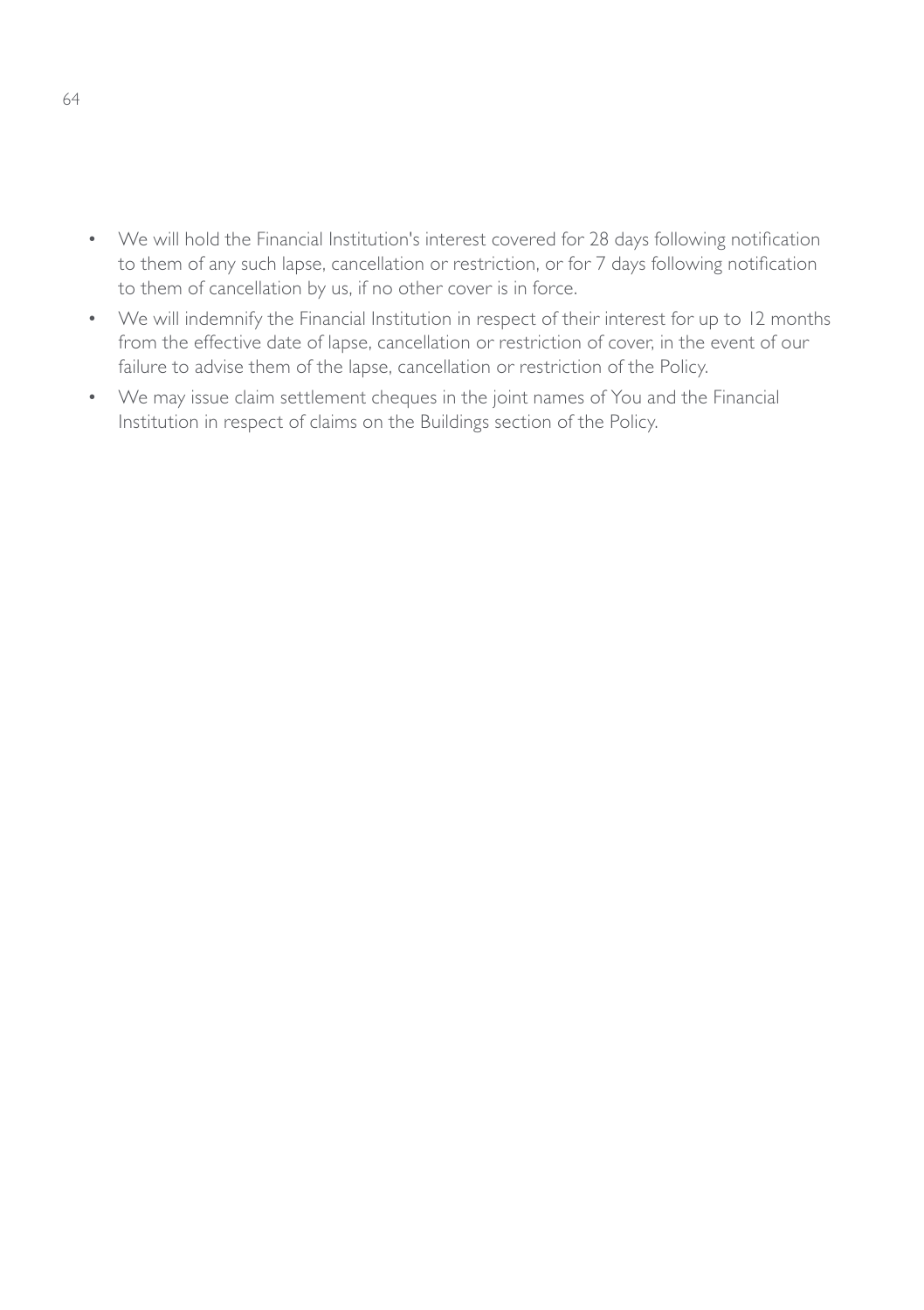### EXCLUSIONS WHICH APPLY TO YOUR WHOLE 123 HOME INSURANCE POLICY

#### WE DO NOT INSURE:

#### 1. Matching of Items

When a loss or damage occurs within a clearly identifiable area or to a specific part of an item We will not cover any undamaged item or parts of items which form part of a set, pair, suite or any other article of a uniform nature even when replacements cannot be matched. We will only be liable for the value of the particular item, part or parts that have been lost or damaged.

#### 2. Existing and Deliberate damage

- Any loss or damage occurring before the cover starts or arising from an event before the cover starts.
- Loss or damage caused deliberately by You or any member of Your Household or any person(s) lawfully in the Property, subject to the provisions set out in the Consumer Insurance Contracts Act 2019 and any subsequent amending legislation.

#### 3. Loss of Value

Depreciation or loss in value of property other than that specified in the CLAIMS SETTLEMENT FOR BUILDINGS section 4.

#### 4. Wear and Tear, Maintenance, Breakdowns and Gradually Operating Causes

- Wear and tear, rusting or corrosion.
- Wet or dry rot, fungus, mildew or any other gradually operating cause.
- Frost (other than bursting of water tanks, pipes or appliances caused by freezing) atmospheric or climatic conditions (other than lightning, Storm, Flood or earthquake).
- Damage caused by cleaning, repairing, restoring, renovating or dyeing.
- The cost of maintenance and normal decoration.
- Failure of double glazing seals.
- Mechanical, electrical or electronic computer failures or breakdowns or breakages.
- Damage caused by assembling or dismantling of any apparatus.
- 5. Pets, Insects and Vermin
- Damage caused by chewing, scratching, tearing or fouling by domestic pets owned by or in the care custody or control of You or members of Your Household.
- Damage caused by vermin and insects.

#### 6. Loss by Deception

Loss by deception unless it is only entry into the Property that is gained by deception.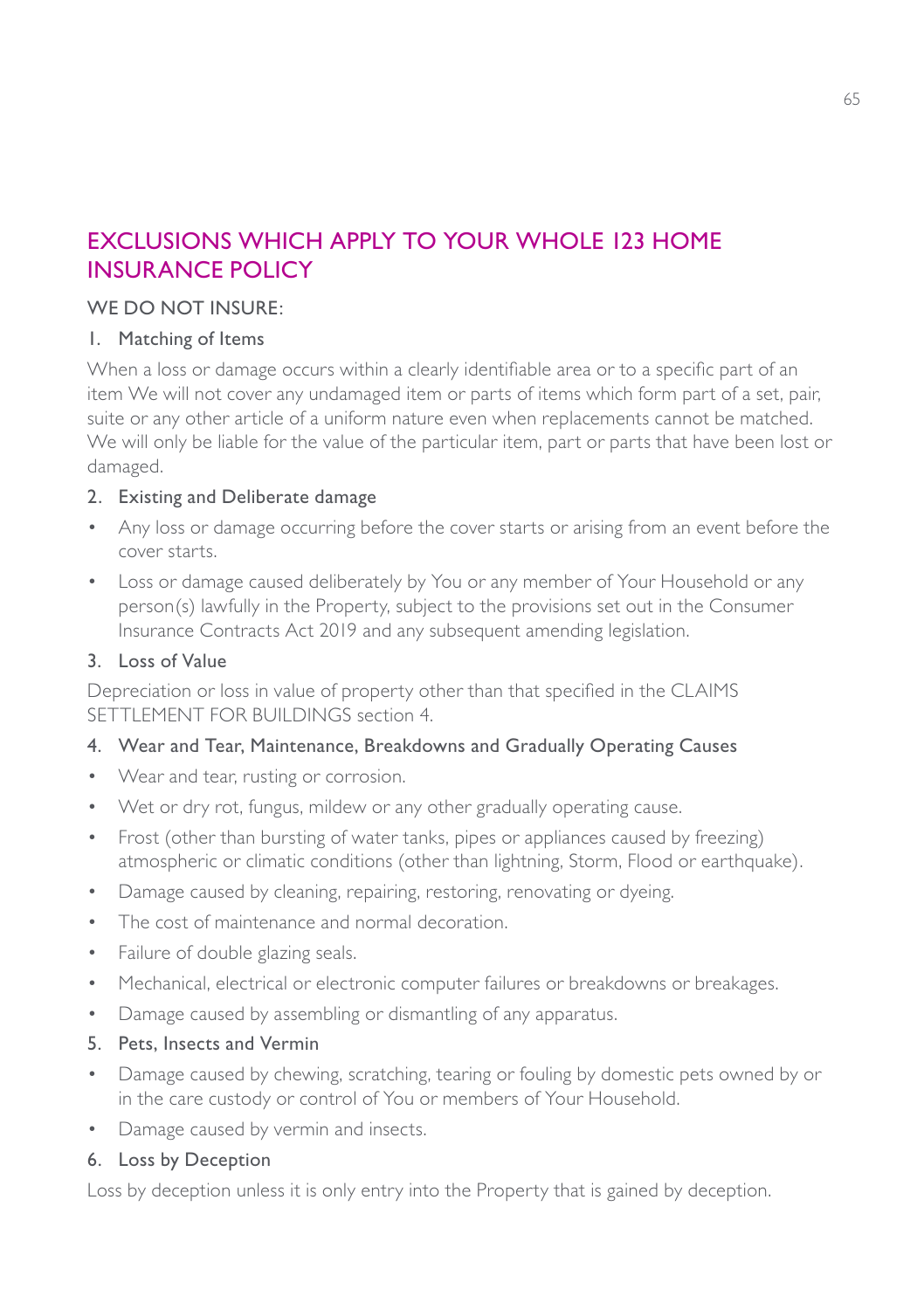#### 7. Defective and/or Faulty workmanship

- Loss or damage caused by faulty workmanship.
- Loss or damage caused by defective design or the use of defective materials.

#### 8. Business Use

- Anything used or held for business or professional purposes other than Home Office Equipment.
- Money used or held for business or professional purposes.

#### 9. Money, Bank, Cash, Credit, Charge, Cheque and Debit Card Losses

- Loss of Money not reported to the Gardaí or local law enforcement agency within 24 hours of discovery.
- Losses of cards not reported to the issuing organisation within 24 hours of discovery.

#### 10. Consequential or indirect losses

Consequential loss of any kind incurred by You or any member of Your Household. A Consequential loss is defined as a loss arising indirectly from an insured event.

#### 11. Terrorism and War Risks

Any loss of or damage to property, legal liability, expense, consequential loss or bodily injury which is directly or indirectly caused by or arising from or contributed to by any of the following:

- i Ionising radiations or contamination by radioactivity from any irradiated nuclear fuel or from any nuclear waste from the combustion of nuclear fuel or any other source.
- ii The radioactive, toxic, explosive or other hazardous properties of any explosive nuclear assembly or nuclear component thereof.
- iii War, invasion, act of foreign enemy, hostilities or warlike operation (whether war be declared or not), civil war, rebellion, revolution, insurrection, civil unrest assuming the proportions of amount to an uprising, military or usurped power.
- iv Any act of terrorism

For the purpose of this Exclusion an act of terrorism means an act, including but not limited to the use of force or violence or the threat thereof, of any person or group(s) of persons, whether acting alone or on behalf of or in connection with any organisation(s) or government(s), committed for political, religious, ideological or other purpose including the intention to influence any government or to put the public, or any section of the public, in fear.

- v Any action in controlling, preventing, suppressing or in any way relating to Terrorism or War Risks.
- vi The release or threat of release of germs, disease or other chemicals or biological contagions or contaminants.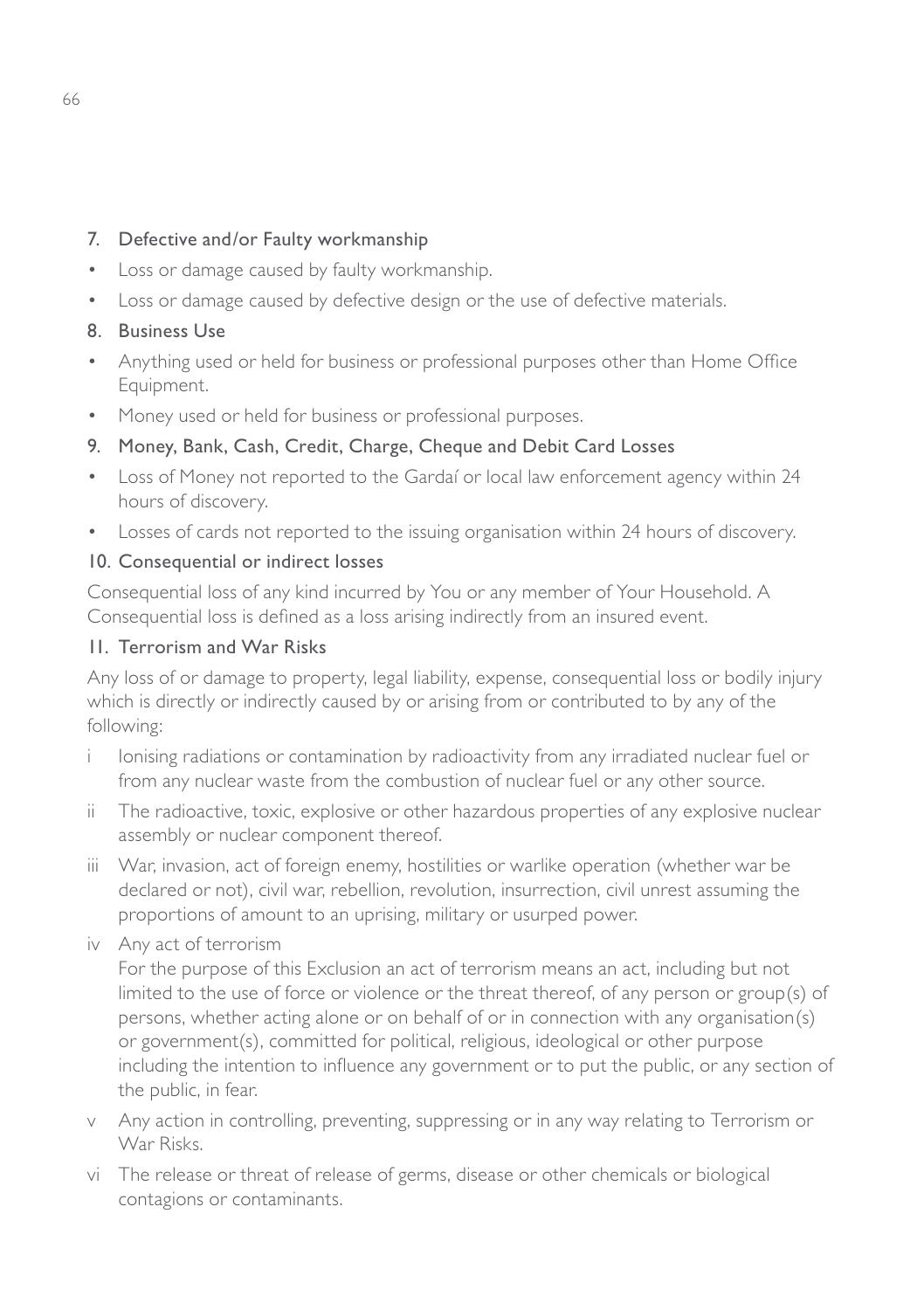vii The use or threat of use of any nuclear device or radioactive substance If We allege that by reason of this Exclusion any liability, loss, damage, cost or expense is not covered by this Policy the burden of proving the contrary shall be Yours. In the event any portion of this Exclusion is found to be invalid or unenforceable, the remainder shall remain in full force and effect.

#### 12. Sonic Bangs

Loss of or damage caused by pressure waves from aircraft or other aerial devices travelling at sonic or supersonic speed.

#### 13. Property Excluded or More Specifically Insured

- Property more specifically insured by another policy.
- Motor vehicles, trailers, caravans, boats, vessels, hovercraft, aircraft and their respective parts or accessories other than motorised gardening equipment.

#### 14. Confiscation

Loss or damage by delay, confiscation detention, seizure or any attempt thereat by any lawful authority.

#### 15. Electronic Data

Any loss, damage, breakage or destruction to any property or consequential loss or liability directly caused by or contributed to by or arising from

- The failure or inability of any electronic equipment to correctly recognise any data, correctly capture, save, retain, manipulate, interpret or process any data information, command or instruction whether or not such had been programmed into the equipment.
- Interruption of or interference with data in electronic equipment resulting in the loss, destruction or corruption transmission or corruption of data.
- The transmission or impact of any Virus, Worm, Logic Bomb, Trojan Horse or the like.
- Unauthorised access to a system or data.

For the purpose of this exclusion: Data means information represented or stored electronically including but not limited to code, series of instructions, operating systems, software programs and firmware (permanent software programmed into a computer hardware device).

#### 16. Cyber Risks

The loss, alteration, damage, reduction in functionality, availability or operation of:

• A computer system, hardware, program, software, a data information store, microchip, integrated circuit or similar device in computer or non-computer equipment whether belonging to You or not, that results from the deliberate exploitation of computer systems, technology dependent enterprises and networks or negligently transferring a computer program that contains any malicious or damaging code.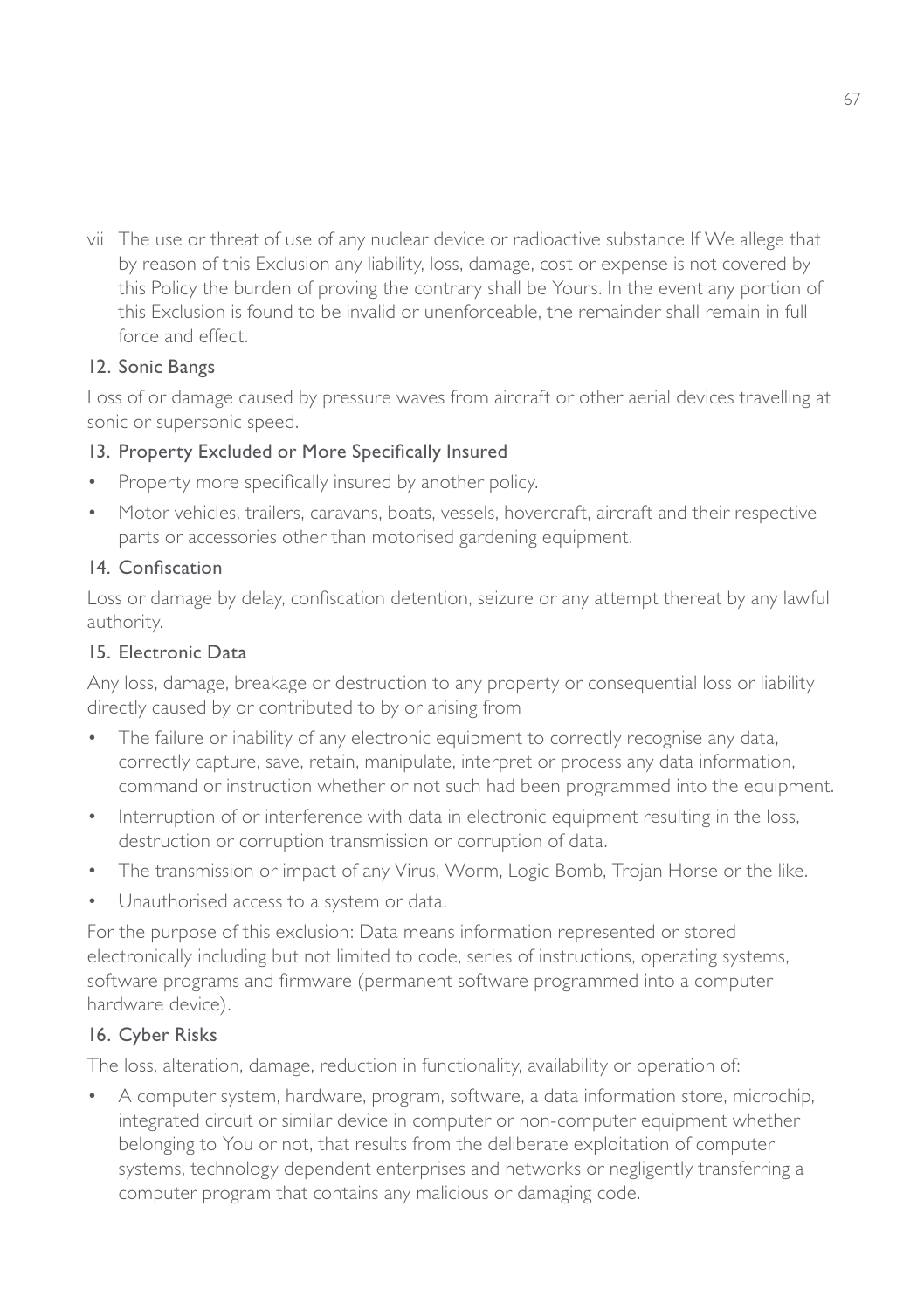#### 17. Pollution or contamination

Any loss or damage of any kind caused directly by pollution or contamination which:

- i Was the result of an intentional act or
- ii Was not caused by a sudden incident or
- iii Did not occur during any Period of Insurance.

#### 18. Illegal substances

Any loss of or damage to property, legal liability, expense, consequential loss or bodily injury which is directly or indirectly caused by or arising from or contributed to by the growing, manufacturing, processing, storing or possession of any illegal substances or items of any kind.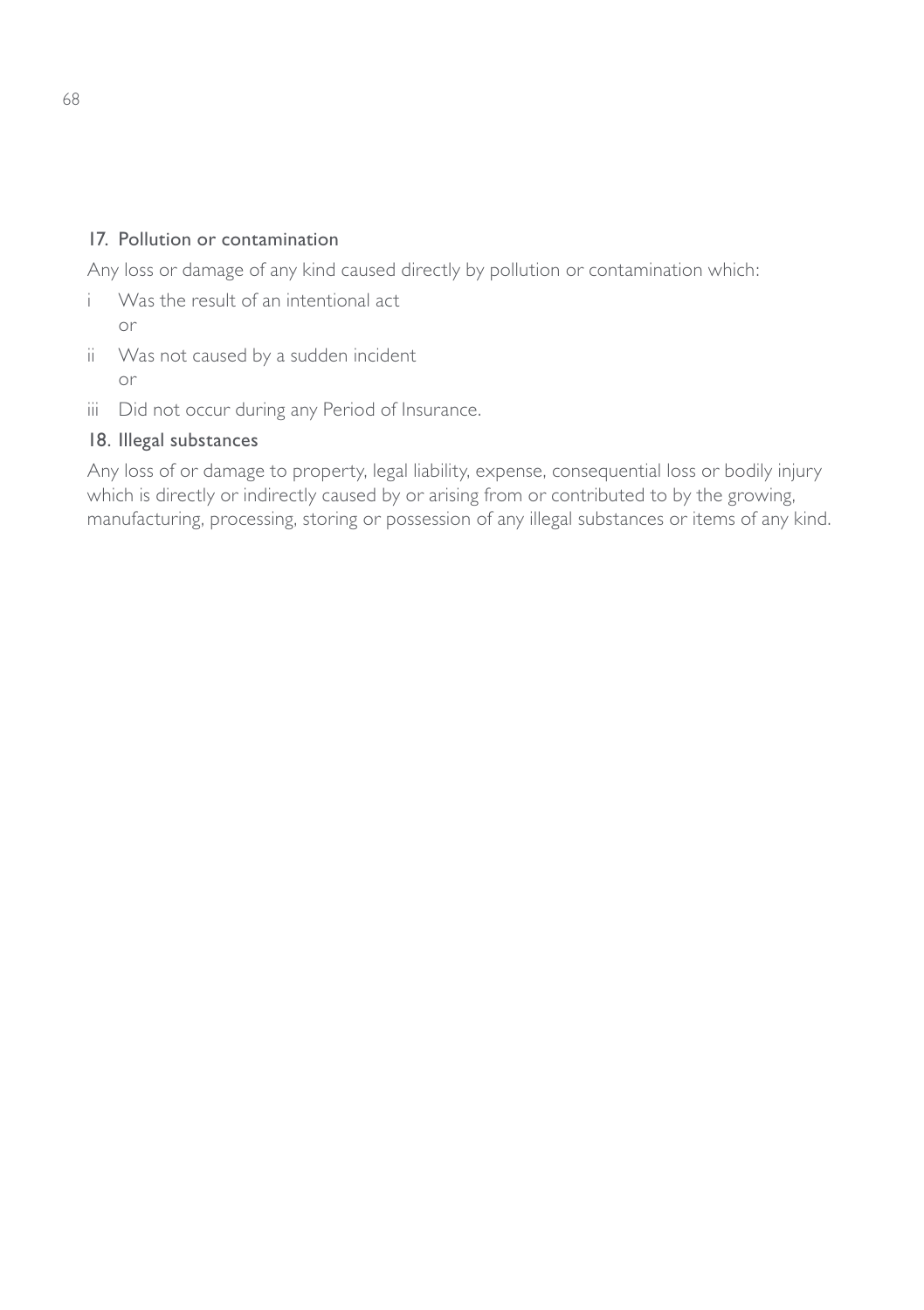## HINTS & TIPS

### FOR HOW MUCH SHOULD I INSURE MY CONTENTS?

Your Buildings Sum insured should represent the amount You would have to pay to rebuild Your Property again should there be a total loss, It is sometimes thought that this is the market value of the Property, however the market value generally has little relationship to the rebuild value. It is important to insure Your Property for the correct amount. For a good guide on how to calculate the rebuilding cost of Your Property visit www.scsi.ie (The Society of Chartered Surveyors Ireland). The costs of rebuilding are calculated on the basis of a total loss, i.e. the house has been totally destroyed and has to be demolished and totally rebuilt. In addition to demolition and reconstruction, the costs also should allow for Fees, Removal of Debris and Local Authority Requirements.

### WHAT IS THE TYPICAL SIZE OF A HOUSE?

| <b>HOUSE TYPE</b> | NO OF BEDS | <b>TYPICAL SIZE</b>    |
|-------------------|------------|------------------------|
| Terraced          |            | 70sq Meters/753sq ft   |
|                   |            | 95sq Meters/1023sq ft  |
| Semi Detached     |            | 95sq Meters/1023sq ft  |
|                   |            | II8sg Meters/1270sg ft |
| Detached          |            | II8sg Meters/1270sg ft |
| Detached Bungalow |            | 146sq Meters/1572sq ft |

The table below sets out the typical sizes of various house types as recommended by the Society of Chartered Surveyors. Please note that this is a guide only.

### FOR HOW MUCH SHOULD I INSURE MY CONTENTS?

Your Contents include all the items You would reasonably take with You if You were moving house. Your contents Sum insured is the total value of replacing all Your Contents as new should there be a total loss, for example in the event of a fire. To calculate Your Contents Sum insured You should add up the replacement cost of all Contents in each room of Your Property and its outbuildings.

### TEN CHECKS FOR A TROUBLE-FREE WINTER

#### 1. Guttering and Drains

Clearing out any leaves and debris that could cause a blockage ensures that rain and melting snow will be able to flow away from Your home.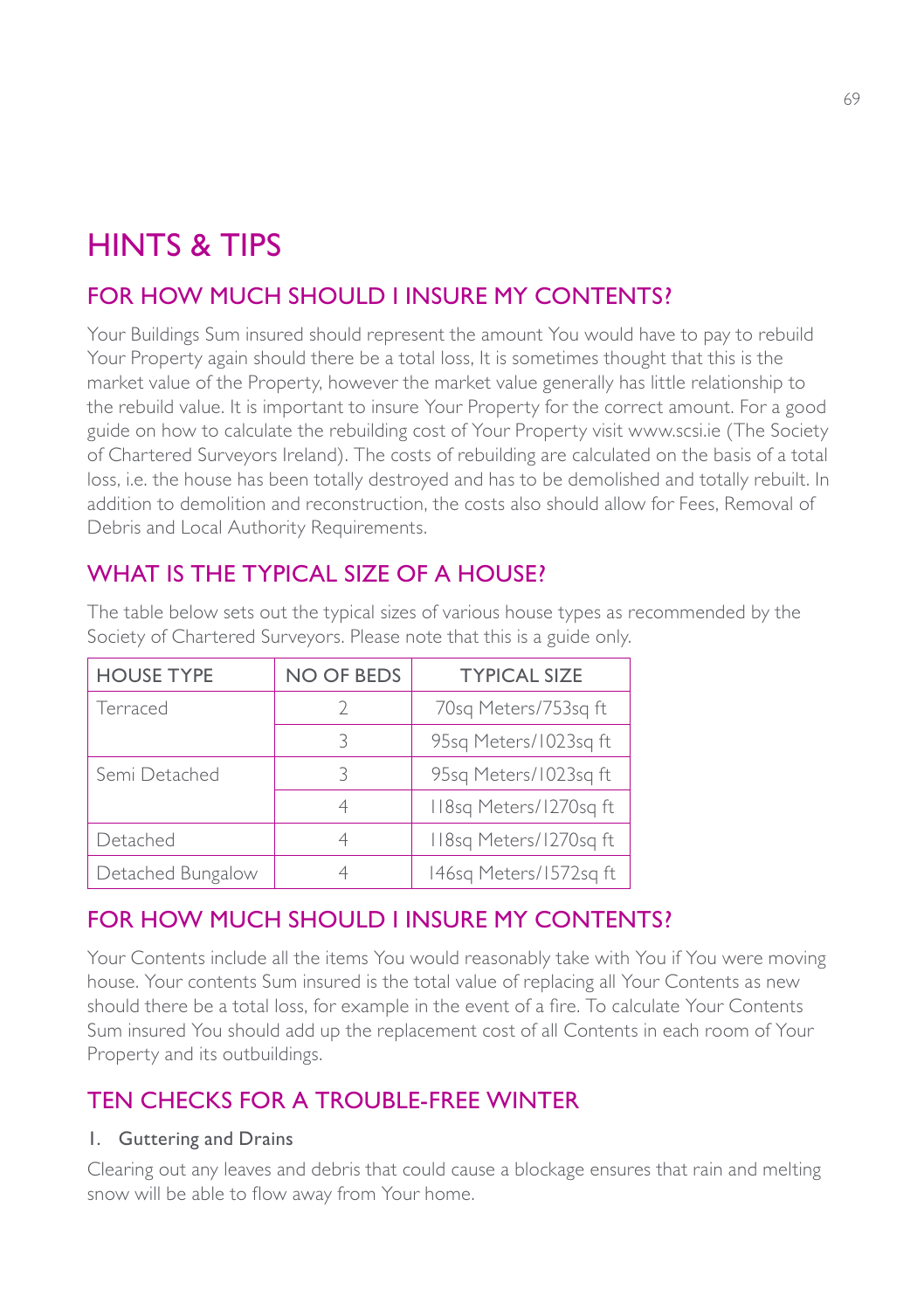#### 2. The Roof and Exterior Walls

Check the roof from ground level for any potential problem signs like loose or missing tiles. Then examine exterior walls for cracked, loose or missing pointing or rendering. If You find any, have it repaired before water can get in.

#### 3. The Boilers and Radiators

Bleeding radiators is one of the easiest ways to improve the efficiency of Your heating. It's also a good idea to have Your boiler serviced by a registered engineer to ensure it is ready for its busiest time of the year.

#### 4. Chimneys

If You use any open or wood burning fire, then You should have the chimney and flues swept every year. This will clear the potentially dangerous build-up of soot and any obstructions that may have occurred over the warmer months.

#### 5. Windows and Doors

Faulty seals around windows and doors allow warm air to escape and cold air to get in. Blocking these draughts can make a big difference, while using a draught excluder at the bottom of doors is also an effective measure.

#### 6. Insulation

As heat rises it's a good idea to check the loft to see whether You need to add further insulation. Also, lagging pipes and water tanks will prevent heat escaping and reduce the risk of damaging ice forming.

#### 7. Locks On Doors, Windows and Gates

Check all locks are secure and in good working order to prevent gates from swinging open and causing damage in blustery weather. Applying a drop of oil will help to stop hinges and bolts from seizing too.

#### 8. Smoke And Carbon Monoxide Alarms

You should check all smoke and carbon monoxide alarms every six months to make sure they are functioning correctly and not low on battery power. It's a quick job that will give You lasting peace of mind.

#### 9. Are You Well Stocked?

Most power cuts happen in winter. So, in the event of one occurring in the dark, having a torch, candles and matches in an easy-to-reach place will make it so much easier to manage.

#### 10. Do You Have A List Of Useful Numbers In Case Of Emergency?

Having all Your useful numbers together in one place means You won't have to go looking for them in an emergency.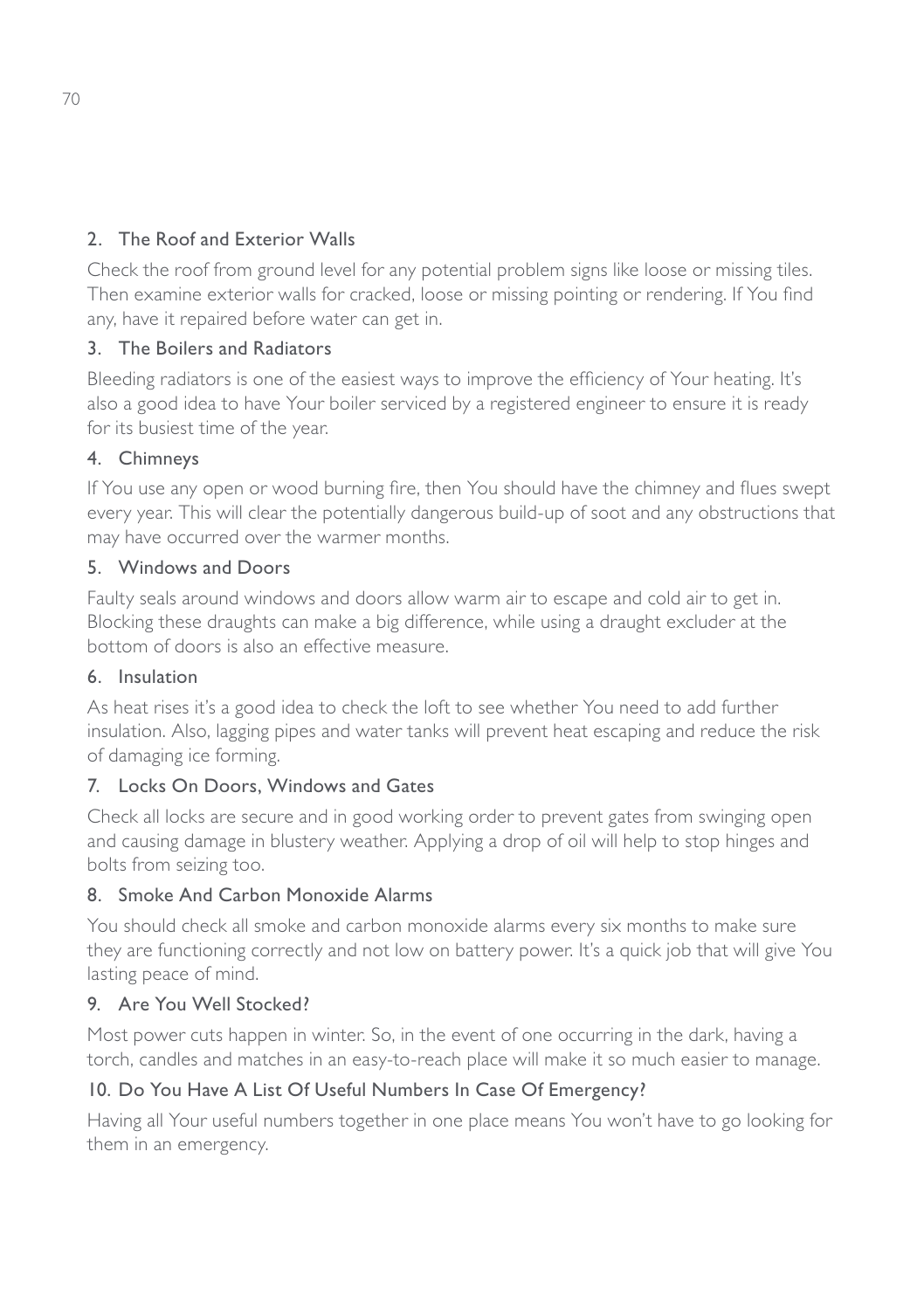| <b>MY TRUSTED</b><br><b>TRADESPEOPLE</b> |  |
|------------------------------------------|--|
| Plumber:                                 |  |
| Tel:                                     |  |
| Gas Engineer:                            |  |
| Tel:                                     |  |
| Electrician:                             |  |
| Tel:                                     |  |
| Builder:                                 |  |
| Tel:                                     |  |
| Drains:                                  |  |
| Tel:                                     |  |
| Handyman:                                |  |
| Tel:                                     |  |

| <b>MY UTILITY</b><br><b>SUPPLIERS</b> |
|---------------------------------------|
| Water:                                |
| Customer No.                          |
| Tel:                                  |
| Electricity:                          |
| Customer No.                          |
| Tel:                                  |
| Gas:                                  |
| Customer No.                          |
| Tel:                                  |